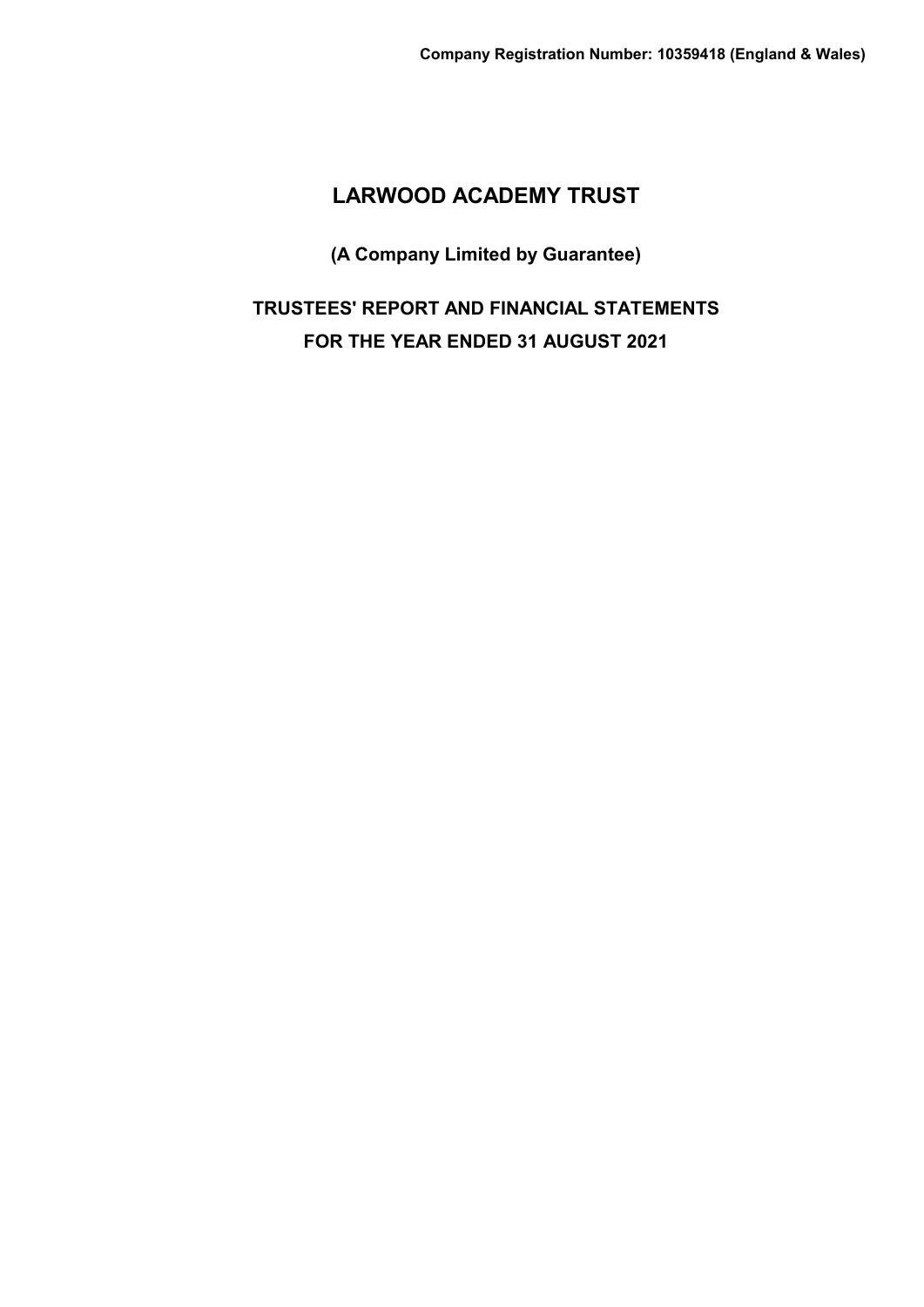# **LARWOOD ACADEMY TRUST (A Company Limited by Guarantee)**

# **CONTENTS**

|                                                                                | Page      |
|--------------------------------------------------------------------------------|-----------|
| <b>Reference and Administrative Details</b>                                    | $1 - 2$   |
| <b>Trustees' Report</b>                                                        | $3 - 15$  |
| <b>Governance Statement</b>                                                    | $16 - 19$ |
| <b>Statement on Regularity, Propriety and Compliance</b>                       | 20        |
| <b>Statement of Trustees' Responsibilities</b>                                 | 21        |
| <b>Independent Auditors' Report on the Financial Statements</b>                | $22 - 25$ |
| <b>Independent Reporting Accountant's Report on Regularity</b>                 | $26 - 27$ |
| Statement of Financial Activities Incorporating Income and Expenditure Account | 28        |
| <b>Balance Sheet</b>                                                           | 29        |
| <b>Statement of Cash Flows</b>                                                 | 30        |
| <b>Notes to the Financial Statements</b>                                       | $31 - 55$ |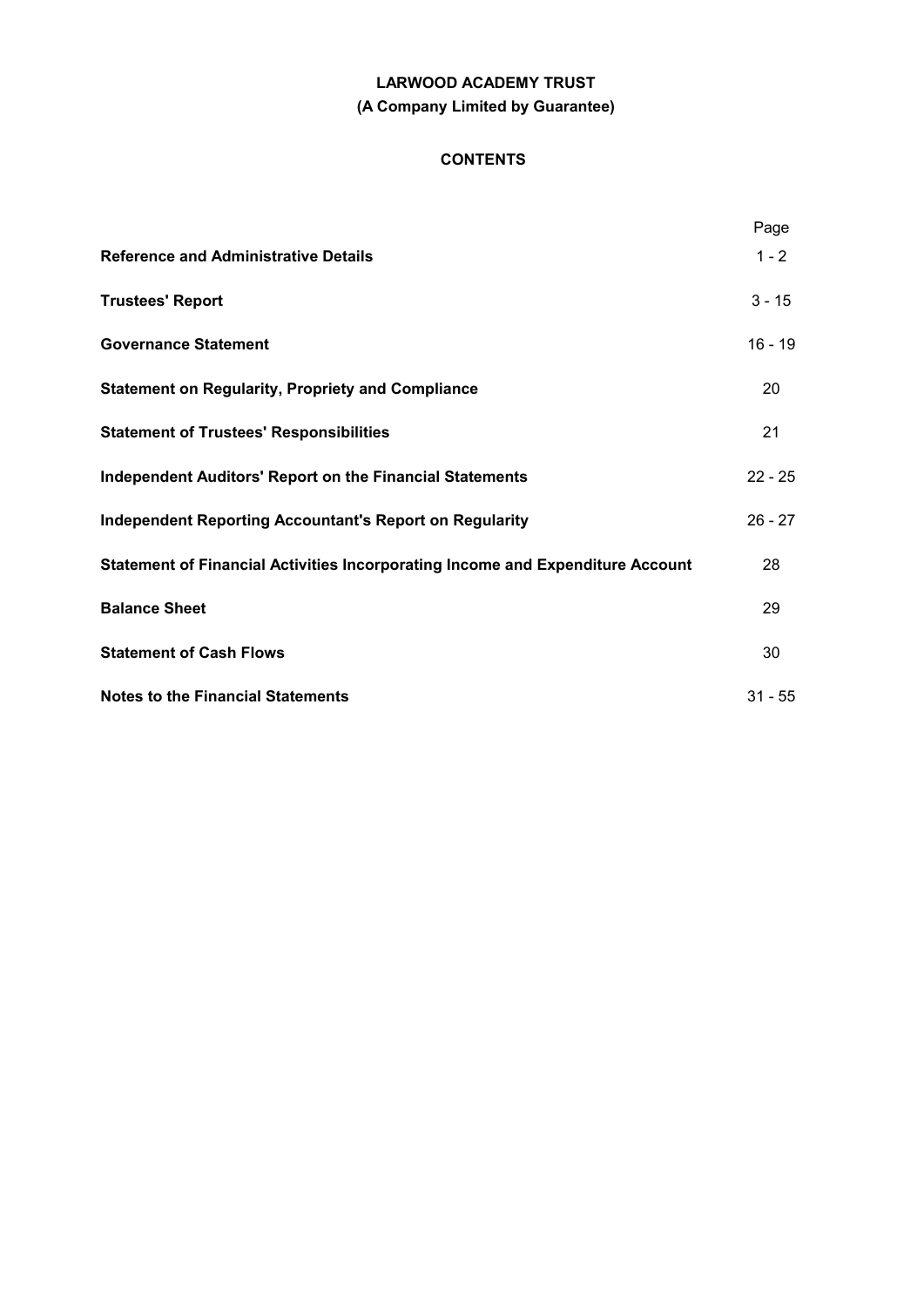# **(A Company Limited by Guarantee)**

# **REFERENCE AND ADMINISTRATIVE DETAILS**

| <b>Members</b>                            | Mrs S Barr<br>Mr J Thurgood (resigned 17 October 2020)<br>Mrs J Baker<br>Mr P Myers                                                                                                                                                                                                                                                                                                                                                                                                                                                                                                                                                                                                                                                                                                              |
|-------------------------------------------|--------------------------------------------------------------------------------------------------------------------------------------------------------------------------------------------------------------------------------------------------------------------------------------------------------------------------------------------------------------------------------------------------------------------------------------------------------------------------------------------------------------------------------------------------------------------------------------------------------------------------------------------------------------------------------------------------------------------------------------------------------------------------------------------------|
| <b>Trustees</b>                           | Mrs S Barr, Chair of Trustees<br>Mr J Thurgood (resigned 17 October 2020)<br>Mr S Trimble, Accounting Officer<br>Mr D Pearce (resigned 31 August 2021)<br>Mrs L Williams<br>Mrs J Baker, Vice Chair of Trustees<br>Mr P Myers<br>Mr K Abrahams<br>Mr D Login<br>Mrs J Sharp (appointed 25 May 2021)<br>Mr P Smith (appointed 1 September 2021)<br>Mr P Van Der Merwe (appointed 1 September 2021)                                                                                                                                                                                                                                                                                                                                                                                                |
| <b>Company registered</b><br>number       | 10359418                                                                                                                                                                                                                                                                                                                                                                                                                                                                                                                                                                                                                                                                                                                                                                                         |
| <b>Company name</b>                       | Larwood Academy Trust                                                                                                                                                                                                                                                                                                                                                                                                                                                                                                                                                                                                                                                                                                                                                                            |
| <b>Principal and registered</b><br>office | <b>Larwood Drive</b><br>Stevenage<br>Hertfordshire<br>SG15BZ                                                                                                                                                                                                                                                                                                                                                                                                                                                                                                                                                                                                                                                                                                                                     |
| <b>Company Secretary</b>                  | Mrs S Fitzpatrick                                                                                                                                                                                                                                                                                                                                                                                                                                                                                                                                                                                                                                                                                                                                                                                |
| <b>Accounting Officer</b>                 | Mr S Trimble                                                                                                                                                                                                                                                                                                                                                                                                                                                                                                                                                                                                                                                                                                                                                                                     |
| <b>Senior Management</b><br>Team          | Mr S Trimble, Accounting Officer, CEO<br>Mrs S Fitzpatrick, Trust Finance Manager<br>Mr P Van Der Merwe, Deputy Head Teacher, Larwood School<br>(Acting Head Teacher from 01/09/21)<br>Mrs B Osobu, Assistant Head Teacher, Larwood School<br>(Acting Deputy Head Teacher from 01/09/21)<br>Mrs E Williams, Acting Assistant Head Teacher, Larwood School (from 01/09/21)<br>Mr I Reid, Premises Manager, Larwood School<br>Mr D Pearce, Head Teacher, Brandles School (resigned 31/08/21)<br>Mr P Smith, Deputy Head Teacher, Brandles School<br>(Acting Head Teacher from 01/09/21)<br>Mr I Reid, Assistant Head Teacher, Brandles School<br>(Acting Deputy Head Teacher from 01/09/21)<br>Ms N Wilsher, Assistant Head Teacher, Brandles School<br>(Acting Deputy Head Teacher from 01/09/21) |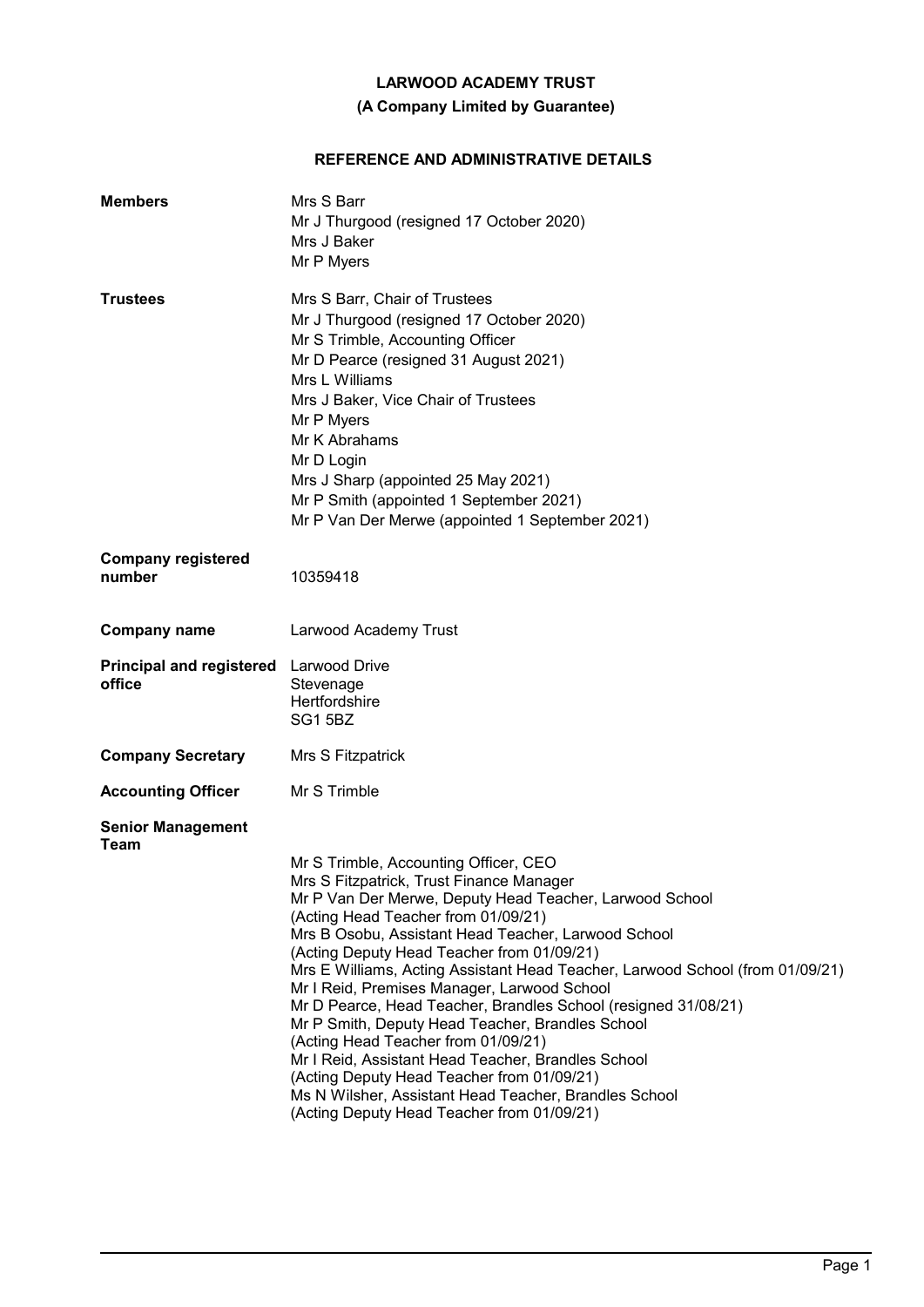# **(A Company Limited by Guarantee)**

### **REFERENCE AND ADMINISTRATIVE DETAILS (CONTINUED) FOR THE YEAR ENDED 31 AUGUST 2021**

| <b>Independent Auditors</b> | Price Bailey LLP<br><b>Chartered Accountants</b><br>Causeway House<br>1 Dane Street<br><b>Bishop's Stortford</b><br>Hertfordshire<br>CM23 3BT |
|-----------------------------|-----------------------------------------------------------------------------------------------------------------------------------------------|
| <b>Bankers</b>              | Lloyds Bank PLC<br>3 Town Square<br>Stevenage                                                                                                 |

SG1 1BG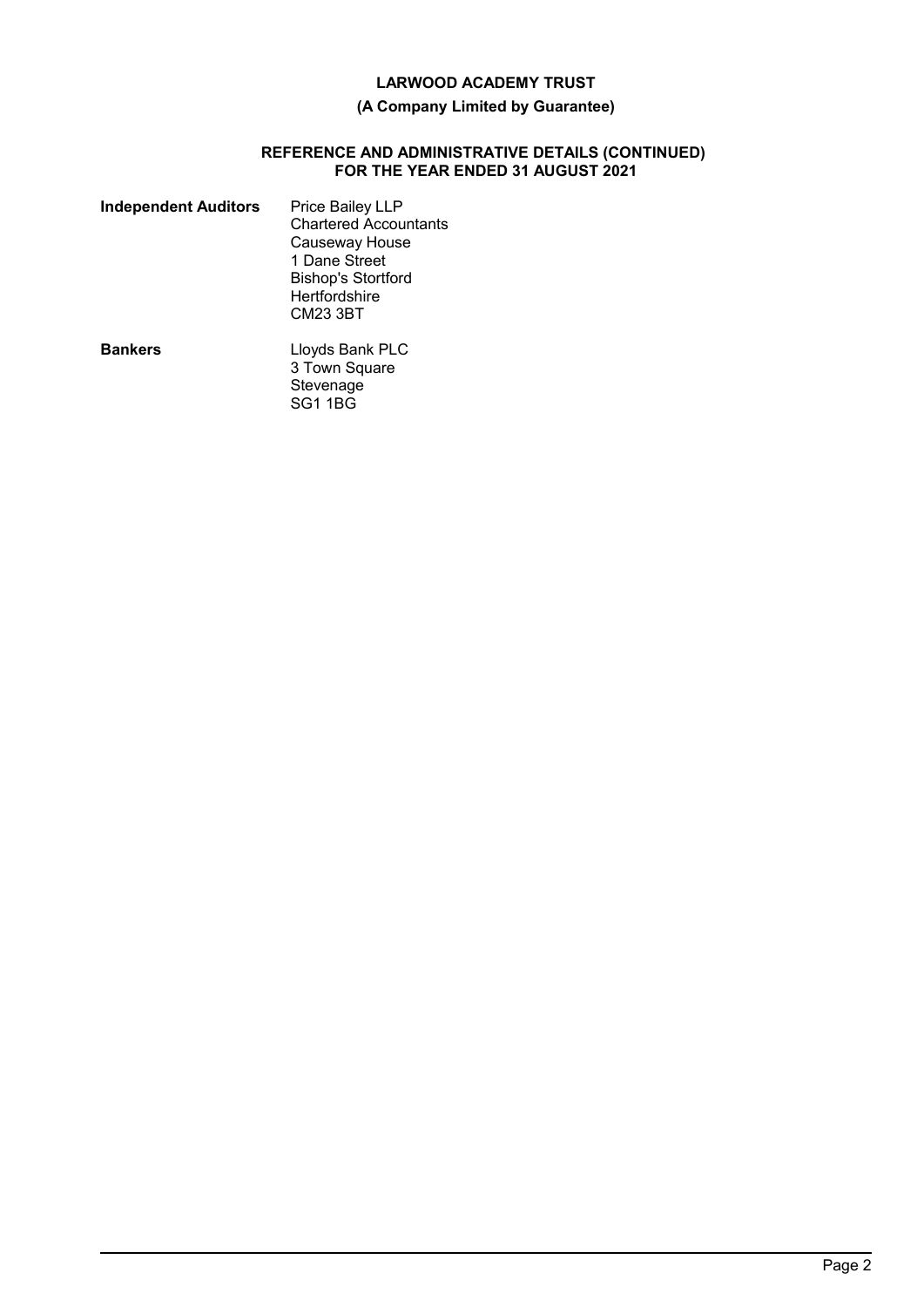### **(A Company Limited by Guarantee)**

# **TRUSTEES' REPORT FOR THE YEAR ENDED 31 AUGUST 2021**

The Trustees present their Annual Report together with the financial statements and Auditor's Report of Larwood Academy Trust (The Trust or the Charitable Company) for the year ended 31 August 2021. The Annual Report serves the purposes of both a Trustees' Report, and a Directors' Report under company law.

The Trust operates as a two school Multi-Academy Trust, comprising a special needs Primary Academy and a special needs Secondary Academy. Larwood School serves a catchment area in Stevenage, East and North Hertfordshire, with the capacity for 90 primary age pupils. Brandles School is based in Baldock, serving the same catchment area in Hertfordshire, with a capacity for 70 secondary age pupils. Both Academies have recently completed capital projects to increase pupil numbers during 21/22 and 22/23.

### **Structure, Governance and Management**

The Trust is a company limited by guarantee and an exempt charity. The Charitable Company's Memorandum and Articles of Association are its primary governing documents. The Trustees of The Charitable Company are also the Directors for the purposes of company law. The terms Trustee and Director are interchangeable. The Charitable Company includes the following Academies:

- Larwood School converted on 01/11/2016
- Brandles School converted on 01/02/2020

The operation of The Trust's Academies and employment of staff are the responsibility of the Trustees. The Trust retains control of Academy budgets and finances, and monitors these through its Finance Committee. The Board of Trustees (BOT) is comprised of Members and Trustees for a cohesive approach to overseeing the two current Academies within the Trust.

Details of the Trustees who served throughout the period are included in the Reference and Administrative Details section. Within this Report the term Trustee refers to a member of the Main Governing Body / Board of Trustees and the term Governor to a member of a Local Governing Body. Details of the Trustees who served during the year are included in the Reference and Administrative Details section.

## **Members' Liability**

Each Member of the Charitable Company undertakes to contribute to the assets of the Charitable Company in the event of it being wound up while they are a Member, or within one year after they cease to be a Member, such amount as may be required, not exceeding £10, for the debts and liabilities contracted before they ceased to be a Member.

#### **Trustees and Officers' Indemnities**

In accordance with normal commercial practice the Trust has purchased insurance to protect Trustees, Governors and Officers from claims arising from negligent acts, errors or omissions occurring whilst on Trust business'. The insurance via the RPA Scheme provides cover up to £10,000,000 on any one claim and details of the costs are disclosed in the accounts.

# **Method of Recruitment and Appointment or Election of Trustees**

The arrangements are as set out in the Articles and Funding Agreement.

In accordance with the Articles of Association, members may appoint by ordinary resolution, up to 8 Trustees. Any election of Parent Trustees will be held by secret ballot.

Trustees are appointed for a fixed term. The Chief Executive Officer (CEO) is an ex officio member of the MGB. Other Trustees are elected to office or appointed if there are insufficient candidates offering themselves for election. The Articles of Association make provision for up to 8 Trustees plus the CEO. The structure for 19/20 up until Jan 2020 comprised of three Co-Opted Trustees, two Parent Trustees, one Staff Trustee and the Head Teacher. By the beginning of 19/20 one of the Co-opted Trustees had resigned and another parent Trustee service came to an end.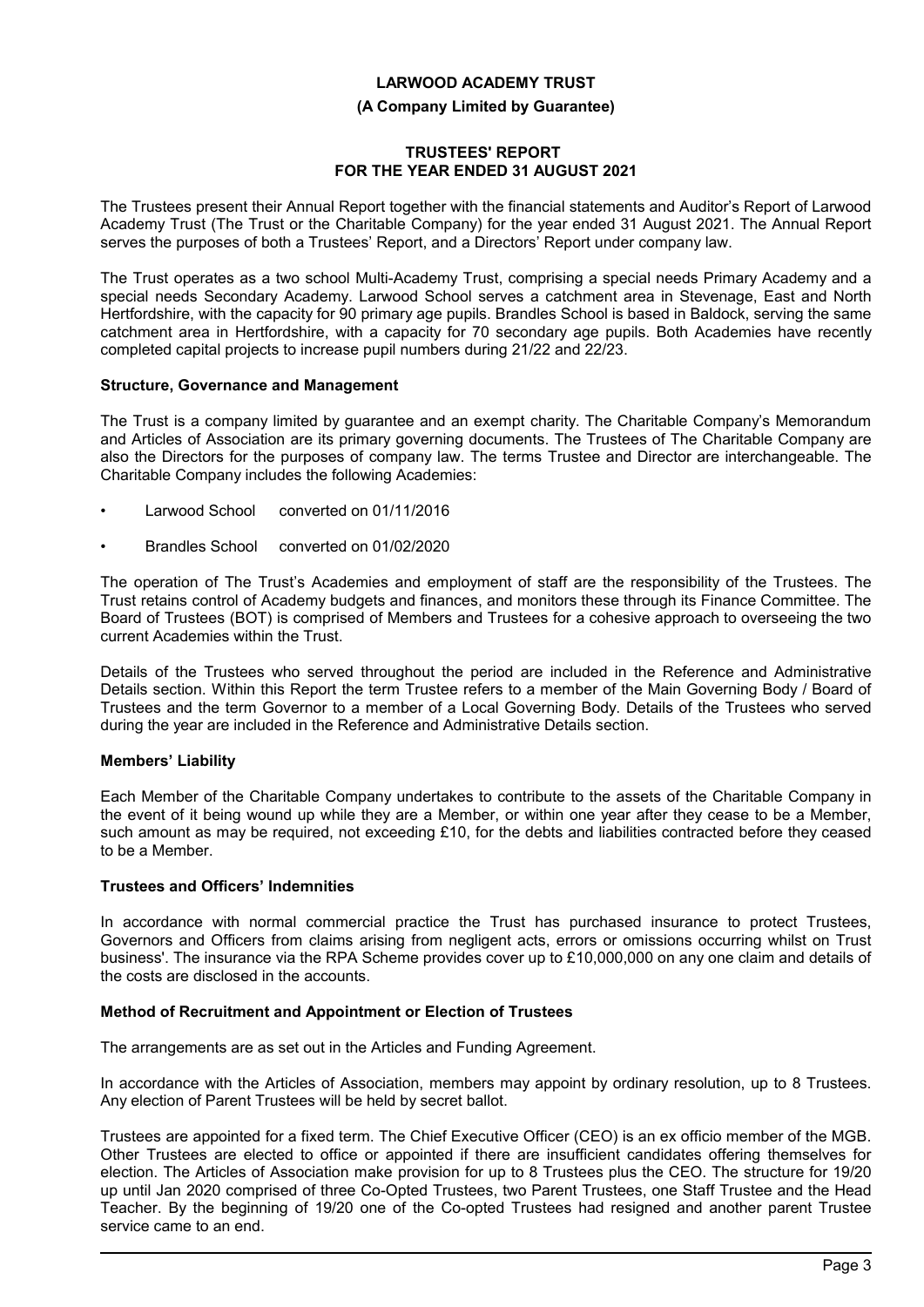#### **(A Company Limited by Guarantee)**

#### **TRUSTEES' REPORT (CONTINUED) FOR THE YEAR ENDED 31 AUGUST 2021**

Following the addition of a second Academy to the Trust in February 2020, two new Trustees and the Head Teacher of the Brandles Academy joined the Board of Trustees, with the Larwood Academy Head Teacher becoming the Executive Head Teacher of the MAT. At the beginning of 20/21 one of the Co-opted Trustees retired and a new co-opted Trustee joined towards the end of the year. The staff Trustee from Brandles Academy left our employment at the end of the year.

### **Policies and Procedures Adopted for the Induction and Training of Trustees and Governors**

The Trust is committed to providing adequate opportunities for Trustees and Governors to undertake and receive suitable training so as to enable them to perform their role effectively. To this end The Trust links with a number of local training providers. New Trustees and Governors are encouraged to attend a training programme. The induction programme would involve a tour of the relevant Academy, meetings with students and staff and provision of policy and procedure documents that are appropriate to the role they undertake with particular emphasis on the committee work that they will undertake.

As part of a comprehensive induction programme, a range of documents are supplied to a new Trustee which reflect the Trust's financial position, curriculum initiatives and safeguarding aspects over the previous 12 months, to enable them to participate in and contribute to effective scrutiny and school strategic planning.

## **Organisational Structure**

The governance of the Trust is defined in the Memorandum and Articles of Association together with the Funding Agreement with the Department of Education.

The day to day running of operational matters are conducted by the School's Senior Leadership Team (SLT) and led by the Head Teacher at each School. The Executive Head Teacher of the MAT is the Accounting Officer. The Trust Finance Manager oversees and directs all matters connected to finance. Therefore the Trust structure consists of the following layers:

- The Trustees Body (Board of Trustees BOT)
- Dedicated committees Finance / Teaching, Learning & Assessment / Behaviour, Attendance & Safeguarding / Premises / Audit & Risk Committee.
- Multi Academy Trust Executive Head Teacher / CAO
- Head Teacher at each Academy
- The Senior Leadership Team (SLT)

The BOT, meets on at least 6 occasions per year and its 5 sub committees meet at least 3 times per year with the Finance Committee meeting 6 times per year. The BOT is responsible for the strategic direction of the Trust. The Trustees are responsible for setting strategic policy, adopting an annual plan and budget, monitoring The Trust by the use of those budgets and making major decisions about the direction of The Trust, capital expenditure and senior staff appointments. The Trustees within the various committees are responsible for implementing strategic policy, ensuring the appropriateness of annual budgets and capital expenditure projects for their Academy and monitoring performance against that budget and authorised capital limits.

The Senior Leadership Team (SLT) controls each Academy at an executive level implementing policies and reporting through the committee structure. The SLT is responsible for the day to day operation of each Academy, in particular organising staff, resources and students. They are responsible for the authorisation of spending within agreed budgets and for the appointment of staff following vetting and safeguarding recruitment processes.

The Executive Head Teacher remains the CEO and Chief Accounting Officer.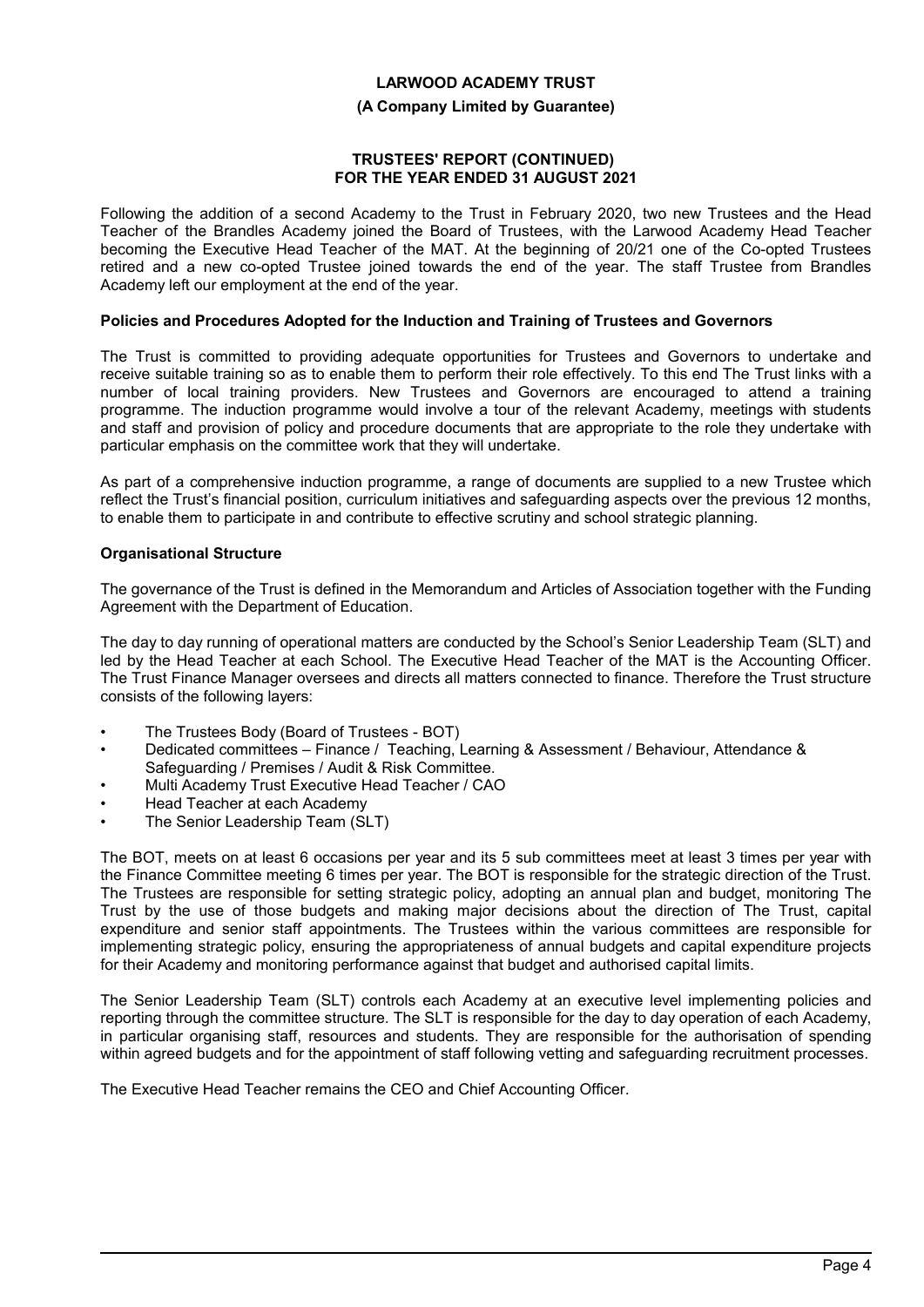#### **(A Company Limited by Guarantee)**

#### **TRUSTEES' REPORT (CONTINUED) FOR THE YEAR ENDED 31 AUGUST 2021**

#### **Arrangements for setting pay and remuneration of key management personnel**

Key management personnel include Staff Trustees and those staff to whom the Trustees have delegated significant authority and responsibility in the day-to-day running of the Trust.

All non-staff Trustees are non-salaried, with expenses being reimbursed via the established authorisation procedure.

The BOT has adopted a 'Pay and Appraisal Policy' to provide a clear framework for the management of pay and appraisal for all staff employed in the Trust. Any amendments are approved by the Finance Committee and ratified by the BOT.

Trustees recognise the requirement that all pay progression decisions for employees must be linked to annual appraisal of performance; indeed for teachers it is statutory. This policy sets out the framework for a clear and consistent assessment of the overall performance of staff, including the Executive Head Teacher and Academy Head Teachers, and for supporting their development within the context of the Trust's plan for improving educational provision and performance, and the standards expected. It also sets out the arrangements that will apply when staff fall below the levels of competence that are expected of them.

The policy complies with the School Teachers' Pay & Conditions Document (STPCD) and the accompanying statutory guidance and with national and local pay agreements for support staff.

When recruiting a new member of staff, the SLT and BOT will take into account a range of factors when setting the appropriate salary level, including:

- the nature of the post
- the level of qualifications, skills and experience required
- market conditions
- the wider school context
- (for teachers) any specific restrictions set out in the School Teachers' Pay & Conditions Document.

## **Trade union facility time**

The Academy Trust has no official Trade Union representative within the members of staff. Trade Union information is displayed when received for staff members.

# **Related Parties and other Connected Charities and Organisations**

Owing to the nature of the Trust's operations and the composition of the Board of Trustees being drawn from local public and private sector organisations, it is inevitable that from time to time transactions will take place with organisations in which Trustees may have an interest. All transactions involving such organisations are conducted at arm's length and in accordance with the Trust's financial regulations and normal procedures. Any transaction where the Trustee may have a pecuniary interest is only undertaken in accordance with the 'at cost' principle described in the Academies Handbook, including notifying the ESFA of all transactions made on or after 1 April 2019 and obtaining their approval where required, and with the Trust's financial regulations and normal procurement procedures relating to connected and related party transactions.

All Trustees provide an annual declaration of business or other interests they have with organisations, individuals and charities for complete transparency. Any pecuniary interests which may overlap with the operations of the Trust are identified and published on the School website. Any potential conflicts of interest are recorded in the minutes of committee meetings where a decision is required and the appropriate steps to avoid any such conflict of interest are in place.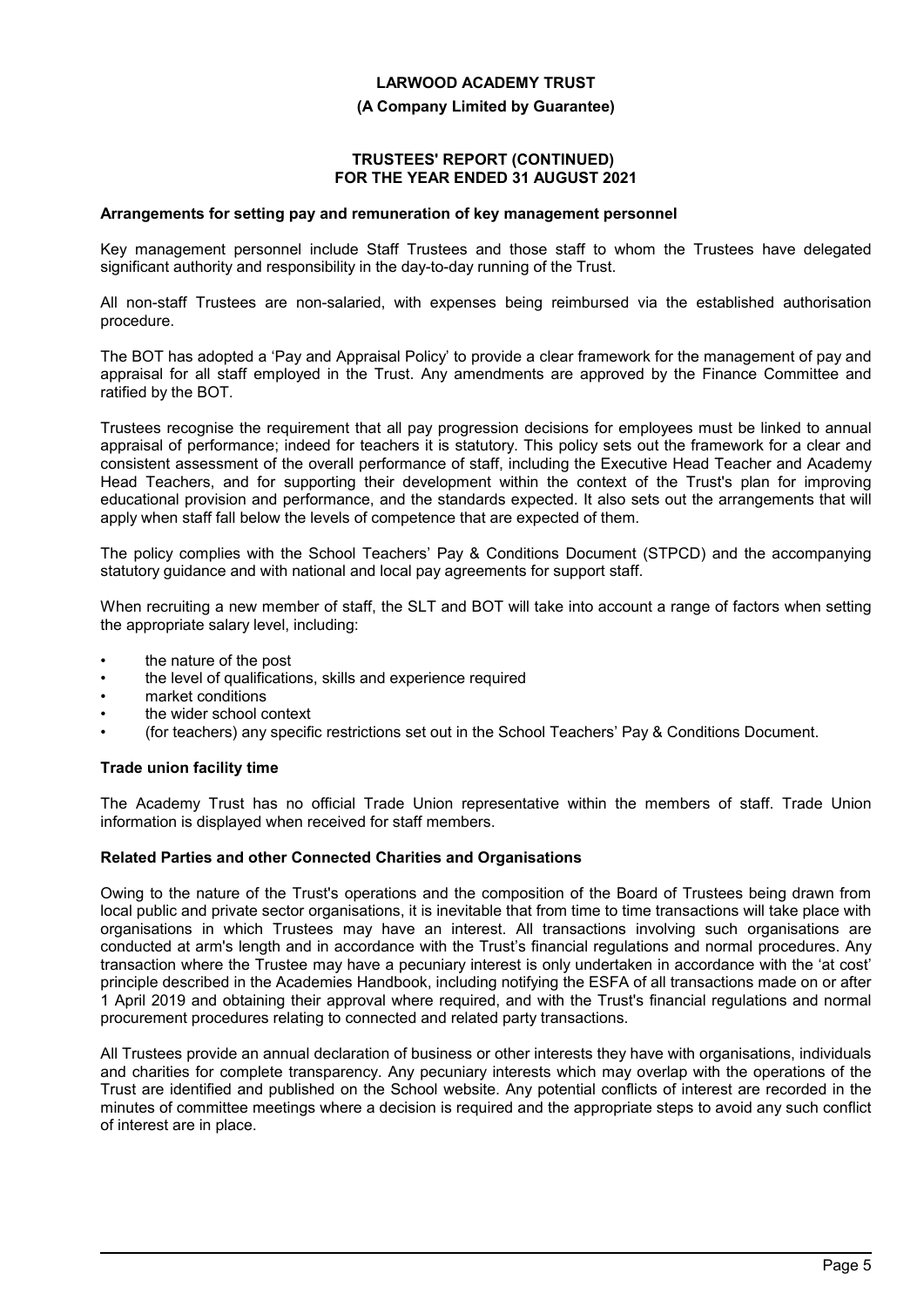#### **(A Company Limited by Guarantee)**

#### **TRUSTEES' REPORT (CONTINUED) FOR THE YEAR ENDED 31 AUGUST 2021**

The Trust cooperated with the following organisations during the academic year in pursuit of its charitable activities:

- Jubilee Court Care Home, Stevenage
- **Thurley Dance**
- Stevenage Borough Council
- The Butterfly Room
- Karate Club Baldock
- Christ Church Baldock

The Trust does not have a formal sponsor.

## **Objectives and Activities**

# **Objects and Aims**

The principal object and aim of the Charitable Company is the operation of the Schools to provide free education and care for pupils of different abilities within its local community from the ages of 5 to 16. Larwood School is a special school for primary aged children with social, emotional and mental health related difficulties. Brandles School is the secondary school equivalent provision for children with similar difficulties, currently exclusively for boys.

# **Objectives, Strategies and Activities**

During the year the Trust has worked towards the following aims:

- To support our pupils through Covid related Lockdown periods with remote learning and frequent wellbeing check-ins.
- To help our pupils reintegrate back into school life after Covid related Lockdown, supporting that transition with care and sensitivity.
- To assess and support additional educational and emotional needs following the impact of Covid related Lockdown absence from school.
- To continue to provide a dynamic and flexible curriculum with emphasis on literacy, numeracy and creativity.
- Ensure that every child has a strong and respectful relationship with the adults that work with them.
- To implement new curriculum initiatives at each school that helped address some of the impact that the pandemic had had on pupils and their varied experiences during the pandemic so far.
- Provide a safe and secure environment which allows children to relax, have fun and enjoy themselves. All members of the School community are valued. We ensure that pupils are rewarded for getting things right and we apply consequences when they don't.
- Challenge children to succeed in all areas of School life, ensuring that pupils understand that we all make mistakes and that success comes in many forms. This may include improved behaviour goals, subject progression, and could be related to relationships and trust. All staff will ensure that Hertfordshire Steps is consistently used to engage, modify and aid pupils on their journey of improved progress.
- Collaborate with other parties to ensure we support our children with the very best care and professional interventions. This includes parents, other professionals such as the Educational Psychologist, Mental Health professionals, Attendance Officer, School Nurse, SEN Officers, Art, Speech and Language specialists, animal therapies.
- Prepare our secondary school students to engage in appropriate courses leading to formal qualifications such as GCSEs. BTECs and equivalents.
- Provide appropriate advice, information and guidance outlined in the Gatsby Benchmarks regarding post-16 pathways and future careers.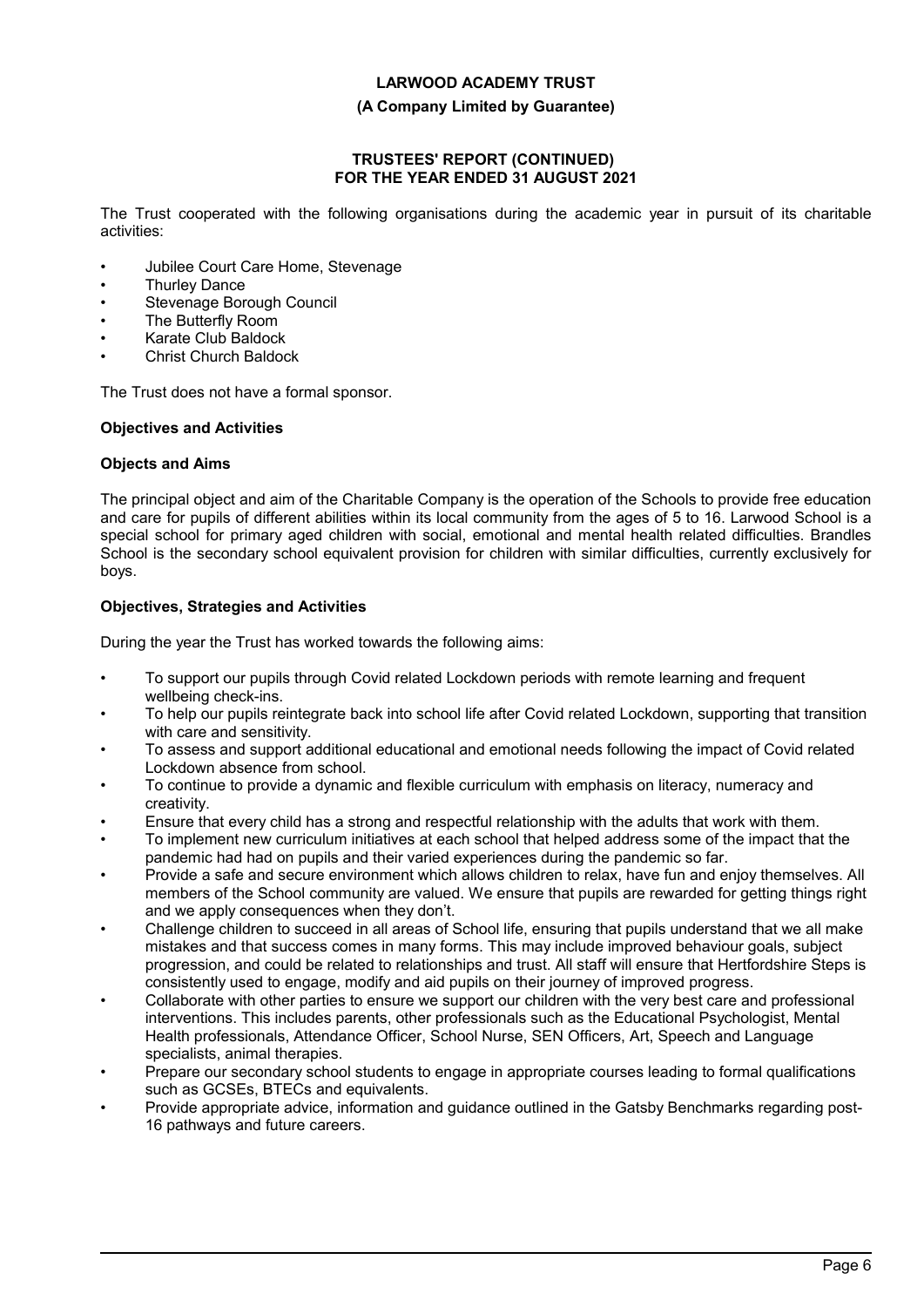### **(A Company Limited by Guarantee)**

### **TRUSTEES' REPORT (CONTINUED) FOR THE YEAR ENDED 31 AUGUST 2021**

Our success in fulfilling our aims can be measured by:

- The engagement of our pupils in remote learning and continued interaction with school staff during Covid related Lockdown periods.
- The Covid catch up initiatives implemented on return to school to support those pupils most impacted by Lockdown.
- The progress that our pupils make in relation to a range of factors including, but not exclusive to, behaviour, attendance, subject specific progress, individual life based skills, examinations results at KS 4
- Attainment tests sat at key times such as Standard Attainment Tests and examinations tests at KS 4
- Independent reporting mechanisms that review the progress of the School such as our School Improvement Partner and Ofsted.
- Continued progress and successful transitioning at partner SEMH secondary schools or for some pupils by returning to mainstream schools
- GCSE, BTEC and equivalent qualifications, successful enrolment and completion of Post-16 courses.
- The ability of our pupils to play a meaningful and contributory role in their local community and society.

### **Public Benefit**

The Trustees believe that by working towards the objects and aims of the Trust as detailed above, they have complied with their duty to have due regard to the guidance on public benefit published by the Charity Commission.

## **Strategic Report**

### **Achievements and Performance**

The Trust adapted its mission accordingly during the challenges of Covid Lockdown during 20/21 to ensure that students achieved their potential in public examinations, supported staff, pupils and families during such challenging times, and developed and retained suitable staff and guided students in suitable progression when they left their School.

Specific achievements were as follows:

As outlined in the previous year, the main strategic development involved Brandles School joining the Trust from February 2020. This development achieves a major strategic objective of the Trust to provide 'all through' provision for special needs children from 5 to 16 years of age.

- Shortly after Brandles School joined the MAT, the Covid-19 restrictions and lockdown occurred, thus the focus of Trustees and Leadership was the safety and wellbeing of pupils and staff during 19/20 and into 20/21. During this period, plans for integration of data collection and performance monitoring were suspended temporarily and have since resumed as appropriate within our priorities post Lockdown.
- As with many other schools and the rest of the UK, we had to rapidly adapt due to Covid-19. This led to a restructuring of staff roles and a vast range of video/online learning resources being used for our pupils.
- For the second year in a row, we experienced a high level of disruption with a national lockdown period between Jan and March 2021. However, we did not have pupils out of school for very long and initially modelled a similar approach to last year and retained a small group of highly vulnerable pupils in school for this time and gradually added to it each week. By the time that mainstream schools returned to school, we had already had all of our pupils back for a number of weeks.
- On-site curriculum provision continued during lockdown as it was before lockdown and adaptation took place where needed to secure 'bubbles' and reduce potential transmission. See above.
- Committee meetings moved to a virtual format from April 20 onwards, to enable information sharing and monitoring as per our governance approach, and have continued in this format throughout 20/21.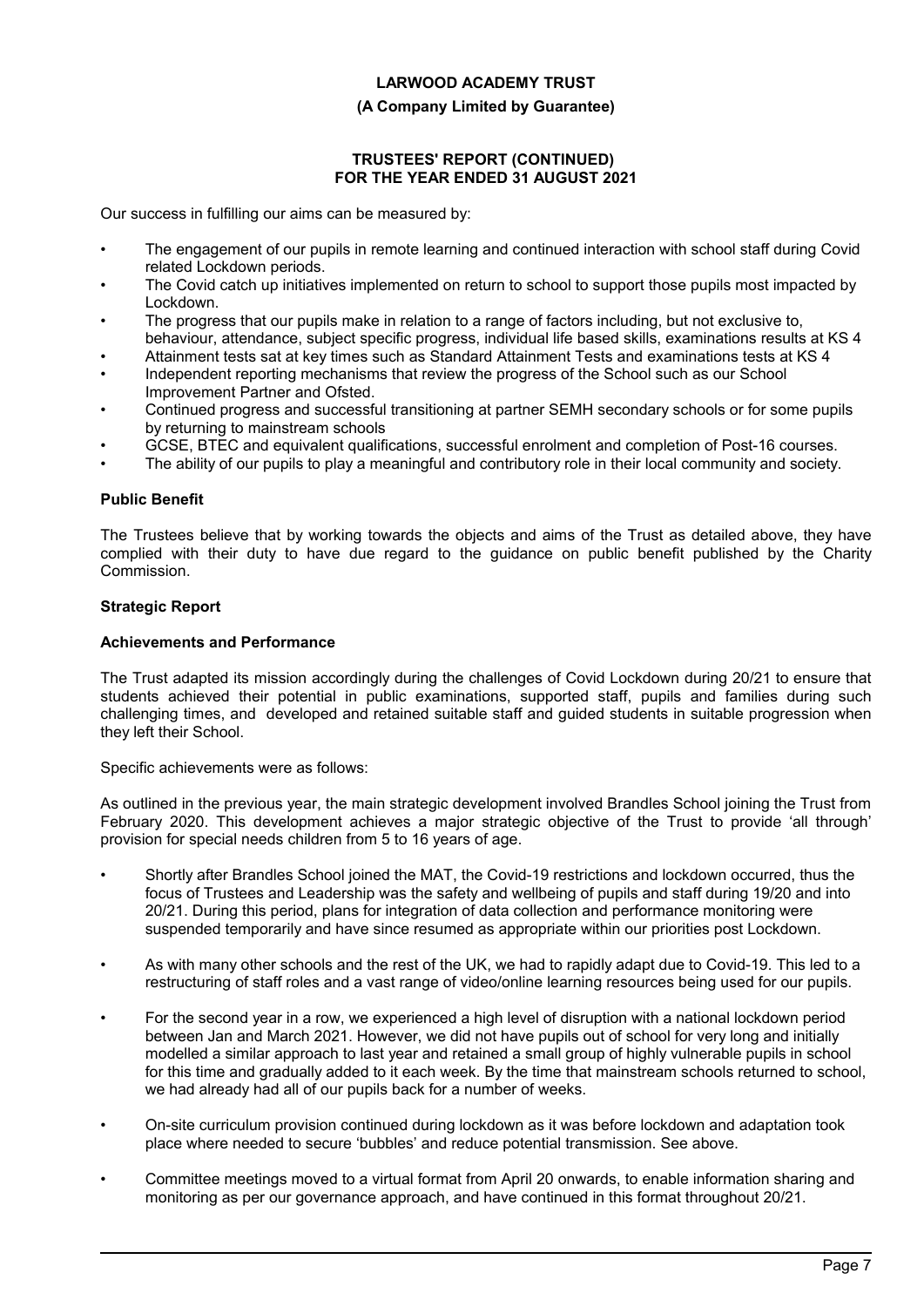#### **(A Company Limited by Guarantee)**

#### **TRUSTEES' REPORT (CONTINUED) FOR THE YEAR ENDED 31 AUGUST 2021**

- Transition procedures were similar to those normally used but with the addition of some virtual elements. Year 6 pupils were able to come into School to say 'goodbye' before they left and a Year 6 leavers' video was produced. Covid-friendly tours of the School were conducted for new pupils and their parents, with the involvement of the family worker. Most Year 6 pupils went on to Brandles, which assisted in transition, and Brandles transitioned pupils in a staggered way this year. All of these students had a Covid-friendly tour of the School and met key staff in the Summer Term. However, we were not able to deliver a well planned summer school for Lawood pupils at Brandles due an outbreak of Covid at Larwood which resulted in the vast majority of Year 6 pupils in isolation for the start of the holiday period.
- During the course of 2020-21, The Space Hub at Larwood School continued to develop the provision established in early 2020. Some pupils actually transitioned back into the main school during the course of the year. We now have additional flexibility to support Autistic pupils with the combination of the main school and Space Hub personalised approach.
- With increased demand for spaces, a capital project in the Space Hub area was supported by Hertfordshire Local Authority to increase pupil places from 12 to 16, ready for the 21/22 academic year.
- Challenge Partners at Larwood. An independent review consultation that due to Covid took place virtually. It was conducted by an ex Headteacher and current Ofsted Inspector. This review took place across three days and involved interview with Senior Leaders, Middle Leaders, and Trustees.
- National Autism Accreditation Review at Larwood. This took place in two phases. One consisting of a range of virtual interviews and the other consisted of a physically based visit with all classes being observed, as well as conversations with pupils and staff on the same day. NAS Review culminated in the awarding of Advanced Accreditation. (Basic accreditation awarded in 2018).
- Larwood : Positive reports from our independent Improvement Partner.
- PE at Larwood : last week of term introduced a new element into PE this academic year where each class had the opportunity to experience new physical challenges that wouldn't traditionally be offered through the national curriculum. These included archery, football snooker, football golf and the most popular one an obstacle course. These experiences offered pupils the chance to take risks with something new, discover new skills and enjoy the benefits associated with living a healthy lifestyle – this is directly linked to the Chris Quigley learning intention for PE.
- This year we have introduced the use of KISS to assist our self-evaluation review process:
	- K-Keep it
	- I-Improve (by doing what and what would be the expected outcome)
	- S-Start-a different way of working or project to assist this area, outlining the reasons and outcomes
	- S-Stop it! With reasons for this.
- Larwood School continued to provide an outreach service for primary schools within Stevenage. This is contracted by our Developing Specialist Provision Locally (DSPL) and is due for review at the end of 20/21.
- Brandles School had 54 pupils on roll at the end of the 19/20 academic year, increasing to 60 from Sept 2020. Indeed, during 20/21 a new model of External Provision was established to support pupils otherwise likely to be permanently excluded. This initiative was supported financially by Hertfordshire Local Authority and co-ordinated by the school SLT.
- Even with such challenging circumstances, Brandles went to achieve its best ever set of KS 4 examination results. No pupils ended up as NEETs'
- Challenge Partners at Brandles. An independent review consultation that due to Covid took place virtually. It was conducted by an ex Headteacher and current Ofsted Inspector. This review took place across three days and involved interview with Senior Leaders, Middle Leaders, and Trustees.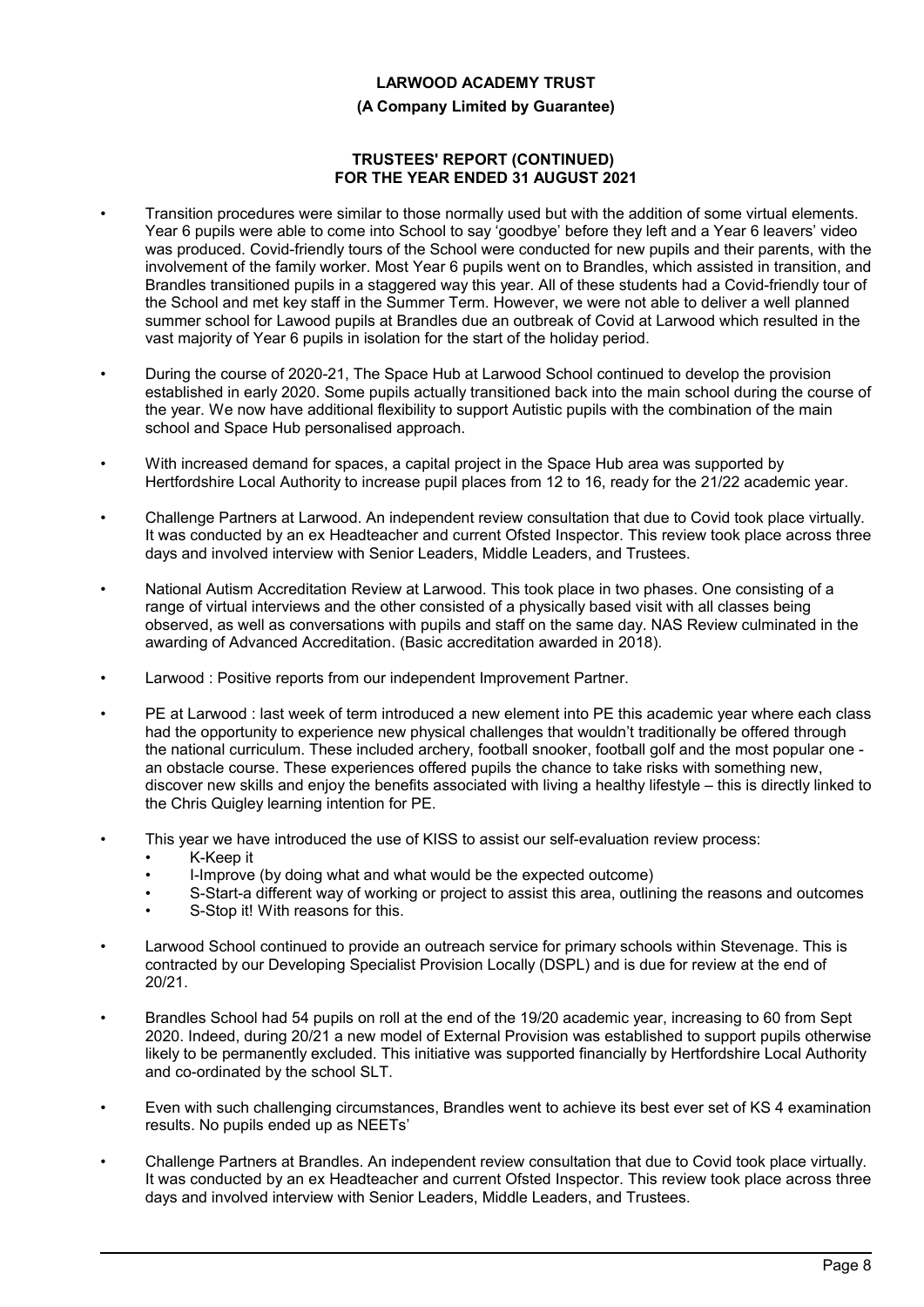## **(A Company Limited by Guarantee)**

### **TRUSTEES' REPORT (CONTINUED) FOR THE YEAR ENDED 31 AUGUST 2021**

- A curriculum review took place which lead to an innovative new Life Skills/Learning to Learn approach for Year 7. This was based on comprehensive research, planning and staff training.
- A plan was constructed and delivered to the DFE for expansion of places and this was approved.
- Brandles : Positive reports from our independent Improvement Partner.
- Reduced levels of need for physical interaction with pupils alongside reduced numbers of incidents.
- Where possible continued opportunities to engage in off-site activities within the local community.
- A range of externally verified courses and providers were used to enhance or provide adapted curriculum experiences for pupils that needed such change and presented with different needs to others.
- Brandles introduced a basic level of self-evaluation that will reviewed key areas such as behaviour and curriculum. This approach is set to expand over time, in a similar way that it has evolved at Larwood.
- For the first time in its history, a middle leadership group was established with clear areas of responsibility to help promote even greater progress, alongside development of staff.
- Pupil Attendance of 94.95% at Larwood School for 20/21.
- Pupil Attendance of 82.9% at Brandles School for 20/21.
- Governance We have continued to successfully strengthen the range of experience and skills in our Board of Trustees during 20/21, with a new Finance experienced Trustee joining in May21. We will continue our program of Trustee training to ensure our Trustees are equipped to move the Trust forward as rapidly as possible in an increasingly changing and complex landscape.
- Curriculum Continuation of the Hands-On Mondays to allow pupils to practise what they have learned for a deeper understanding of a concept.
- We continued work on our ASC practice, revisiting concepts such as the importance of sensory stories, comic book conversations, sensory breaks, etc. We were on track for our February 2021 accreditation review which has now been postponed due to Covid-19
- Introduction of the CREST science model and this is continuing to be developed.
- Three curriculum leads were appointed in November 2019 maths, literacy, and creative curriculum for maths, literacy and science. Their planned tasks have been adapted due to Covid-19.
- During the Easter and summer holidays, the School provided Cool Kids Club: an out-of-school club especially aimed at pupils who feel safer at school than at home. This provision was led by Larwood staff and was able to accommodate 24 Larwood pupils. Getting provision across the holidays had been a longterm aim, so getting this set up has been a major triumph.
- Our normal programme of trips to London, zoos etc and PGL, have been paused due to Covid-19 restrictions, however we are now able to plan ahead for Covid safe events during 21/22 including PGL in June 22.
- At Brandles the curriculum is based on the National Curriculum and is broadly divided into Key Stage 3 (Years 7 to 9) and Key Stage 4 (Years 10 & 11). Alongside this we have created a series of enrichment activities that are focussed on developing the learning, social and emotional skills.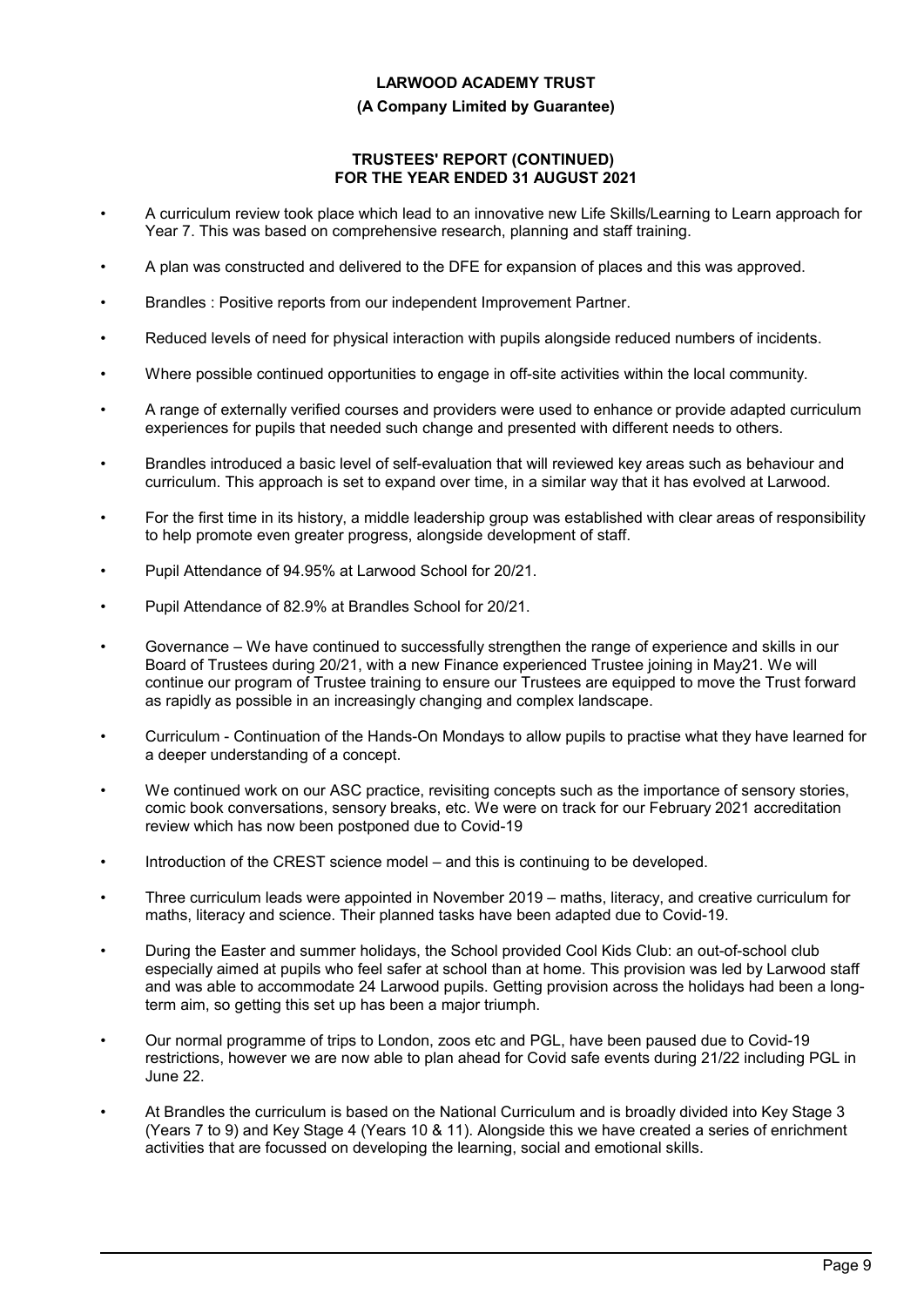### **(A Company Limited by Guarantee)**

### **TRUSTEES' REPORT (CONTINUED) FOR THE YEAR ENDED 31 AUGUST 2021**

- To ensure we cater for the needs of all our students we employ a variety of strategies including alternative education programmes, hybrid, and bespoke timetables. This allows for flexible and adaptive teaching, differentiated to both support and challenge students of all abilities.
- We acknowledge that literacy and numeracy levels are a key driver in the implementation of a purposeful and high-quality curriculum. Therefore, we have enhanced our middle leaders team to focus on a programme of interventions, dedicated literacy and numeracy support assistants who specialise in improving reading, writing, comprehension, and numeracy of students.
- Moving into Key Stage 4 students follow both a core and option curriculum. The option curriculum allows students to progress further in areas in which they have a particular interest.
- We offer a wide range of qualifications that are in keeping with our School motto of 'preparing for the future'. These include GCSE, BTEC, Functional Skills, Entry Level Certificates, OCR Cambridge National Awards, and the Duke of Edinburgh Award.
- Due to Covid-19 and in line with the rest of the country, there were elements of our School Development Plans that could not take place due to the pandemic. Upon return to relative normality in September 2020, various items were transferred to a new plan. Some will not take place at all due to the contextual elements of that aspect of work and some have been adapted due to the ongoing pandemic. Examples include:
	- Assessment activities were suspended and will continue during the new academic year; and
	- Some learning activities are now to be online and a greater emphasis will now be made in real KT on to blended learning both due to the pandemic but also for the future when pupils cannot/or refuse to attend schools sites for various reasons.

## **Key Performance Indicators**

The Trustees receive regular information at each committee meeting to enable them to monitor the performance of the Trust compared to aims, strategies and financial budgets.

As funding is based on pupil numbers this is a key performance indicator. Total pupil numbers at Larwood School for 2020/21 were 86 against a forecast of 86. Brandles School had a total of 60 pupils at the end of 20/21, an increase of 4 pupils against a forecast of 56.

Larwood School remains classed as 'good' by Ofsted for the day School based on its most recent report in October 2019.

Another key financial performance indicator is staffing costs as a percentage of total income, as this is the largest area of expenditure. For 2020/21 at Larwood School this was 80% against budgeted parameters of 82%, at Brandles School 79% against budgeted 78% (supply costs for long term staff absence). The Trustees are confident that staffing levels are closely monitored and staffing structures all approved by the BOT.

The Finance Committee also monitor premises costs to General Annual Grant (GAG) income, capital spend, total income less grants and cash flow on a regular basis to ensure that the budget is set and managed appropriately. All of the above KPI's were within the parameters set by the BOT.

Other specific achievements were as follows:

- Both schools benefited from the DfE laptop and PC support scheme in January 2021 to help with additional resources.
- Larwood School completed a restructuring of the Space Hub area, including adding canopy covers to courtyards to enable pupils to have more year-round accessible space and additional capacity for growth in pupil numbers.
- A new Music room cabin was installed at Brandles School to enable more pupils to have access to one-toone, or small group music lessons in a dedicated space.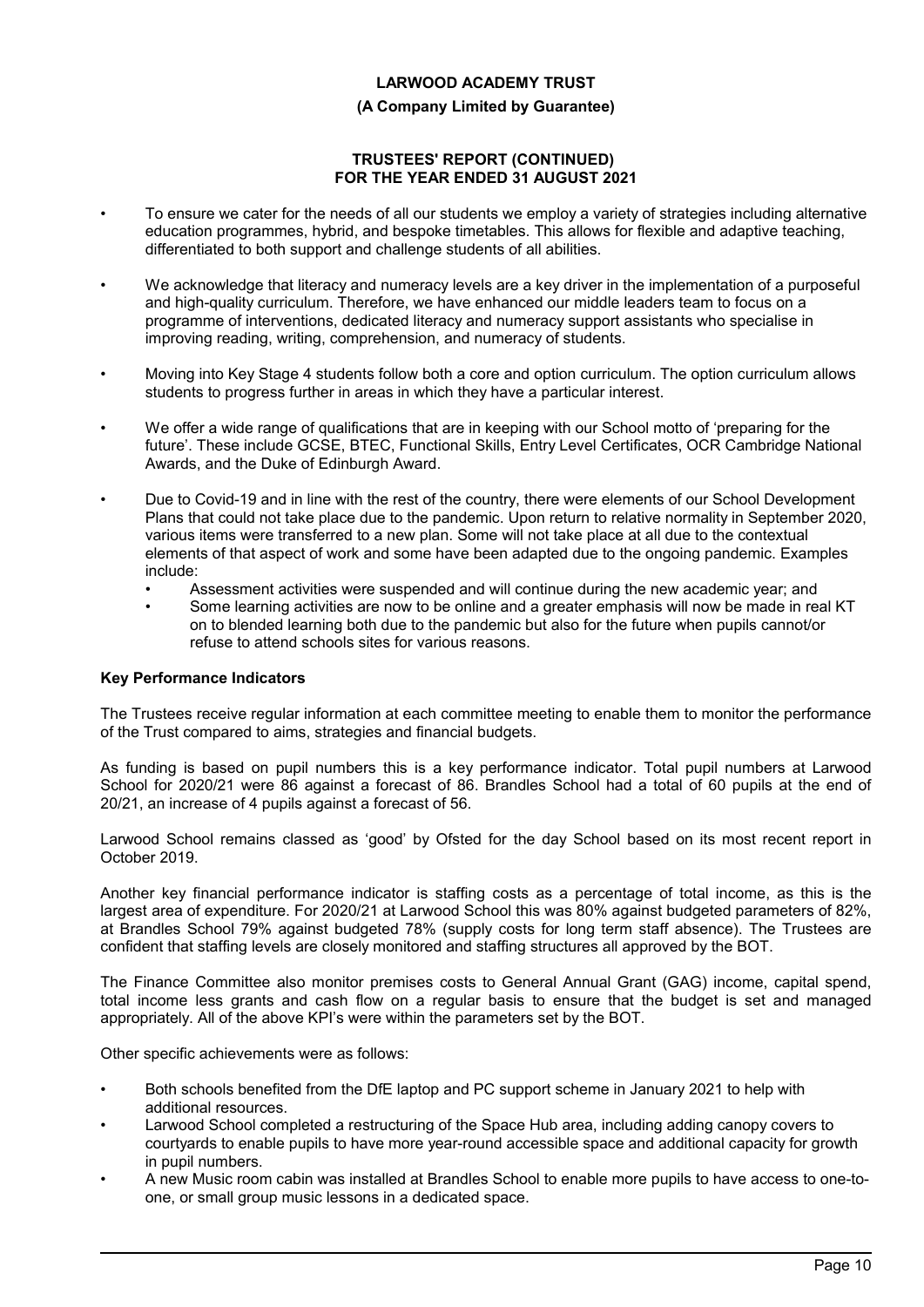#### **(A Company Limited by Guarantee)**

#### **TRUSTEES' REPORT (CONTINUED) FOR THE YEAR ENDED 31 AUGUST 2021**

• Assessment of best value capital investment at Brandles School, with the aims of an additional classroom, some internal refurbishment and ICT upgrading have been identified and budgeted in 21/22 and subsequent years.

## **Going Concern**

After making appropriate enquiries, the Trustees have a reasonable expectation that the Trust has adequate resources to continue in operational existence for the foreseeable future. For this reason it continues to adopt the going concern basis in preparing the financial statements. Further details regarding the adoption of the going concern basis can be found in the Statement of Accounting Policies.

## **Financial Review**

The principal source of funding for the Trust is the General Annual Grant (GAG) and other grants that it receives from the Education and Skills Funding Agency (ESFA). For the year ended 31 August 2021 the Trust received in total £3,865,640 of GAG and other funding (excluding capital funding). A high percentage of this income is spent on wages and salaries and support costs to deliver the Trust's primary objective of the provision of education. During the year the Trust spent £3,645,075 on general running costs (excluding capital) and transferred £53,635 to support capital projects on the various Academy sites. The Trust brought forward from 2019/20 £298,210 restricted funds and £301,047 unrestricted funding. Excluding restricted fixed asset and pension funds, the carry forward for 2020/21 is £422,206 restricted funding and £343,981 unrestricted funding.

Due to the accounting rules for the Local Government Pension Scheme under FRS102, the Trust is recognising a significant pension fund deficit of £2,698,000. This does not mean that an immediate liability for this amount crystallises and such a deficit generally results in a cash flow effect in the form of increased employer contributions over a number of years.

Detailed reference of the financial effect of significant events is made in the 'Achievements' section of this report and key factors that are likely to affect the Trust's financial performance going forward are referenced in the 'Plans for Future Periods' section.

## **Reserves Policy**

The Trustees are aware of the requirement to balance current and future needs and always aim to set a balanced budget with annual income balancing annual expenditure. The Trustees monitor estimated year-end carry forward figures via the monthly reports in the Finance Committee. The budget plan identifies how any carry forward will be allocated in the plan for the following academic year, including the identification of any funds earmarked for a specific project or purpose.

The Trust's current level of free reserves (total funds less the amount held in fixed assets and restricted funds) is £343,981. This has been built up from a mixture of locally raised income and balances transferred from previous years prudent financial control.

The Trustees have made a decision to designate unrestricted balances of £62,000 for future capital projects in 2021/22, and is holding other unrestricted funds of £281,981 to cover future increases in costs and expenditure that may arise from uninsurable losses. The Trust plans to have a carry forward of between 7% to 10% to assist in making strategic decisions to keep in line with national funding changes and curriculum needs.

The Trust's balance on restricted general funds (excluding pension reserve) plus the balance on unrestricted funds at 31 August 2021 was £766,187.

The cash balance of the Trust has been very healthy all year, ending the year with a balance of £886,589. A significant proportion of this cash is held against specific projects which have been delayed due to Covid-19 restrictions, and is not available to meet normal recurring expenditure. The Trustees monitor cash flow as part of the Finance committee reports and attempt to hold a minimum of £240,000 to cover short term cash flow variances (equates to 1 month's total payroll costs).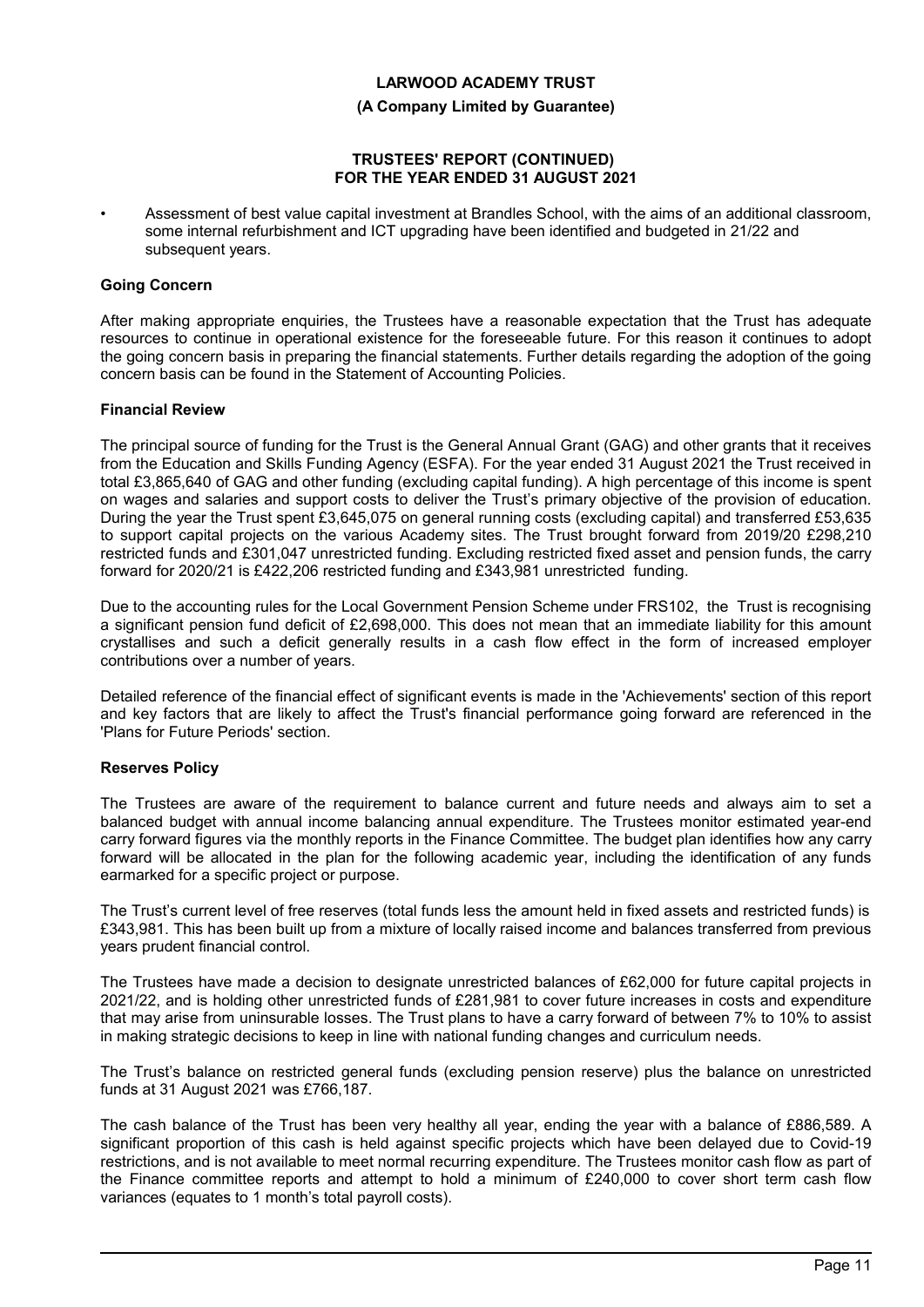**(A Company Limited by Guarantee)**

### **TRUSTEES' REPORT (CONTINUED) FOR THE YEAR ENDED 31 AUGUST 2021**

#### **Investment Policy**

The most recent Investment Policy was approved by the BOT in November 2019, and is due for review in November 2021.

The aim of the policy is to ensure funds that the Trust does not immediately need to cover anticipated expenditure are invested to maximise its income but with minimal risk. The aim is to research where funds may be deposited applying prudency in ensuring there is minimum risk. The Trustees do not consider the investment of surplus funds as a primary activity, rather as good stewardship and as and when circumstances allow.

### **Principal Risks and Uncertainties**

The Trust works with the school leadership teams in maintaining a central risk register identifying the major risks, to which the Academy is exposed, and identifying actions and procedures to mitigate those risks. This register is approved and monitored by the BOT via the Audit & Risk Committee from Sept 2021 onwards with a formal review of the process undertaken on an annual basis. The internal control systems and the exposure to identified risks are monitored on behalf of the Trustees at each Audit & Risk Committee meeting. The principal risks facing the Trust are outlined below; those facing the Academies at an operational level are addressed by their systems and by internal financial and other controls.

The Trustees report that the Trust's financial and internal controls conform to guidelines issued by the ESFA, and that improvements to the wider framework of systems dealing with business risk and risk management strategy continue to be made and formally documented.

It is recognised that systems can only provide reasonable but not absolute assurance that major risks have been adequately managed.

As a two school Multi Academy Trust at present, the level of financial risk is low. Cash flows can be reliably forecast, monitored and reported. Staff costs make up the majority of expenditure and are relatively stable with contingencies in place to cover such items as sickness and maternity.

The Trustees assess the other principal risks and uncertainties facing the Trust as follows:

- The Academies within the Trust have considerable reliance on continued Government funding through the ESFA and there is no assurance that Government policy or practice will remain the same or that public funding will continue at the same levels or on the same terms;
- Failures in governance and/or management the risk in this area arises from potential failure to effectively manage the Trust's finances, internal controls, compliance with regulations and legislation, statutory returns, etc. The Trustees continue to review and ensure that appropriate measures are in place to mitigate these risks;
- Reputational the continuing success of the individual Academies is dependent on continuing to attract applicants in sufficient numbers by maintaining the highest educational standards. To mitigate this risk Trustees ensure that student progress and outcomes are closely monitored and reviewed;
- Safeguarding and child protection the Trustees continue to ensure that the highest standards are maintained in the areas of selection and monitoring of staff, the operation of child protection policies and procedures, health & safety and discipline;
- Staffing the success of the Academy Trust is reliant on the quality of its staff and the Trustees monitor and review policies and procedures and recruitment to ensure continued development and training of staff as well as ensuring there is clear succession planning;
- Fraud and mismanagement of funds The Trust has appointed Price Bailey and Herts For Learning Ltd to carry out independent and external checks on financial systems and records as required by the Academies Handbook. All finance staff receive training to keep up to date with financial practice requirements and develop their skills in this area;
- Financial instruments the Trust only deals with bank balances, cash and trade creditors, with limited trade (and other) debtors. The risk in this area is considered to be low;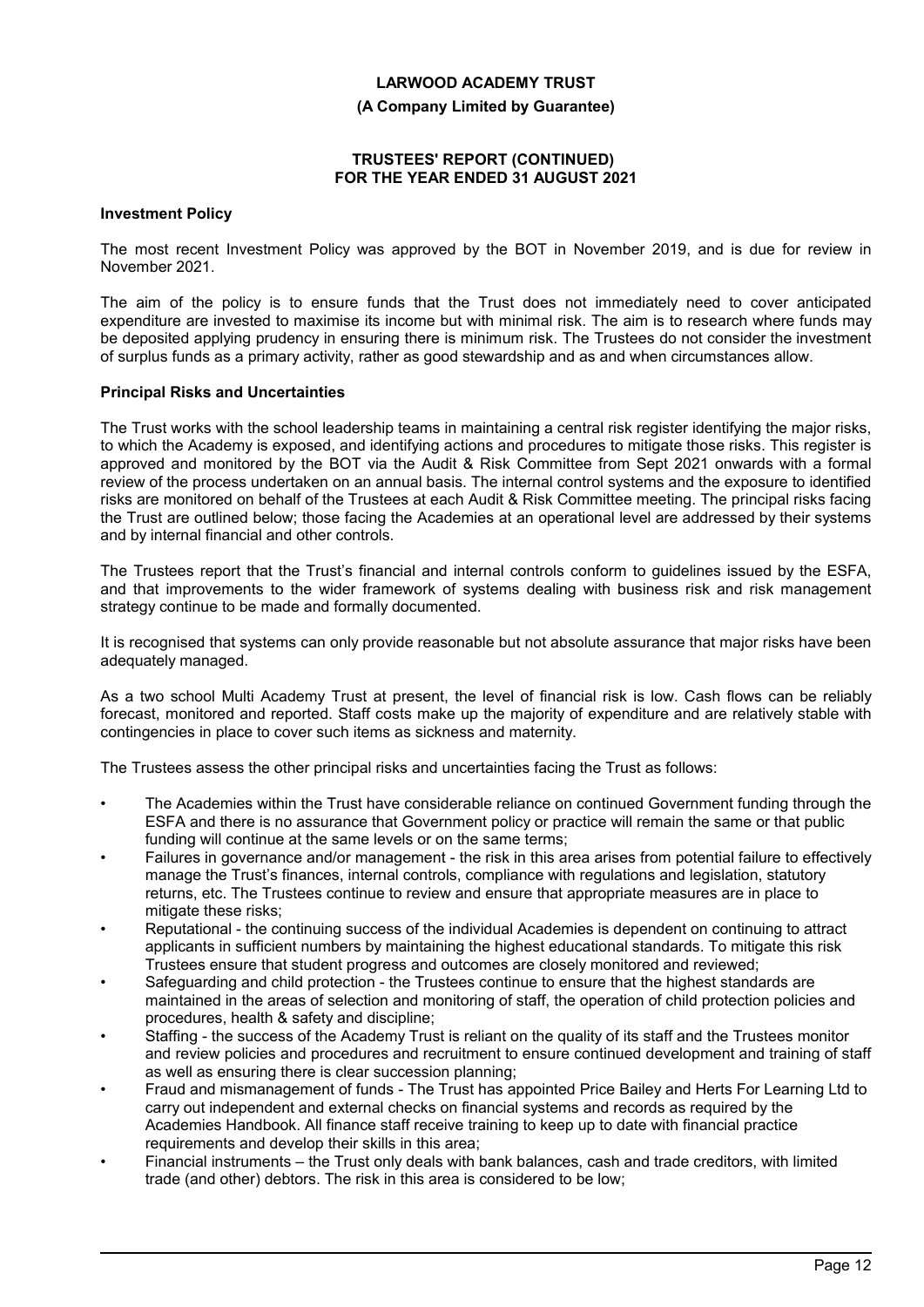### **(A Company Limited by Guarantee)**

### **TRUSTEES' REPORT (CONTINUED) FOR THE YEAR ENDED 31 AUGUST 2021**

• Defined benefit pension liability – as the Government has agreed to meet the defined benefit pension liability of any Academy ceasing to exist the main risk to the Trust is an annual cash flow funding of part of the deficit. Trustees take these payments into account when setting the annual budget plan.

The Trust and the Academies have continued to strengthen its risk management process throughout the year by improving the process and ensuring staff awareness.

# **Fundraising**

The Trust does not work with external professional fundraisers or companies who carry out fundraising on its behalf. Fundraising undertaken during the year was mainly through external donations received from local organisations, as our normal fundraising activities were curtailed due to Lockdown / Covid restrictions.

## **Plans for Future Periods**

As we move forward as an expanded Multi Academy Trust with two schools from February 2020, having established a strong financial, operational and curriculum foundation, both the Trustees and Senior Management Teams are confident in our ability to establish consistent procedures, best practise sharing and continued pupil places growth. This is a further step in our aim to the best provider of outstanding provision for special needs pupils in the country.

- MAT expansion we are pleased to confirm that Brandles School, Baldock, Hertfordshire, joined Larwood Academy Trust from February 2020. This enables the Trust to offer a complete educational experience for SEMH pupils from primary to secondary stages. Indeed the majority of Larwood Yr6 pupils transition to Brandles Yr7 each year.
- During the next 3-5 years, our aim is to establish an all through (currently 5 16yrs, and then in time 16- 18yrs pathway) educational pathway for SEMH children in the North Hertfordshire area. Such provision will be characterised by quality experiences, creative, engaging and personalised curriculum provision that is different to previous failed placements, and a range of supportive systems and processes that are qualified as exceptional and innovative. In short, the best provision possible and with a national reputation for such quality and outcomes.
- Our day to day provision will be comprised of:
	- Larwood School (Primary) day provision for 90 SEMH pupils (many with additional needs). Larwood School Space Hub for 16 pupils. A specific hub within Larwood School that caters for SEMH pupils with autism.
	- Brandles School (secondary) day provision for up to 70 pupils with SEMH and a range of additional needs, with future plans to increase this capacity to 72 pupils with an additional classroom capital investment project in 21/22 already nearing completion In November 2021.
- Capital Projects we have engaged in preparing CIF bids during 20/21 for both schools in the Trust to gain financial contribution for roofing replacements and Fire Safety improvements. Our submissions are on course for this year's deadline in December 2021. Additional budget allocation will be updated in the in-year revised budgeting process in Feb 2022, when we have confirmation of the estimated Trust contribution required to the bids. ( at time of preparing this Statement, the tender process is in progress).
- Governance we will consolidate training and knowledge sharing across the enlarged BOT, extending to secondary school applicable concepts. MAT policies will be reviewed as applicable and rolled out across the Academies to ensure consistency and best practice. A new Audit & Rosk Committee was formed in the summer term 2021 and will be fully up and running during 21/22.
- Staffing / management structure Our priority is sharing best practice, operational and financial expertise, enhancing consistency and driving progress for our pupils through to secondary school. Following the resignation of the Head Teacher at Brandles at the end of the 20/21 academic year, we have reviewed the senior leadership structures and have established an interim structure for the Autumn term 2021, to be finalised by January 2022.This change has provided the opportunity for internal progression for existing senior and middle leaders.
- Chief Executive Officer retirement The current CEO confirmed his intention to retire during 21/22. We will be commencing the recruitment process for his successor during the Autumn Term 21/22.
- Risk assessment a review will be conducted again in 2021 reflecting both Schools' characteristics and contexts to establish a MAT approach.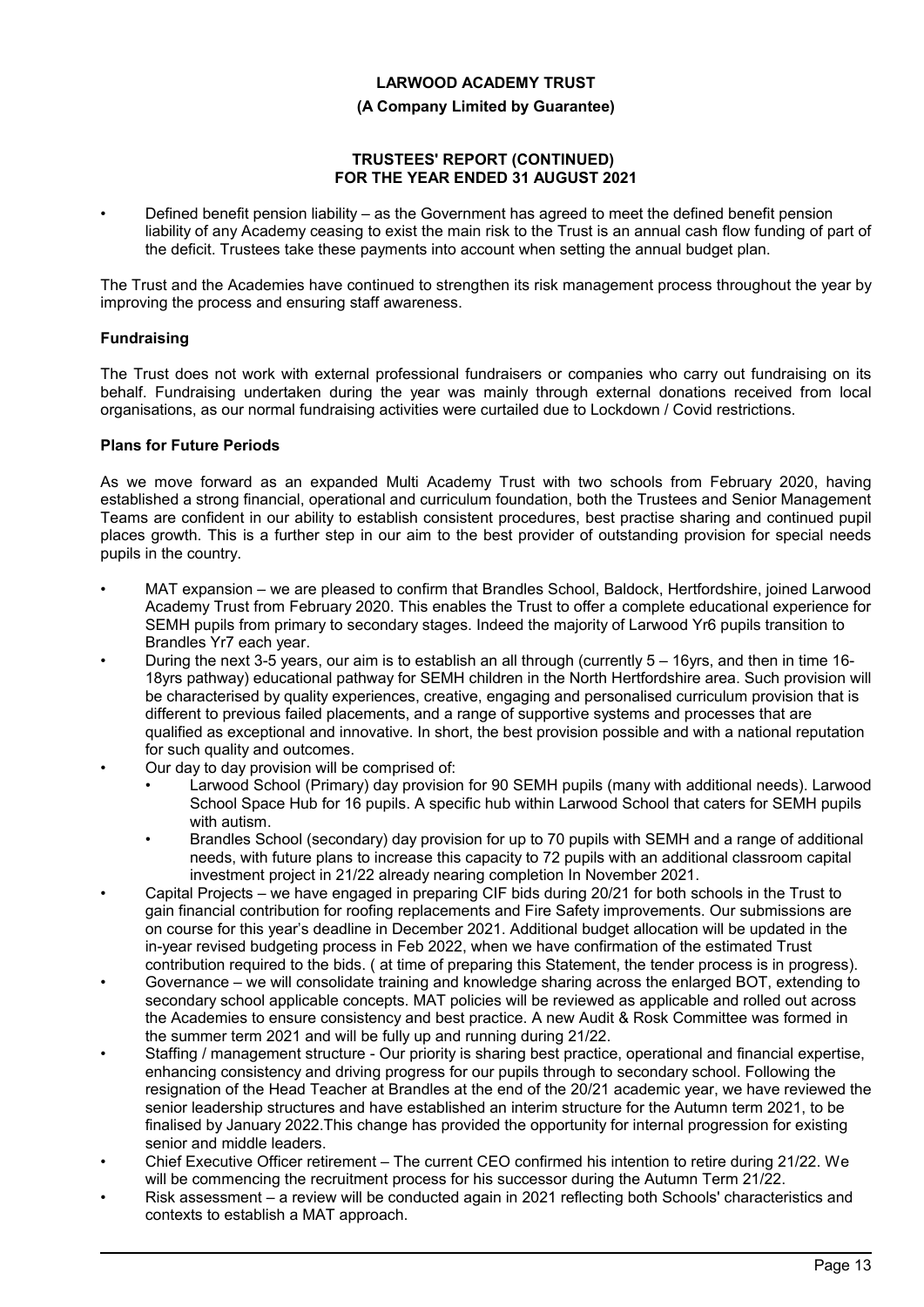### **(A Company Limited by Guarantee)**

#### **TRUSTEES' REPORT (CONTINUED) FOR THE YEAR ENDED 31 AUGUST 2021**

- Additional Commissioned Services The Trust successfully won the contract to provide Outreach support within the DSPL 2 area from Sept 2018 onwards for 3 years. This service is aligned to the Trust's aim to share best practice and knowledge to support the needs of our local community across approximately 25 mainstream primary schools within Stevenage. We await the outcome of this contract review by the end of the 21/22 academic year.
- Brandles School has successfully engaged with the LA in a bespoke service for 20/21 to support some external provision pupils with 1to1 tuition and tailored development support. Where appropriate this bespoke support is continuing into 21/22.
- Curriculum approach we continue to assess and actively develop our curriculum offer to enable a bespoke learning environment aligned to the needs of our specific pupils. Recent Covid-19 experience prompted additional assessment of virtual and online resources during 20/21, some of which we intend to retain going forwards as our pupils have benefitted from this style of learning.
- Pupil progress continued improvement in quality and quantity of writing through the implementation of events / software / moderation as part of an ongoing literacy programme. We completed plans for a library refresh at Larwood during 20/21 and pupils are now able to enjoy a newly stocked and updated library environment.
- Wellbeing / mental health we established a MAT resource to lead on training, best practise sharing and consultation support. We have further enhanced this provision with on site access to therapy sessions via The Butterfly Rooms provider.
- Learning / play environments we plan to review the use of courtyard spaces at Larwood School and gym facilities at Brandles School, with a view to future capital investment for improved pupil experiences in these areas.
- Autism strategy we continue to have a high proportion of pupils with autism therefore pursuing best practice for autistic children is in the best interests of all. It is our aim to achieve the National Autism Accreditation at Brandles School within the next 2 years.
- Behaviour Management continue the work that has already driven down the need for restrictive physical intervention (RPI), through continued safeguarding training for staff, consistent coaching support, and targeted risk assessments / anxiety maps to avoid the need for RPIs.
- Staff professional development provision of on-going training is a consistent aspect of professional life at Larwood Academy Trust. Where appropriate, combined training sessions will be conducted with staff from both Schools joining together to build on virtual relationships. Mental Health will continue to be a focus for training and further development aligned to the needs of our pupils.

Our overall aim is to continue to be an outstanding Trust, offering a safe and secure environment for our pupils to thrive and succeed in every aspect of School life.

## **Funds Held as Custodian Trustee on Behalf of Others**

This is not applicable to Larwood Academy Trust.

## **Employees and disabled persons Employee involvement**

Where appropriate the Trust consults on matters such as policy, pay, health, safety and welfare with the relevant support staff and teaching trade unions. The Trust provides information to employees generally by way of email, shared online documents and staff meetings.

At the Schools, information is channelled via the Leadership meetings. Employees are encouraged to familiarise themselves with Ofsted reports, available from the Trust website and pupil progress and attainment statistics when they are made available.

## **Equal Opportunities Policy**

It is the Trust's policy to ensure equality of opportunities is afforded to staff, students and other stakeholders. Training, career development and promotion opportunities are available to all employees.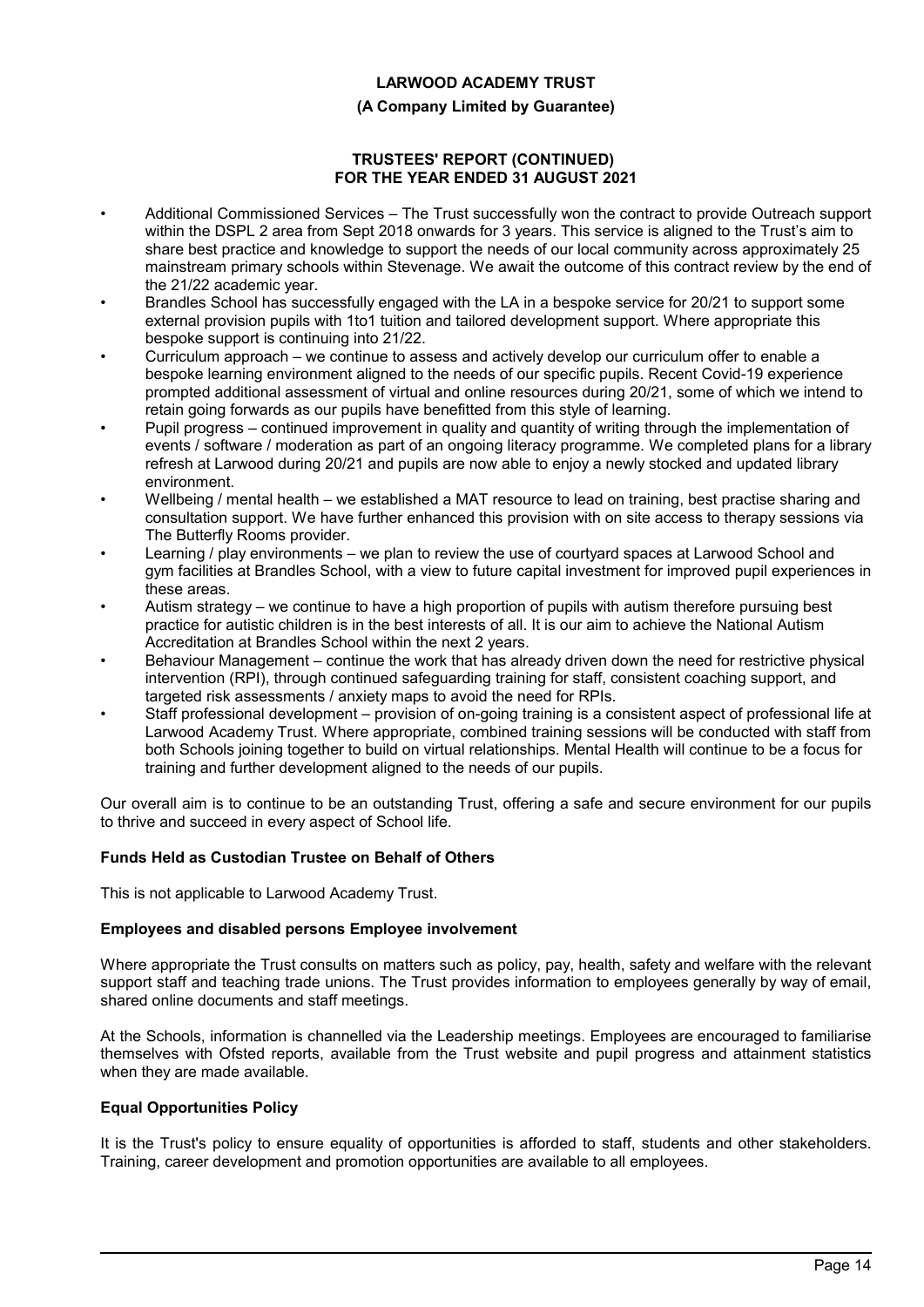### **(A Company Limited by Guarantee)**

### **TRUSTEES' REPORT (CONTINUED) FOR THE YEAR ENDED 31 AUGUST 2021**

## **Disabled Persons**

Applications for employment by disabled persons are given full and fair consideration for all vacancies in accordance with their particular aptitude and abilities. In the event of employees becoming disabled then every effort is made to retrain them in order that their employment within the Trust may continue.

### **Auditor**

Insofar as the Trustees are aware:

- there is no relevant audit information of which the Charitable Company's Auditor is unaware, and
- the Trustees have taken all steps that they ought to have taken to make themselves aware of any relevant audit information and to establish that the Auditor is aware of that information.

The Trustees' Report, incorporating a strategic report, was approved by order of the Board of Trustees, as the company directors, on 14 December 2021 and signed on its behalf by:

**Mrs S Barr** Chair of Trustees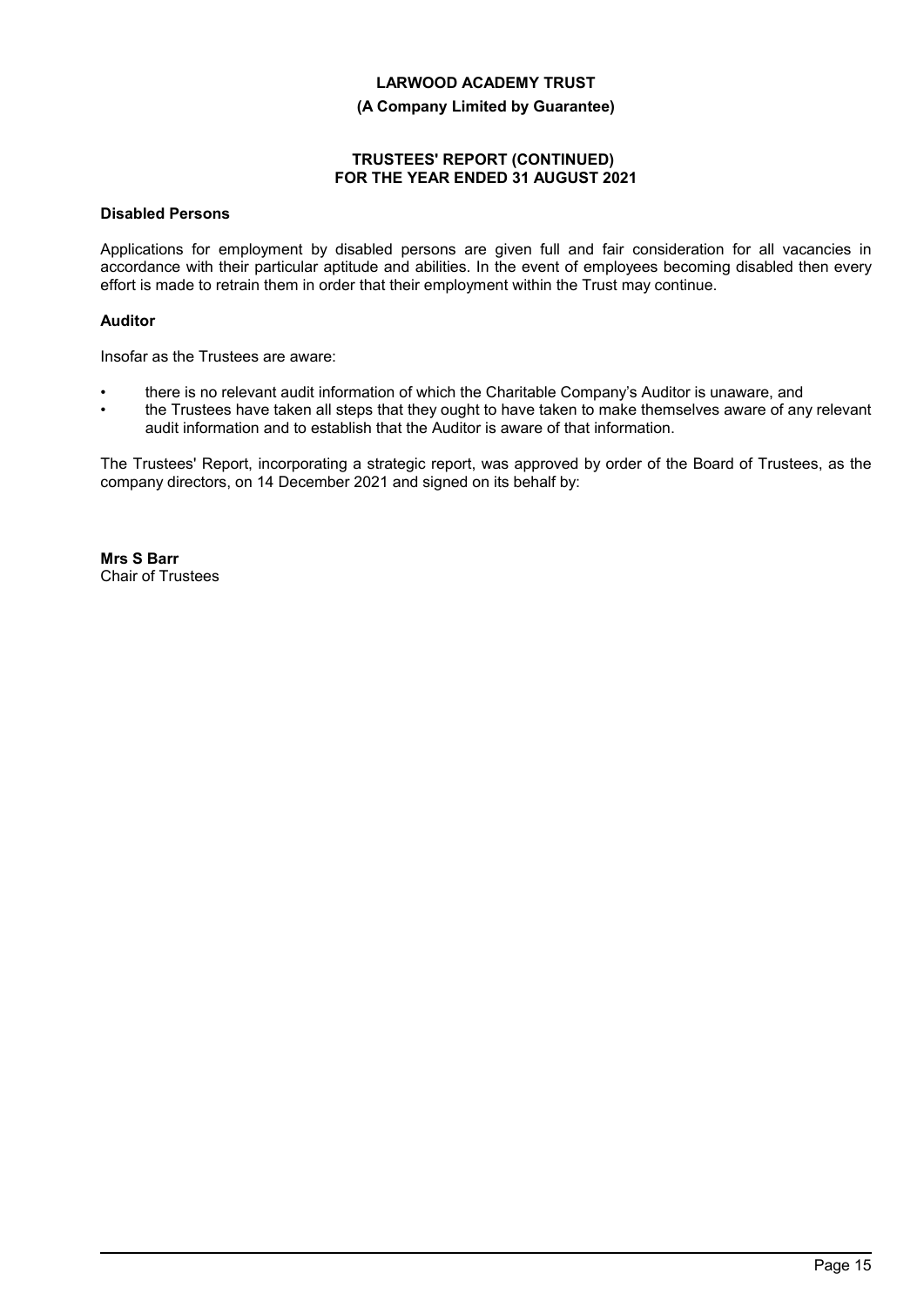#### **(A Company Limited by Guarantee)**

### **GOVERNANCE STATEMENT**

#### **Scope of responsibility**

As Trustees, we acknowledge we have overall responsibility for ensuring that Larwood Academy Trust has an effective and appropriate system of control, financial and otherwise. However, such a system is designed to manage rather than eliminate the risk of failure to achieve business objectives, and can provide only reasonable and not absolute assurance against material misstatement or loss.

As Trustees, we have reviewed and taken account of the guidance in DfE's Governance Handbook and competency framework for governance in our recruitment of Trustees, committee structure and skills range.

The Board of Trustees has delegated the day-to-day responsibility to the Chief Executive Officer, as Accounting Officer, for ensuring financial controls conform with the requirements of both propriety and good financial management and in accordance with the requirements and responsibilities assigned to it in the funding agreement between Larwood Academy Trust and the Secretary of State for Education. They are also responsible for reporting to the Board of Trustees any material weaknesses or breakdowns in internal control.

#### **Governance**

The information on governance included here supplements that described in the Trustees' Report and in the Statement of Trustees' Responsibilities. The Board of Trustees has formally met 6 times during the year.

Attendance during the year at meetings was as follows:

| Trustee                             | Meetings attended | Out of a possible |
|-------------------------------------|-------------------|-------------------|
| Mrs S Barr, Chair of Trustees       | 5                 | 6                 |
| Mr S Trimble, Accounting Officer    | 6                 | 6                 |
| Mr D Pearce                         | 6                 | 6                 |
| Mrs L Williams                      | 6                 | 6                 |
| Mrs J Baker, Vice Chair of Trustees | 6                 | 6                 |
| Mr P Myers                          | 5                 | 6                 |
| Mr K Abrahams                       | 2                 | 6                 |
| Mr D Login                          | 5                 | 6                 |
| Mrs J Sharp                         |                   |                   |

#### **Review of year**

The Board of Trustees have been supportive and readily available for all relevant actions and decision making during the course the year, through the challenges of another Covid lockdown and continuing with a virtual meeting format.

The membership of the Board of Trustees changed during the course of the year when a long standing Member and Trustee retired in October 2020. We wish to acknowledge his significant contribution to the development of Larwood School and laterally Larwood Academy Trust, his skills and commitment have been greatly appreciated over many years.

We were pleased to have a new Trustee join our Board from May 2021 onwards. Her background in finance enhances our depth of governance skills in this essential area.

Following the resignation of the Head Teacher at the secondary academy, he ceased to be a Trustee at the end of the academic year. We thank him for his contribution to Larwood Academy Trust from Feb 2020 onwards and wish him success in his future plans.

We continued to focus on many of our key strategic aims during the year, highlights included gaining DfE approval for further expansion in pupil numbers in our secondary level academy from 54 to 70 pupils. We successfully gained capital investment from the Local Authority towards the end of the summer term 2021, to support a new classroom at the secondary academy and internal redevelopment at the primary academy to grow pupil numbers there by 5%.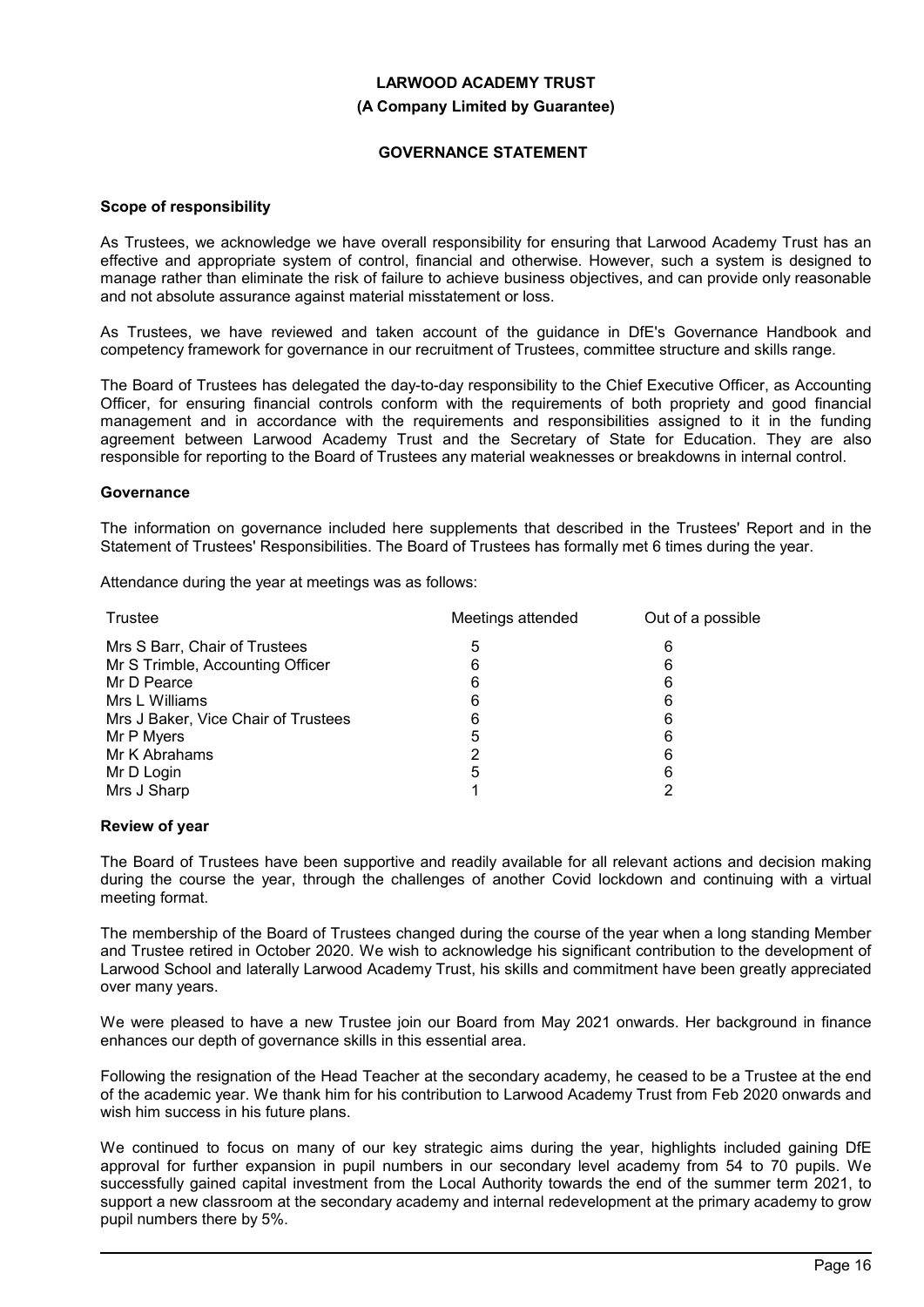#### **(A Company Limited by Guarantee)**

### **GOVERNANCE STATEMENT (CONTINUED)**

#### **Governance (continued)**

We are pleased with the quality of additional services we offer our local community – through our secondary academy we have supported 4 pupils with bespoke external provision to avoid exclusion. Our primary academy continues to develop the Outreach service with additional therapy and mental health support for our local schools in the programme.

As a Board of Trustees, we are proud to reflect on the commitment and flexibility of our academy leaders and staff members to adapt to and safely navigate the challenges of Covid-19, which continue to be part of daily life at both our academies.

#### **Governance reviews**

All of the planned Committee meetings took place for the Finance Committee and Board of Trustees during 20/21. The Board is satisfied that through the implementation of virtual meetings, it maintained effective oversight during this period.

As part of the strategic planning, a review of the skills competency of Trustees was conducted in spring 2019 by a member of the Board, with a training plan established and a gap analysis of the ideal additional skills to aim for in recruiting new Trustees, many of which have since been successfully achieved (eg. new finance background Trustee joining in May 21).

While no external review of governance was conducted during the year, this will now be addressed following the establishment of a new Audit and Risk Committee during the spring term 2021. A programme of internal scrutiny and external review of governance will be proposed and agreed by Trustees for 21/22.

### **Committees**

The Finance Committee is a sub-committee of the main Board of Trustees. The Finance Committee's remit is captured in the Terms of Reference for this committee.

Key aspects include :

- Finance: to consider and approve the Trust's annual budget, monitor expenditure against budget, review benchmarking quotations and projects to ensure best value is achieved, to review and input into the Trust and School Development Plans, to approve reimbursements to the Executive Head Teacher.
- Personnel: to review annually and consult on the Trust Staff Pay Policy and annual staff appraisal results, to implement procedures dealing with staff discipline and grievances, to provide input into the staffing structure, to participate in the recruitment process through interview stage to final selection.
- Premises: to provide support and quidance for the Head Teachers on all matters relating to the School premises and grounds, security, health and safety. To inspect the premises and grounds annually and prepare a report of the conditions and a proposed order of priorities for maintenance. To undertake a safety audit of the Academy premises on a termly basis and report to the Board of Trustees, and to ensure that the Trust complies with health and safety regulations. To prepare a 'Lettings and Charges' Policy for the approval of the Finance Committee and to oversee the implementation of that policy.

The composition of this committee changed during 2020 / 21 with one Trustee retiring, one Trustee joining and another Trustee (staff HT) resigning.

Following the expansion of the MAT, Trustees also took the opportunity to refresh the approach in other committee structures, establishing separate committees to focus on Teaching, Learning and Assessment ( TLA ) and Behaviour, Attendance and Safeguarding ( BAS ) during 19/20. During 20/21 we have further evolved the Finance Committee by establishing a separate Audit and Risk Committee and a Premises Committee. With this change, we have strengthened the knowledge and focus across the Trust, creating a longer term structure for the future.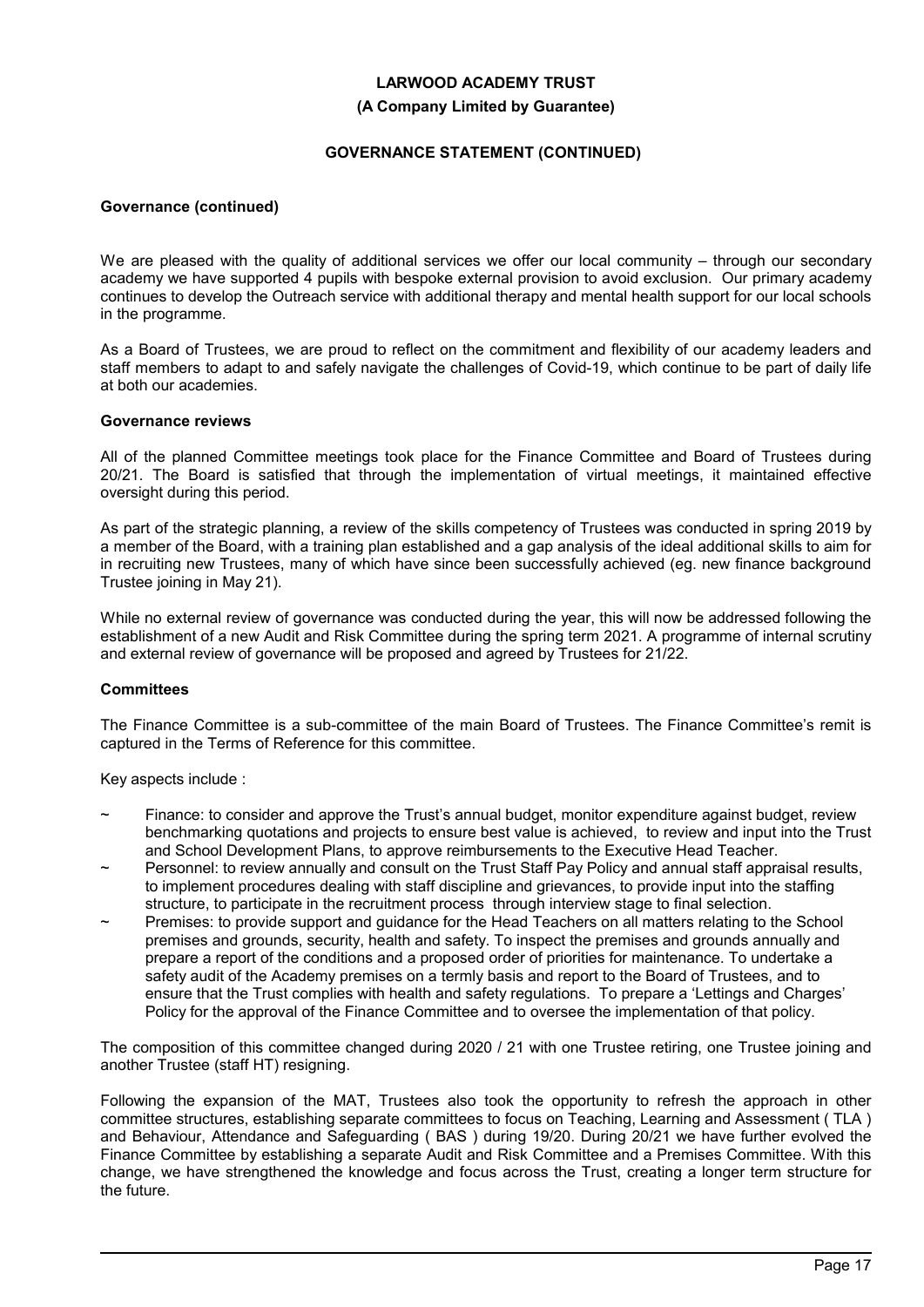## **(A Company Limited by Guarantee)**

# **GOVERNANCE STATEMENT (CONTINUED)**

# **Governance (continued)**

Attendance during the year at meetings was as follows:

| Trustee      | Meetings attended | Out of a possible |
|--------------|-------------------|-------------------|
| Mrs S Barr   | 6                 | 6                 |
| Mr S Trimble | 6                 | 6                 |
| Mrs J Baker  | 6                 | 6                 |
| Mr D Login   | 5                 | 6                 |
| Mr D Pearce  | 6                 | 6                 |
| Mrs J Sharp  |                   |                   |

## **Review of value for money**

As Accounting Officer, the Chief Executive Officer has responsibility for ensuring that the Trust delivers good value in the use of public resources. The Accounting Officer understands that value for money refers to the educational and wider societal outcomes achieved in return for the taxpayer resources received.

The Accounting Officer considers how the Trust's use of its resources has provided good value for money during each academic year, and reports to the Board of Trustees where value for money can be improved, including the use of benchmarking data where appropriate. The Accounting Officer has delivered improved value for money during the year by:

- Improving ICT resources with additional chromebooks / laptops from the DfE support scheme and local purchases. This is particularly important as we support our students in the event of home-schooling;
- Installing a new Music Room at the secondary academy this is a dedicated additional space to provide the opportunity for small groups of pupils to enjoy music lessons together; and
- Overseeing the redevelopment of existing buildings previously used for Residential provision at the primary academy to facilitate pupil numbers increase by 5%.

## **The purpose of the system of internal control**

The system of internal control is designed to manage risk to a reasonable level rather than to eliminate all risk of failure to achieve policies, aims and objectives. It can, therefore, only provide reasonable and not absolute assurance of effectiveness. The system of internal control is based on an on-going process designed to identify and prioritise the risks to the achievement of Trust policies, aims and objectives, to evaluate the likelihood of those risks being realised and the impact should they be realised, and to manage them efficiently, effectively and economically. The system of internal control has been in place in Larwood Academy Trust for the year 1 September 2020 to 31 August 2021 and up to the date of approval of the Annual Report and financial statements.

## **Capacity to handle risk**

The Board of Trustees has reviewed the key risks to which the Trust is exposed together with the operating, financial and compliance controls that have been implemented to mitigate those risks. The Board of Trustees is of the view that there is a formal ongoing process for identifying, evaluating and managing the Trust's significant risks that has been in place for the year 1 September 2020 to 31 August 2021 and up to the date of approval of the Annual Report and financial statements. This process is regularly reviewed by the Board of Trustees.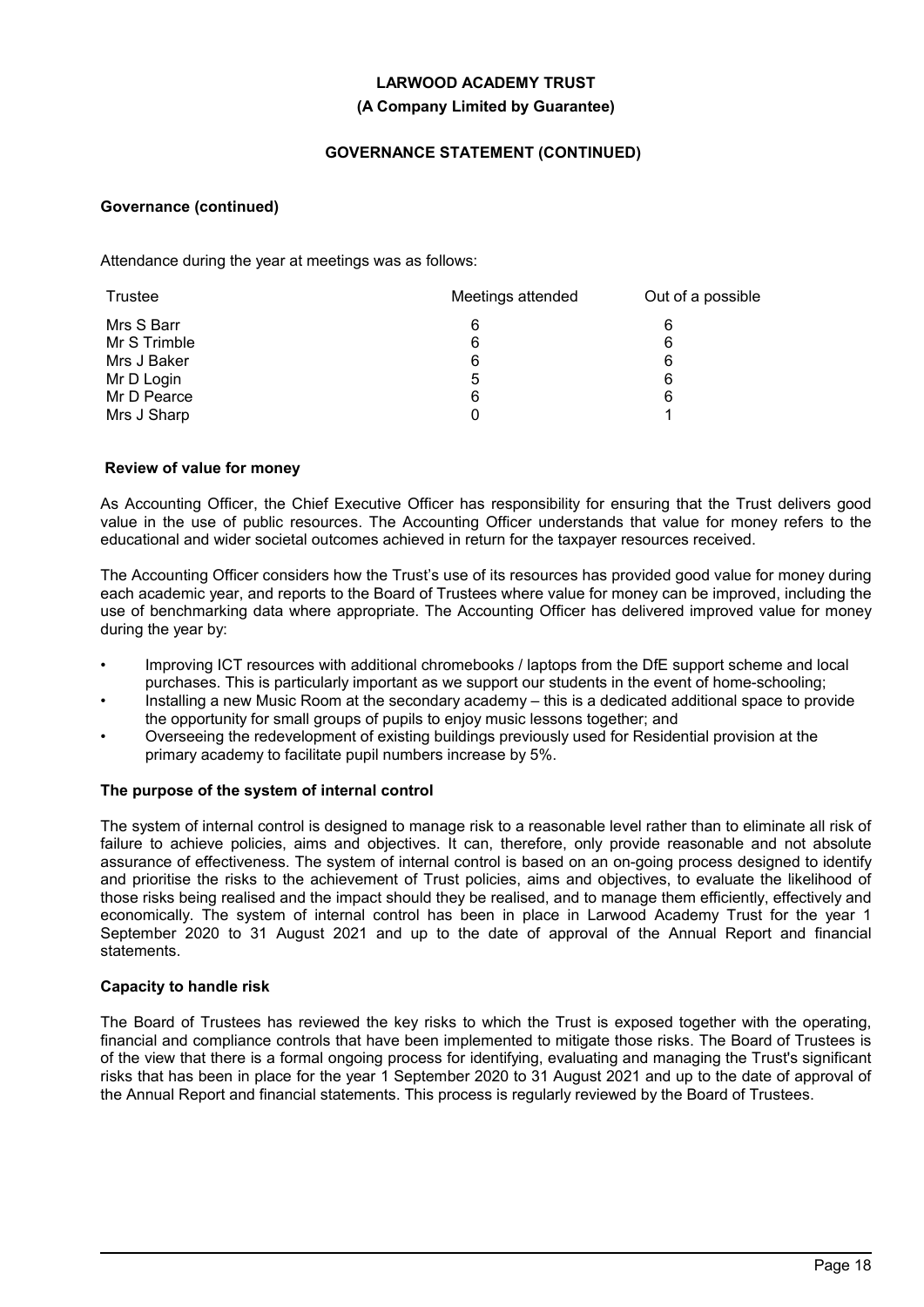### **(A Company Limited by Guarantee)**

# **GOVERNANCE STATEMENT (CONTINUED)**

### **The risk and control framework**

The Trust's system of internal financial control is based on a framework of regular management information and administrative procedures including the segregation of duties and a system of delegation and accountability. In particular, it includes:

- comprehensive budgeting and monitoring systems with an annual budget and periodic financial reports which are reviewed and agreed by the Board of Trustees;
- regular reviews by the Finance and General Purposes Committee of reports which indicate financial performance against the forecasts and of major purchase plans, capital works and expenditure programmes;
- setting targets to measure financial and other performance;
- clearly defined purchasing (asset purchase or capital investment) guidelines;
- identification and management of risks.

The Board of Trustees has decided to employ Herts For Learning Financial Services as Internal Auditor.

The Board also requests that a non-finance committee Trustee conduct an internal audit annually.

The Internal Auditor's role includes giving advice on financial matters and performing a range of checks on the Trust's financial systems. In particular the checks carried out in the current period included:

- Cashflow forecasting current format / detail / opportunity for further development.
- Month End Procedures Management reports / Finance Team segregation of duties.

On an annual basis, the Internal Auditor reports to the Board of Trustees through the Finance Committee (from 21/22 Audit & Risk Committee) on the operation of the systems of control and on the discharge of the Trustees' financial responsibilities and annually prepares an Annual Summary Report to the committee outlining the areas reviewed, key findings, recommendations and conclusions to help the committee consider actions and assess year on year progress.

The Internal Auditor and non-Finance Committee Trustee have delivered their schedule of work as planned with no material control issues raised. Suggested further improvement actions will be implemented during the year.

## **Review of effectiveness**

As Accounting Officer, the Chief Executive Officer has responsibility for reviewing the effectiveness of the system of internal control. During the year in question the review has been informed by:

- the work of the Internal Auditor;
- the work of the external Auditor;
- the financial management and governance self-assessment process; and
- the work of the executive managers within the Trust who have responsibility for the development and maintenance of the internal control framework.

The Accounting Officer has been advised of the implications of the result of their review of the system of internal control by the Finance Committee (from 21/22 Audit & Risk Committee) and a plan to address weaknesses and ensure continuous improvement of the system is in place.

Approved by order of the members of the Board of Trustees on 14 December 2021 and signed on their behalf by:

**Mrs S Barr** Chair of Trustees **Mr S Trimble** Accounting Officer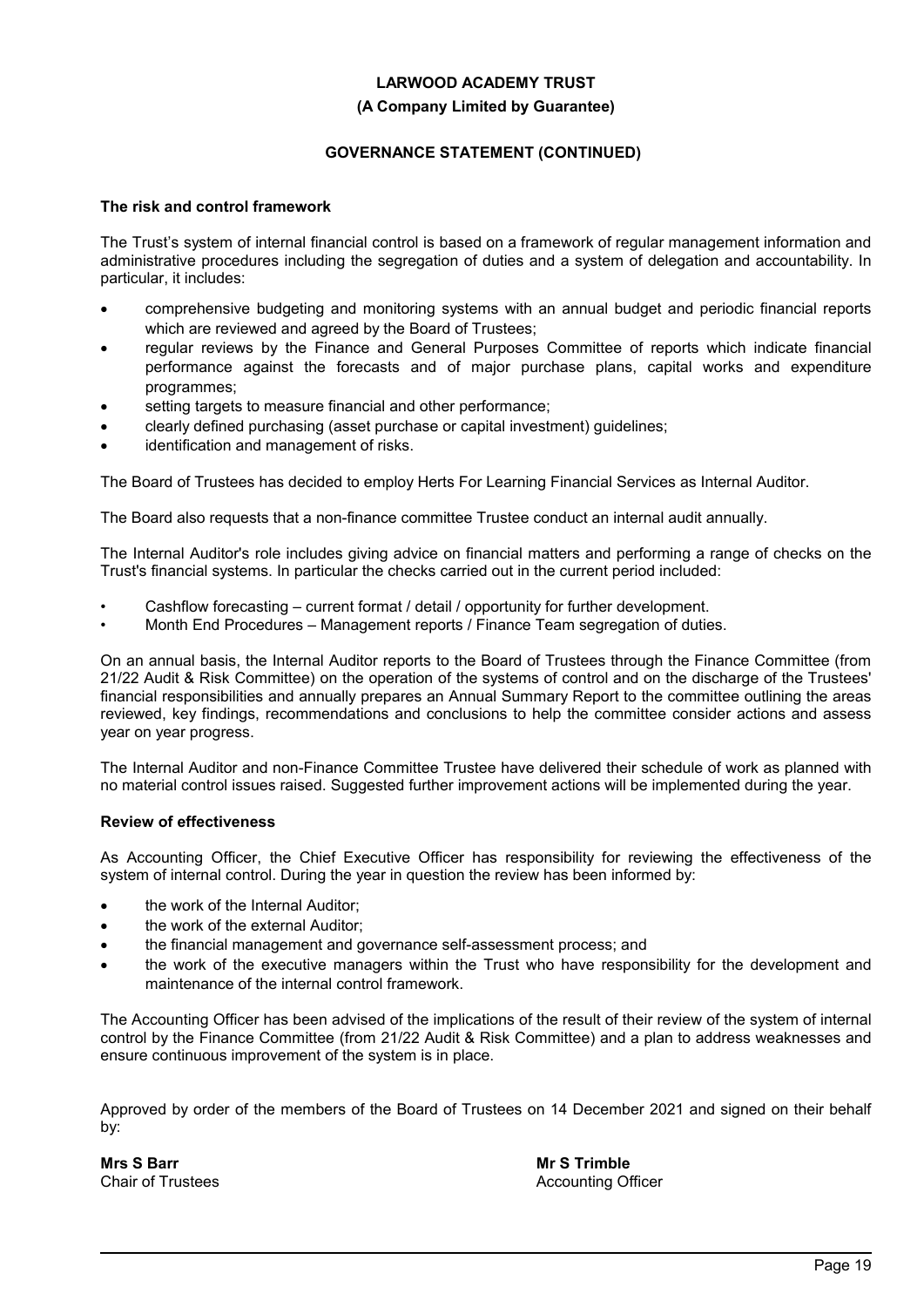## **(A Company Limited by Guarantee)**

## **STATEMENT ON REGULARITY, PROPRIETY AND COMPLIANCE**

As Accounting Officer of Larwood Academy Trust I have considered my responsibility to notify the Board of Trustees and the Education & Skills Funding Agency (ESFA) of material irregularity, impropriety and noncompliance with terms and conditions of all funding received by the Trust, under the funding agreement in place between the Trust and the Secretary of State for Education. As part of my consideration I have had due regard to the requirements of the Academies Financial Handbook 2020.

I confirm that I and the Board of Trustees are able to identify any material irregular or improper use of all funds by the Trust, or material non-compliance with the terms and conditions of funding under the Trust's funding agreement and the Academies Financial Handbook 2020.

I confirm that no instances of material irregularity, impropriety or funding non-compliance have been discovered to date. If any instances are identified after the date of this statement, these will be notified to the Board of Trustees and ESFA.

**Mr S Trimble** Accounting Officer

Date: 14 December 2021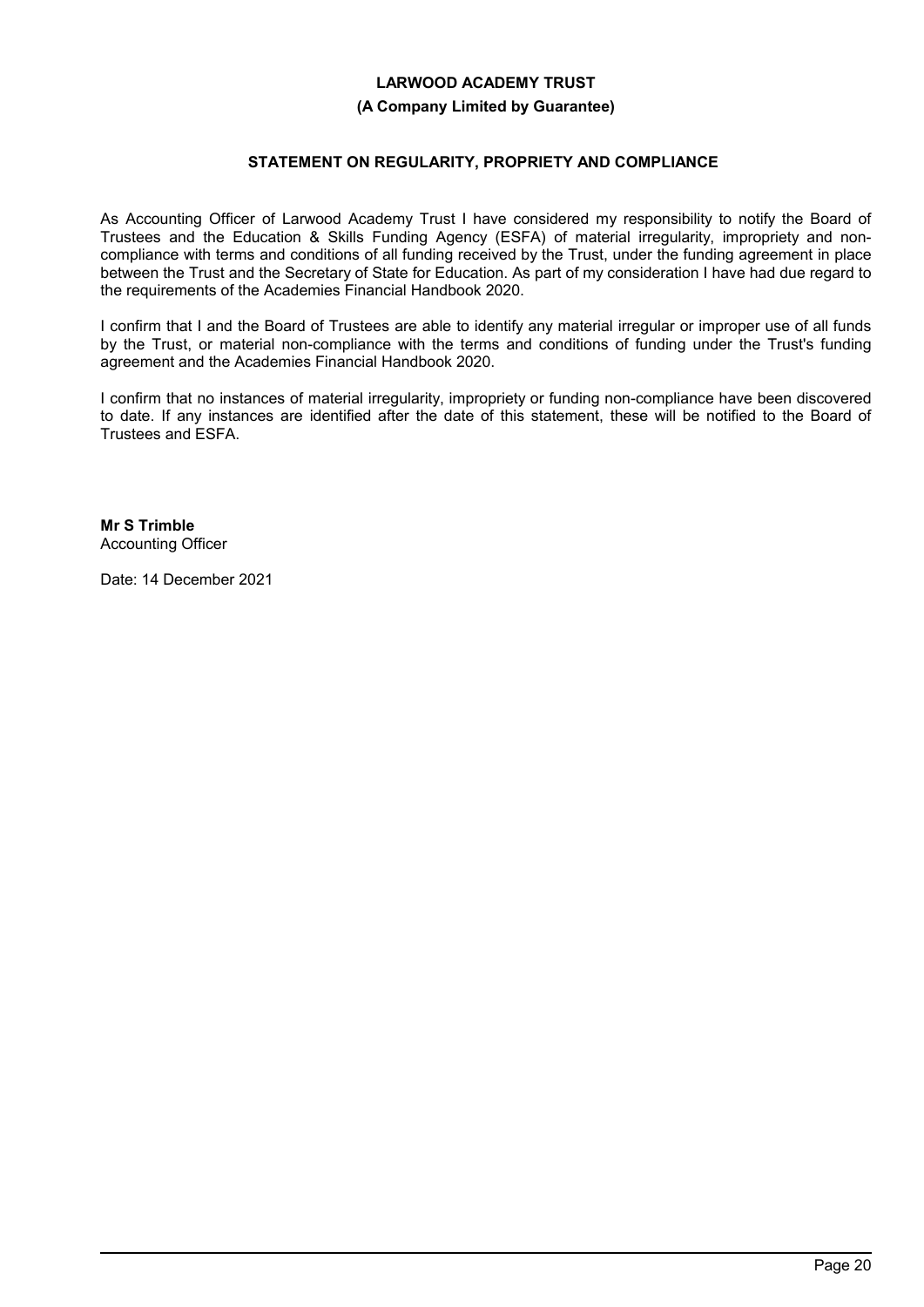## **(A Company Limited by Guarantee)**

# **STATEMENT OF TRUSTEES' RESPONSIBILITIES FOR THE YEAR ENDED 31 AUGUST 2021**

The Trustees (who are also the Directors of the Charitable Company for the purposes of company law) are responsible for preparing the Trustees' Report and the financial statements in accordance with the Academies Accounts Direction published by the Education and Skills Funding Agency, United Kingdom Accounting Standards (United Kingdom Generally Accepted Accounting Practice) and applicable law and regulations.

Company law requires the Trustees to prepare financial statements for each financial year. Under company law, the Trustees must not approve the financial statements unless they are satisfied that they give a true and fair view of the state of affairs of the Charitable Company and of its incoming resources and application of resources, including its income and expenditure, for that period. In preparing these financial statements, the Trustees are required to:

- select suitable accounting policies and then apply them consistently;
- observe the methods and principles of the Charities SORP 2019 and the Academies Accounts Direction 2020 to 2021;
- make judgements and accounting estimates that are reasonable and prudent;
- state whether applicable UK Accounting Standards have been followed, subject to any material departures disclosed and explained in the financial statements; and
- prepare the financial statements on the going concern basis unless it is inappropriate to presume that the charitable company will continue in business.

The Trustees are responsible for keeping adequate accounting records that are sufficient to show and explain the Charitable Company's transactions and disclose with reasonable accuracy at any time the financial position of the Charitable Company and enable them to ensure that the financial statements comply with the Companies Act 2006. They are also responsible for safeguarding the assets of the Charitable Company and hence for taking reasonable steps for the prevention and detection of fraud and other irregularities.

The Trustees are responsible for ensuring that in its conduct and operation the Charitable Company applies financial and other controls, which conform with the requirements both of propriety and of good financial management. They are also responsible for ensuring grants received from ESFA/DfE have been applied for the purposes intended.

The Trustees are responsible for the maintenance and integrity of the corporate and financial information included on the charitable company's website. Legislation in the United Kingdom governing the preparation and dissemination of financial statements may differ from legislation in other jurisdictions.

Approved by the Board of Trustees and signed on its behalf by:

**Mrs S Barr** Chair of Trustees

Date: 14 December 2021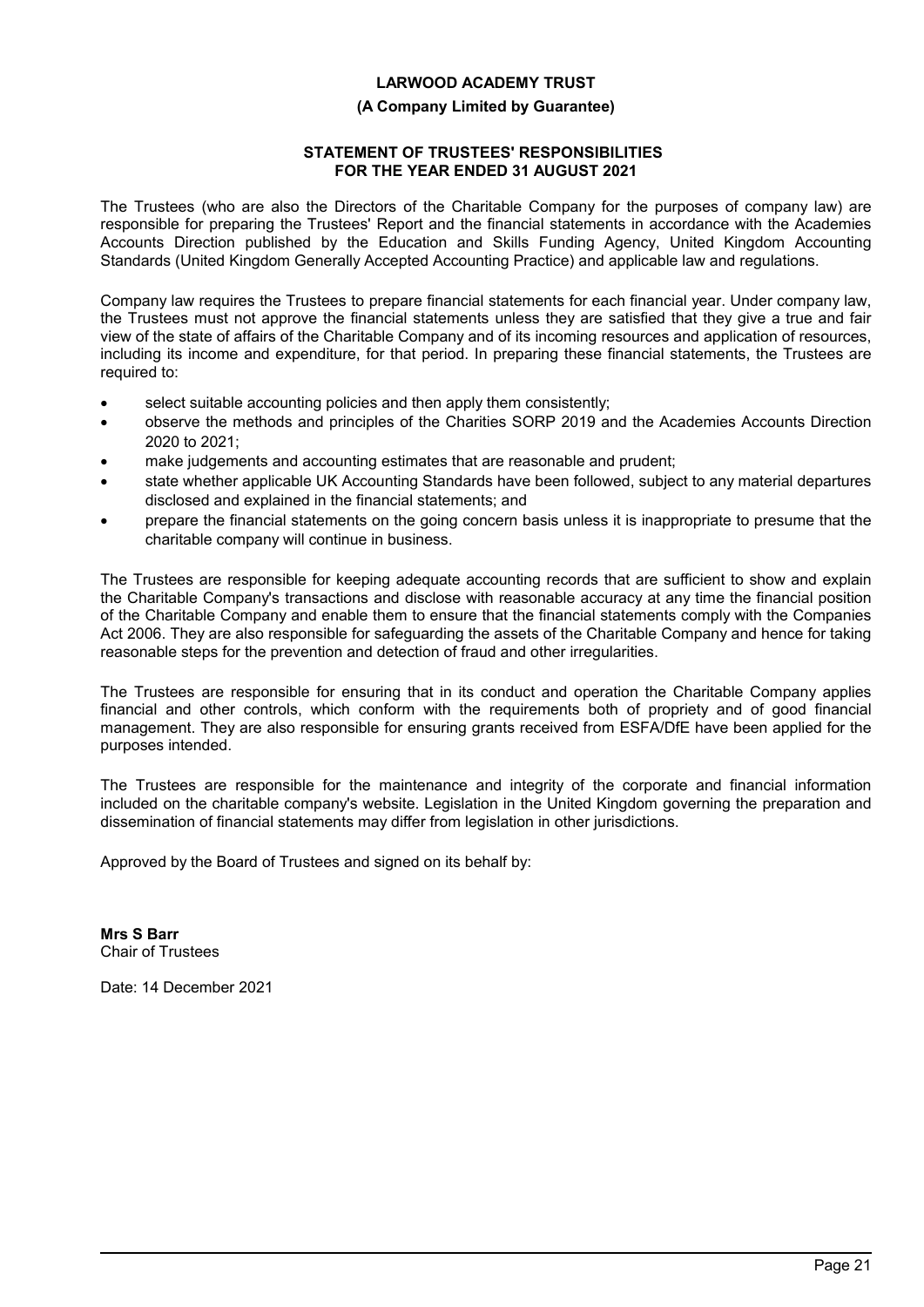### **(A Company Limited by Guarantee)**

### **INDEPENDENT AUDITORS' REPORT ON THE FINANCIAL STATEMENTS TO THE MEMBERS OF LARWOOD ACADEMY TRUST**

# **Opinion**

We have audited the financial statements of Larwood Academy Trust (the 'Trust') for the year ended 31 August 2021 which comprise the Statement of Financial Activities, the Balance Sheet, the Statement of Cash Flows and the related notes, including a summary of significant accounting policies. The financial reporting framework that has been applied in their preparation is applicable law, United Kingdom Accounting Standards (United Kingdom Generally Accepted Accounting Practice), including Financial Reporting Standard 102 'The Financial Reporting Standard applicable in the UK and Republic of Ireland', the Charities SORP 2019 and the Academies Accounts Direction 2020 to 2021 issued by the Education and Skills Funding Agency.

In our opinion the financial statements:

- give a true and fair view of the state of the Trust's affairs as at 31 August 2021 and of its incoming resources and application of resources, including its income and expenditure for the year then ended;
- have been properly prepared in accordance with United Kingdom Generally Accepted Accounting Practice; and
- have been prepared in accordance with the requirements of the Companies Act 2006, the Charities SORP 2019 and the Academies Accounts Direction 2020 to 2021 issued by the Education and Skills Funding Agency.

## **Basis for opinion**

We conducted our audit in accordance with International Standards on Auditing (UK) (ISAs (UK)) and applicable law. Our responsibilities under those standards are further described in the Auditors' responsibilities for the audit of the financial statements section of our Report. We are independent of the Trust in accordance with the ethical requirements that are relevant to our audit of the financial statements in the United Kingdom, including the Financial Reporting Council's Ethical Standard, and we have fulfilled our other ethical responsibilities in accordance with these requirements. We believe that the audit evidence we have obtained is sufficient and appropriate to provide a basis for our opinion.

## **Conclusions relating to going concern**

In auditing the financial statements, we have concluded that the Trustees' use of the going concern basis of accounting in the preparation of the financial statements is appropriate.

Based on the work we have performed, we have not identified any material uncertainties relating to events or conditions that, individually or collectively, may cast significant doubt on the Trust's ability to continue as a going concern for a period of at least twelve months from when the financial statements are authorised for issue.

Our responsibilities and the responsibilities of the Trustees with respect to going concern are described in the relevant sections of this Report.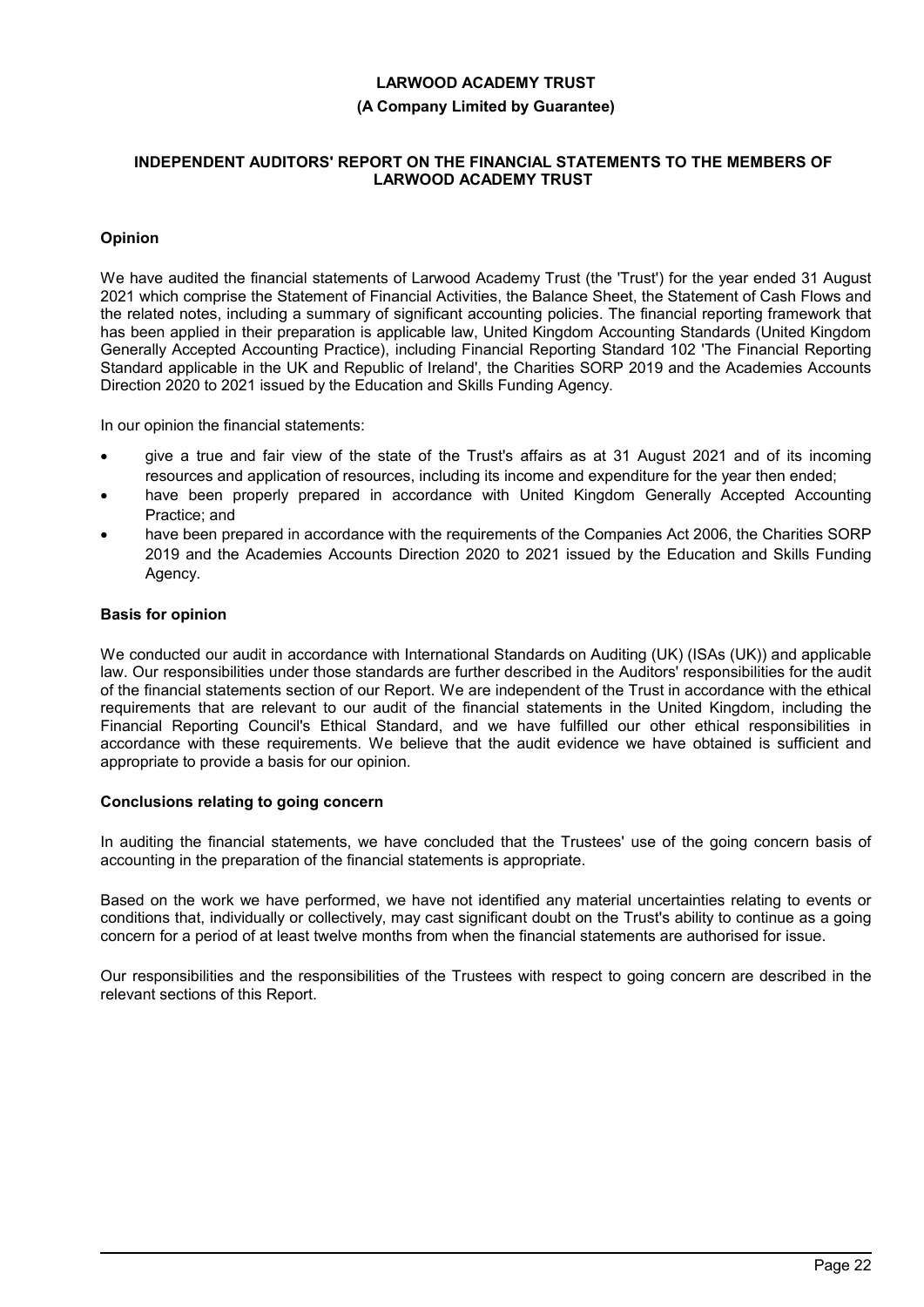### **(A Company Limited by Guarantee)**

#### **INDEPENDENT AUDITORS' REPORT ON THE FINANCIAL STATEMENTS TO THE MEMBERS OF LARWOOD ACADEMY TRUST (CONTINUED)**

### **Other information**

The other information comprises the information included in the Annual Report other than the financial statements and our Auditors' Report thereon. The Trustees are responsible for the other information contained within the Annual Report. Our opinion on the financial statements does not cover the other information and, except to the extent otherwise explicitly stated in our Report, we do not express any form of assurance conclusion thereon. Our responsibility is to read the other information and, in doing so, consider whether the other information is materially inconsistent with the financial statements or our knowledge obtained in the course of the audit, or otherwise appears to be materially misstated. If we identify such material inconsistencies or apparent material misstatements, we are required to determine whether this gives rise to a material misstatement in the financial statements themselves. If, based on the work we have performed, we conclude that there is a material misstatement of this other information, we are required to report that fact.

We have nothing to report in this regard.

### **Opinion on other matters prescribed by the Companies Act 2006**

In our opinion, based on the work undertaken in the course of the audit:

- the information given in the Trustees' Report including the Strategic Report for the financial year for which the financial statements are prepared is consistent with the financial statements.
- the Trustees' Report and the Strategic Report have been prepared in accordance with applicable legal requirements.

### **Matters on which we are required to report by exception**

In the light of our knowledge and understanding of the Trust and its environment obtained in the course of the audit, we have not identified material misstatements in the Trustees' Report including the Strategic Report.

We have nothing to report in respect of the following matters in relation to which the Companies Act 2006 requires us to report to you if, in our opinion:

- adequate accounting records have not been kept, or returns adequate for our audit have not been received from branches not visited by us; or
- the financial statements are not in agreement with the accounting records and returns; or
- certain disclosures of Trustees' remuneration specified by law are not made; or
- we have not received all the information and explanations we require for our audit.

### **Responsibilities of Trustees**

As explained more fully in the Trustees' Responsibilities Statement, the Trustees (who are also the Directors of the Charitable Company for the purposes of company law) are responsible for the preparation of the financial statements and for being satisfied that they give a true and fair view, and for such internal control as the Trustees determine is necessary to enable the preparation of financial statements that are free from material misstatement, whether due to fraud or error.

In preparing the financial statements, the Trustees are responsible for assessing the Trust's ability to continue as a going concern, disclosing, as applicable, matters related to going concern and using the going concern basis of accounting unless the Trustees either intend to liquidate the Trust or to cease operations, or have no realistic alternative but to do so.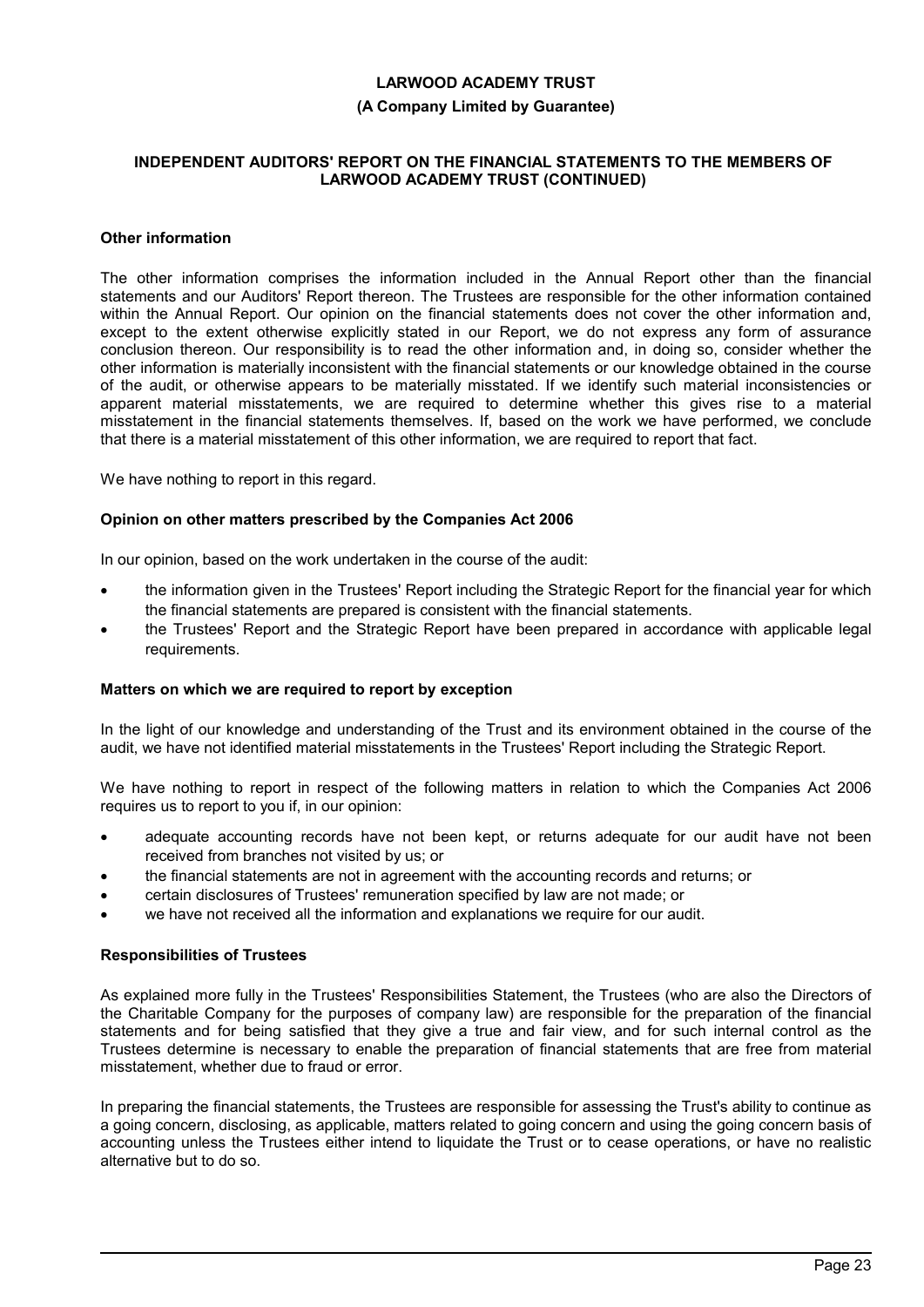### **(A Company Limited by Guarantee)**

#### **INDEPENDENT AUDITORS' REPORT ON THE FINANCIAL STATEMENTS TO THE MEMBERS OF LARWOOD ACADEMY TRUST (CONTINUED)**

#### **Auditors' responsibilities for the audit of the financial statements**

Our objectives are to obtain reasonable assurance about whether the financial statements as a whole are free from material misstatement, whether due to fraud or error, and to issue an Auditors' Report that includes our opinion. Reasonable assurance is a high level of assurance, but is not a guarantee that an audit conducted in accordance with ISAs (UK) will always detect a material misstatement when it exists. Misstatements can arise from fraud or error and are considered material if, individually or in the aggregate, they could reasonably be expected to influence the economic decisions of users taken on the basis of these financial statements.

Irregularities, including fraud, are instances of non-compliance with laws and regulations. We design procedures in line with our responsibilities, outlined above, to detect material misstatements in respect of irregularities, including fraud. The extent to which our procedures are capable of detecting irregularities, including fraud is detailed below:

We gained an understanding of the legal and regulatory framework applicable to the Trust and the sector in which it operates and considered the risk of material misstatement in respect of irregularities, including fraud and non-compliance with laws and regulations. This included those regulations directly related to the financial statements, including financial reporting and tax legislation and academy sector regulations including GDPR, employment law, health and safety and safeguarding.

The risks were discussed with the audit team and we remained alert to any indications of non-compliance throughout the audit. We carried out specific procedures to address the risks identified. These included the following:

- We reviewed systems and procedures to identify potential areas of management override risk. In particular, we carried out testing of journal entries and other adjustments for appropriateness, and evaluating the business rationale of any large or unusual transactions to determine whether they were significant to our assessment.
- We reviewed key controls, authorisation procedures and decision making processes for any unusual or one-off transactions.
- We reviewed minutes of Trustee Board meetings and other relevant sub-committees of the Board such as the Finance Committee and agreed the financial statement disclosures to underlying supporting documentation.
- We have made enquiries of the Accounting Officer and senior management team to identify laws and regulations applicable to the Trust. We assessed details of any breaches where applicable in order to assess the impact upon the Trust.

Because of the inherent limitations of an audit, there is a risk that we will not detect all irregularities, including those leading to a material misstatement in the financial statements or non-compliance with regulation. This risk increases the more that compliance with a law or regulation is removed from the events and transactions reflected in the financial statements, as we will be less likely to become aware of instances of non-compliance. The risk is also greater regarding irregularities occurring due to fraud rather than error, as fraud involves intentional concealment, forgery, collusion, omission or misrepresentation.

A further description of our responsibilities for the audit of the financial statements is located on the Financial Reporting Council's website at: www.frc.org.uk/auditorsresponsibilities. This description forms part of our Auditors' Report.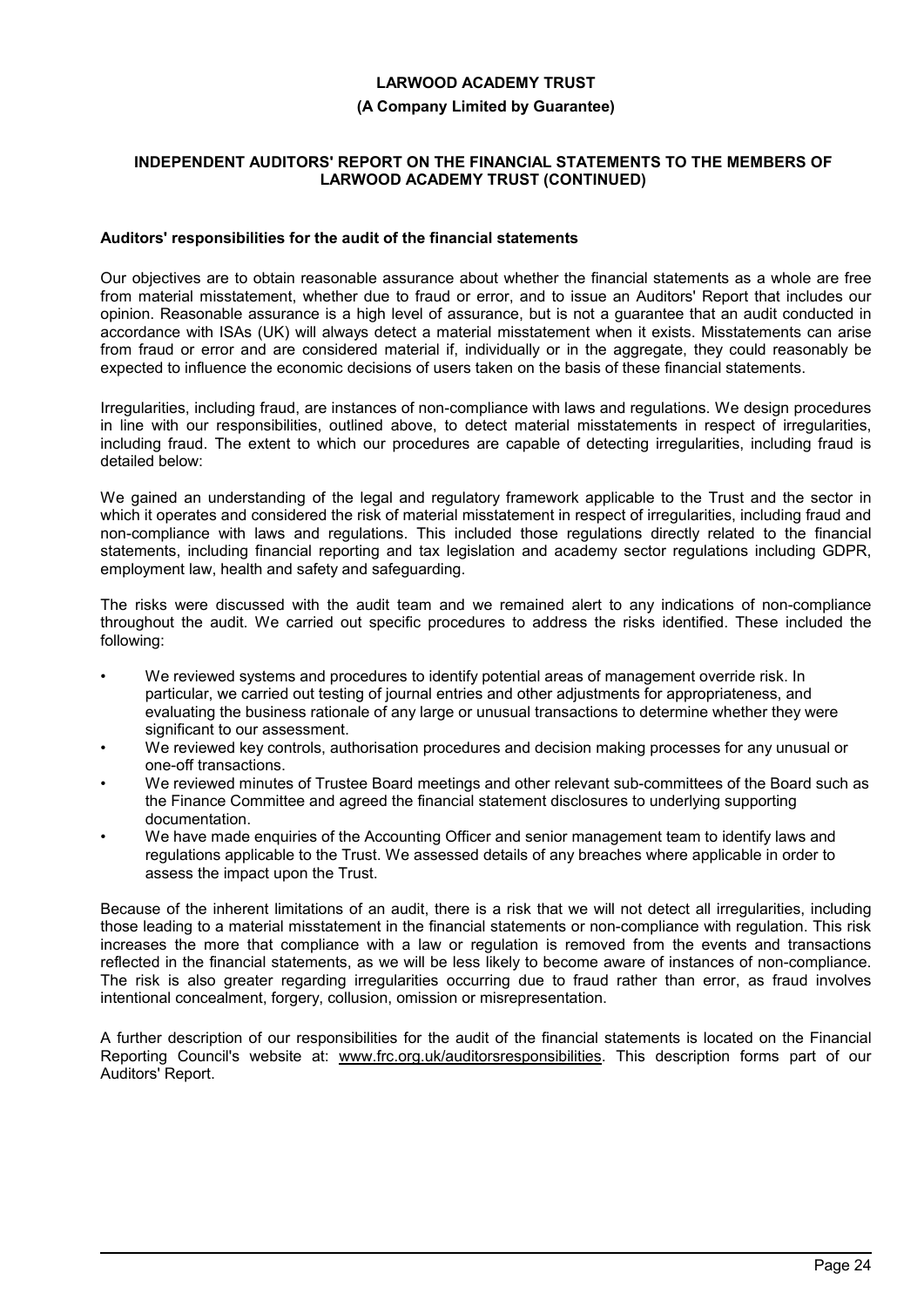#### **(A Company Limited by Guarantee)**

### **INDEPENDENT AUDITORS' REPORT ON THE FINANCIAL STATEMENTS TO THE MEMBERS OF LARWOOD ACADEMY TRUST (CONTINUED)**

### **Use of our Report**

This Report is made solely to the Trust's Members, as a body, in accordance with Chapter 3 of Part 16 of the Companies Act 2006. Our audit work has been undertaken so that we might state to the Trust's Members those matters we are required to state to them in an Auditors' Report and for no other purpose. To the fullest extent permitted by law, we do not accept or assume responsibility to anyone other than the Trust and its Members, as a body, for our audit work, for this Report, or for the opinions we have formed.

**Gary Miller (Senior Statutory Auditor)** for and on behalf of **Price Bailey LLP** Chartered Accountants Statutory Auditors Causeway House 1 Dane Street Bishop's Stortford Hertfordshire CM23 3BT

14 December 2021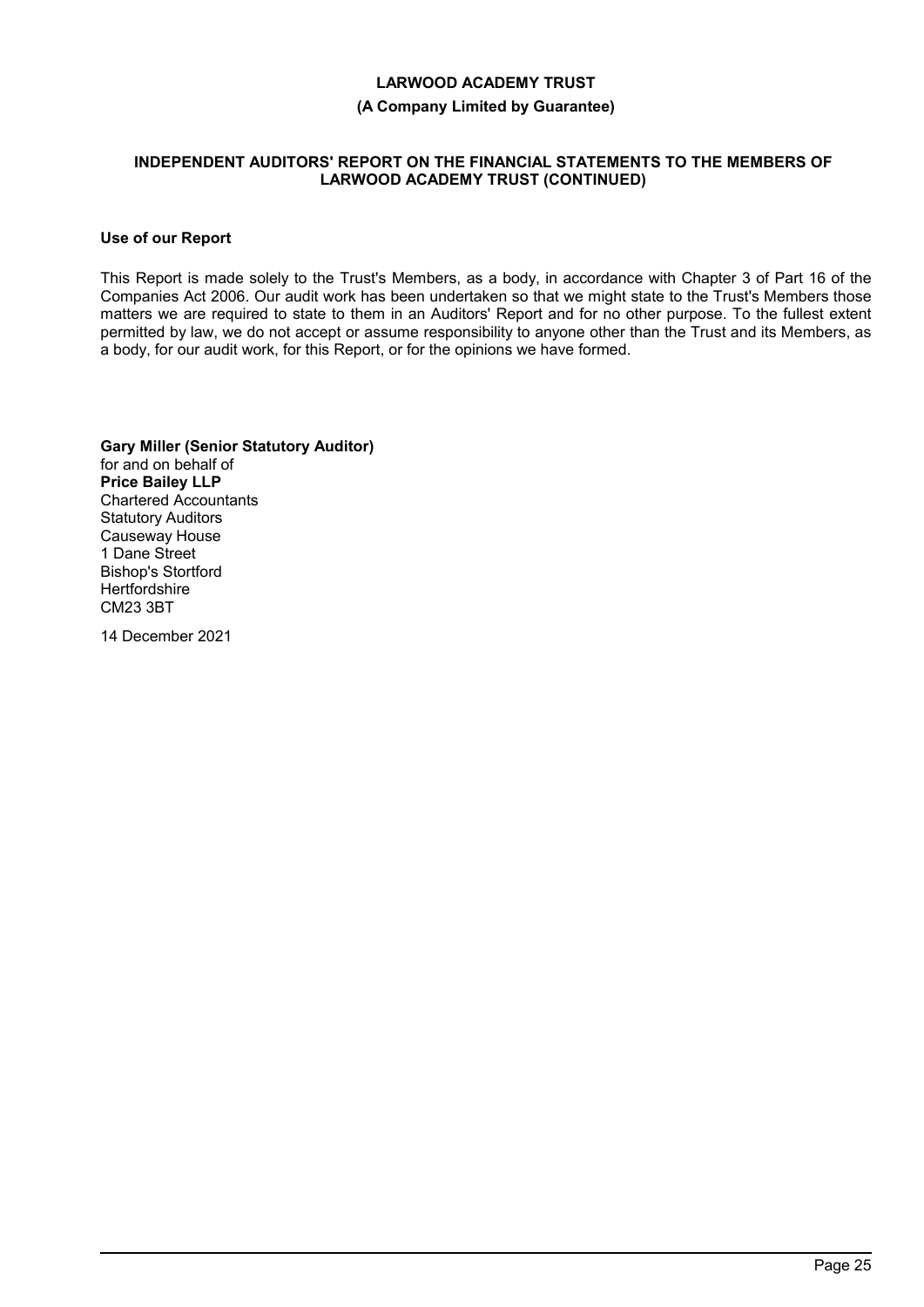#### **(A Company Limited by Guarantee)**

#### **INDEPENDENT REPORTING ACCOUNTANT'S ASSURANCE REPORT ON REGULARITY TO LARWOOD ACADEMY TRUST AND THE EDUCATION AND SKILLS FUNDING AGENCY**

In accordance with the terms of our engagement letter dated 7 November 2018 and further to the requirements of the Education and Skills Funding Agency (ESFA) as included in the Academies Accounts Direction 2020 to 2021, we have carried out an engagement to obtain limited assurance about whether the expenditure disbursed and income received by Larwood Academy Trust during the year 1 September 2020 to 31 August 2021 have been applied to the purposes identified by Parliament and the financial transactions conform to the authorities which govern them.

This Report is made solely to Larwood Academy Trust and ESFA in accordance with the terms of our engagement letter. Our work has been undertaken so that we might state to Larwood Academy Trust and ESFA those matters we are required to state in a report and for no other purpose. To the fullest extent permitted by law, we do not accept or assume responsibility to anyone other than Larwood Academy Trust and ESFA, for our work, for this report, or for the conclusion we have formed.

#### **Respective responsibilities of Larwood Academy Trust's Accounting Officer and the Reporting Accountant**

The Accounting Officer is responsible, under the requirements of Larwood Academy Trust's funding agreement with the Secretary of State for Education dated 1 November 2016 and the Academies Financial Handbook, extant from 1 September 2020, for ensuring that expenditure disbursed and income received is applied for the purposes intended by Parliament and the financial transactions conform to the authorities which govern them.

Our responsibilities for this engagement are established in the United Kingdom by our profession's ethical guidance and are to obtain limited assurance and report in accordance with our engagement letter and the requirements of the Academies Accounts Direction 2020 to 2021. We report to you whether anything has come to our attention in carrying out our work which suggests that in all material respects, expenditure disbursed and income received during the year 1 September 2020 to 31 August 2021 have not been applied to purposes intended by Parliament or that the financial transactions do not conform to the authorities which govern them.

## **Approach**

We conducted our engagement in accordance with the Framework and Guide for External Auditors and Reporting Accountant of Academy Trusts issued by ESFA. We performed a limited assurance engagement as defined in our engagement letter.

The objective of a limited assurance engagement is to perform such procedures as to obtain information and explanations in order to provide us with sufficient appropriate evidence to express a negative conclusion on regularity.

A limited assurance engagement is more limited in scope than a reasonable assurance engagement and consequently does not enable us to obtain assurance that we would become aware of all significant matters that might be identified in a reasonable assurance engagement. Accordingly, we do not express a positive opinion.

Our engagement includes examination, on a test basis, of evidence relevant to the regularity and propriety of the Trust's income and expenditure.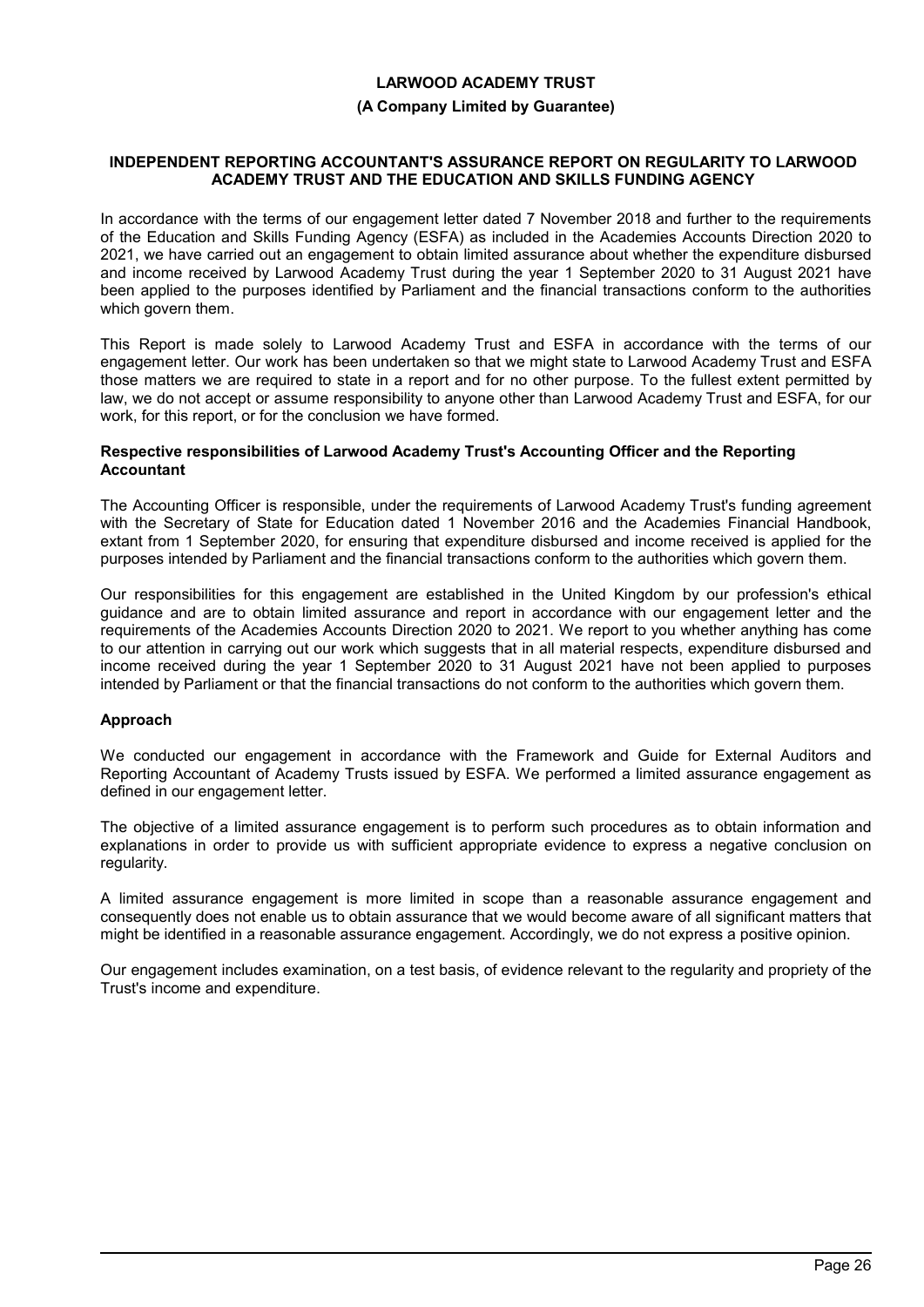# **(A Company Limited by Guarantee)**

### **INDEPENDENT REPORTING ACCOUNTANT'S ASSURANCE REPORT ON REGULARITY TO LARWOOD ACADEMY TRUST AND THE EDUCATION & SKILLS FUNDING AGENCY (CONTINUED)**

The work undertaken to draw to our conclusion includes:

- An assessment of the risk of material irregularity, impropriety and non-compliance
- Consideration and corroboration of the evidence supporting the Accounting Officer's statement on regularity, propriety and compliance and how the Trust complies with the framework of authorities.
- Evaluation of the general control environment of the Trust, extending the procedures required for financial statements to include regularity, propriety and compliance
- Discussions with and representations from the Accounting Officer and other key management personnel.
- An extension of substantive testing from our audit of the financial statements to cover matters pertaining to regularity, in order to support the regularity conclusion, including governance, internal controls, procurement and the application of income.

## **Conclusion**

In the course of our work, nothing has come to our attention which suggest in all material respects the expenditure disbursed and income received during the year 1 September 2020 to 31 August 2021 has not been applied to purposes intended by Parliament and the financial transactions do not conform to the authorities which govern them.

Reporting Accountant **Price Bailey LLP**

Date: 14 December 2021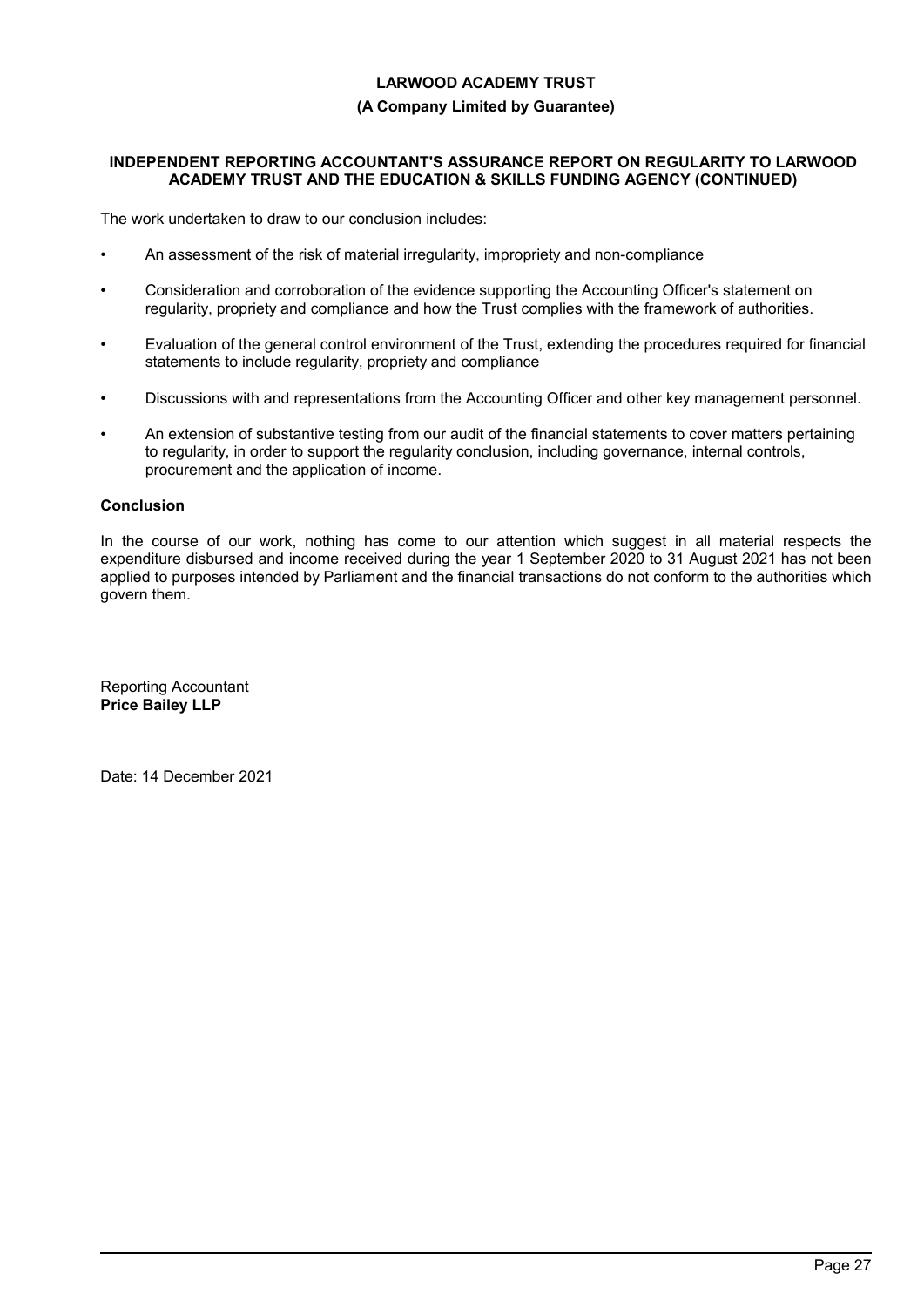### **(A Company Limited by Guarantee)**

### **STATEMENT OF FINANCIAL ACTIVITIES (INCORPORATING INCOME AND EXPENDITURE ACCOUNT) FOR THE YEAR ENDED 31 AUGUST 2021**

|                                                     |      |                                    |                                  | Restricted                        |                             |                             |
|-----------------------------------------------------|------|------------------------------------|----------------------------------|-----------------------------------|-----------------------------|-----------------------------|
|                                                     | Note | Unrestricted<br>funds<br>2021<br>£ | Restricted<br>funds<br>2021<br>£ | fixed asset<br>funds<br>2021<br>£ | Total<br>funds<br>2021<br>£ | Total<br>funds<br>2020<br>£ |
| Income from:                                        |      |                                    |                                  |                                   |                             |                             |
| Donations and capital                               |      |                                    |                                  |                                   |                             |                             |
| grants                                              | 2    |                                    | 1,153                            | 103,165                           | 104,318                     | 7,188,003                   |
| Charitable activities                               | 3    |                                    | 3,798,105                        |                                   | 3,798,105                   | 2,922,180                   |
| Other trading activities                            | 4    | 66,299                             |                                  |                                   | 66,299                      | 54,164                      |
| Investments                                         | 5    | 83                                 |                                  |                                   | 83                          | 230                         |
| <b>Total income</b>                                 |      | 66,382                             | 3,799,258                        | 103,165                           | 3,968,805                   | 10,164,577                  |
| <b>Expenditure on:</b>                              |      |                                    |                                  |                                   |                             |                             |
| Charitable activities                               | 6    | 23,448                             | 3,857,627                        | 376,726                           | 4,257,801                   | 3,127,061                   |
| <b>Total expenditure</b>                            |      | 23,448                             | 3,857,627                        | 376,726                           | 4,257,801                   | 3,127,061                   |
| Net income/<br>(expenditure)                        |      | 42,934                             | (58, 369)                        | (273, 561)                        | (288, 996)                  | 7,037,516                   |
| Transfers between                                   |      |                                    |                                  |                                   |                             |                             |
| funds                                               | 16   |                                    | (53, 635)                        | 53,635                            |                             |                             |
| Net movement in<br>funds before other<br>recognised |      |                                    |                                  |                                   |                             |                             |
| gains/(losses)                                      |      | 42,934                             | (112,004)                        | (219, 926)                        | (288, 996)                  | 7,037,516                   |
| Other recognised<br>gains/(losses):                 |      |                                    |                                  |                                   |                             |                             |
| Actuarial losses on                                 |      |                                    |                                  |                                   |                             |                             |
| defined benefit<br>pension schemes                  | 22   |                                    | (671,000)                        |                                   | (671,000)                   | (281,000)                   |
| Net movement in<br>funds                            |      | 42,934                             | (783,004)                        | (219, 926)                        | (959, 996)                  | 6,756,516                   |
|                                                     |      |                                    |                                  |                                   |                             |                             |
| <b>Reconciliation of</b><br>funds:                  |      |                                    |                                  |                                   |                             |                             |
| Total funds brought<br>forward                      |      | 301,047                            | (1,492,790)                      | 11,784,447                        | 10,592,704                  | 3,836,188                   |
| Net movement in funds                               |      | 42,934                             | (783,004)                        | (219, 926)                        | (959, 996)                  | 6,756,516                   |
| <b>Total funds carried</b><br>forward               |      |                                    |                                  |                                   |                             |                             |
|                                                     |      | 343,981                            | (2, 275, 794)                    | 11,564,521                        | 9,632,708                   | 10,592,704                  |

The Statement of Financial Activities includes all gains and losses recognised in the year.

The notes on pages 31 to 55 form part of these financial statements.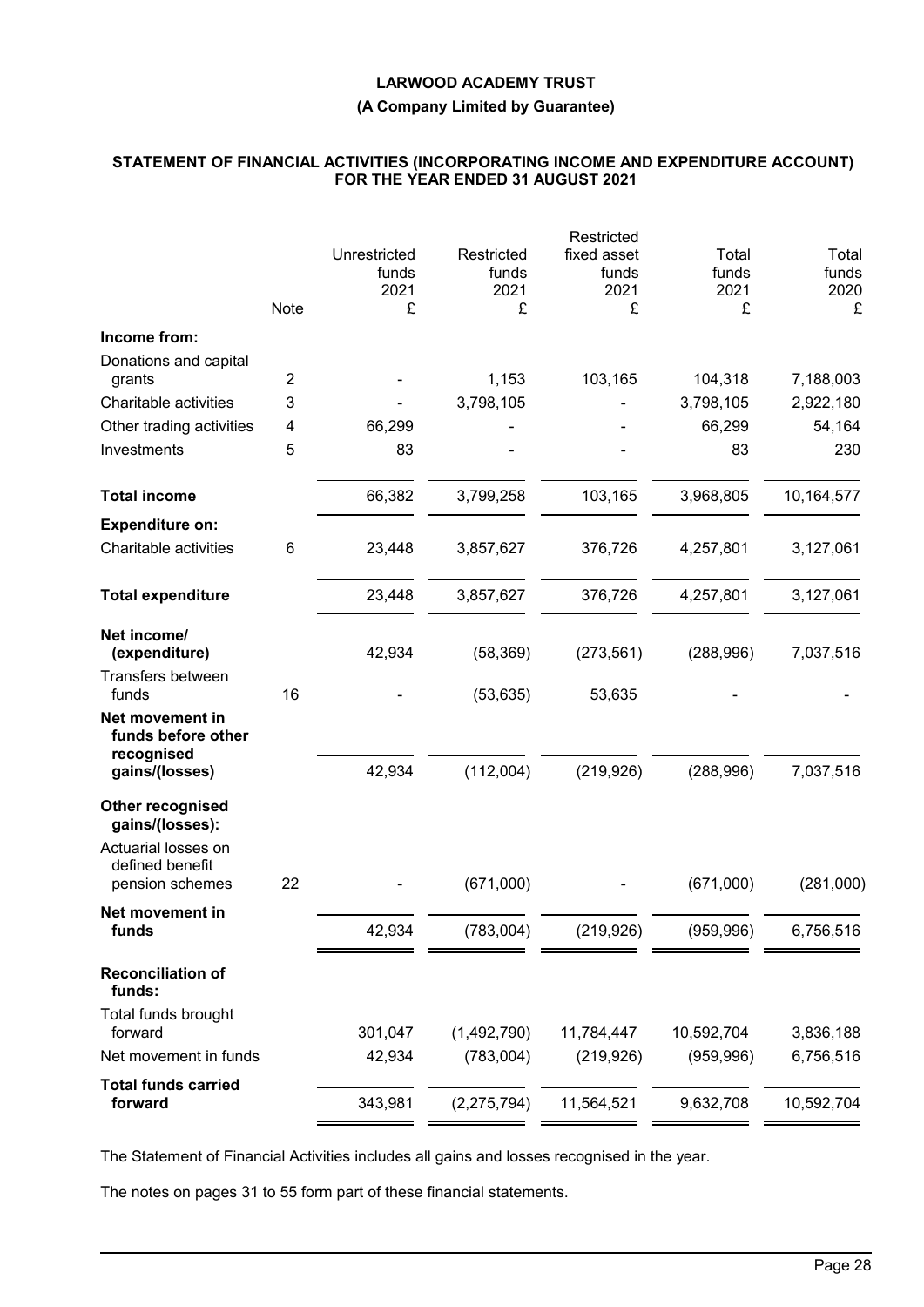#### **(A Company Limited by Guarantee) REGISTERED NUMBER: 10359418**

# **BALANCE SHEET AS AT 31 AUGUST 2021**

|                                                       | <b>Note</b> |             | 2021<br>£   |             | 2020        |
|-------------------------------------------------------|-------------|-------------|-------------|-------------|-------------|
| <b>Fixed assets</b>                                   |             |             |             |             | £           |
|                                                       |             |             |             |             |             |
| Tangible assets                                       | 13          |             | 11,526,464  |             | 11,784,447  |
| <b>Current assets</b>                                 |             |             |             |             |             |
| <b>Debtors</b>                                        | 14          | 187,833     |             | 69,936      |             |
| Cash at bank and in hand                              |             | 886,589     |             | 724,570     |             |
|                                                       |             | 1,074,422   |             | 794,506     |             |
| Creditors: amounts falling due within one             |             |             |             |             |             |
| year                                                  | 15          | (270, 178)  |             | (195, 249)  |             |
| <b>Net current assets</b>                             |             |             | 804,244     |             | 599,257     |
| Net assets excluding pension liability                |             |             | 12,330,708  |             | 12,383,704  |
| Defined benefit pension scheme liability              | 22          |             | (2,698,000) |             | (1,791,000) |
| <b>Total net assets</b>                               |             |             | 9,632,708   |             | 10,592,704  |
|                                                       |             |             |             |             |             |
| <b>Funds of the Trust</b><br><b>Restricted funds:</b> |             |             |             |             |             |
| Fixed asset funds                                     | 16          | 11,564,521  |             | 11,784,447  |             |
| Restricted income funds                               | 16          | 422,206     |             | 298,210     |             |
| Restricted funds excluding pension liability          |             | 11,986,727  |             | 12,082,657  |             |
| Pension reserve                                       | 16          | (2,698,000) |             | (1,791,000) |             |
| <b>Total restricted funds</b>                         |             |             | 9,288,727   |             | 10,291,657  |
| <b>Unrestricted income funds</b>                      | 16          |             | 343,981     |             | 301,047     |
| <b>Total funds</b>                                    |             |             | 9,632,708   |             | 10,592,704  |

The financial statements on pages 28 to 55 were approved and authorised for issue by the Trustees and are signed on their behalf, by:

**Mrs S Barr** Chair of Trustees

Date: 14 December 2021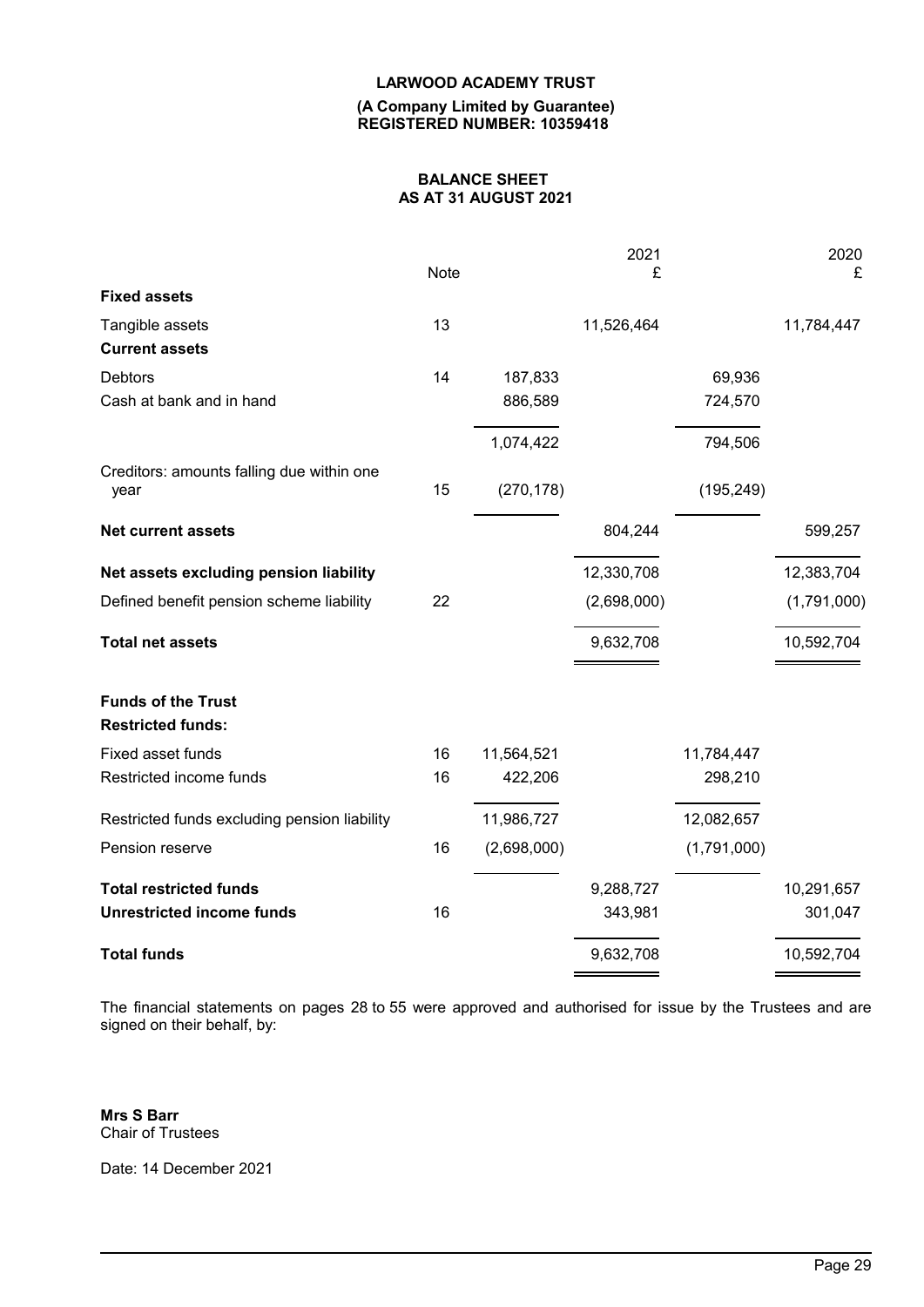# **(A Company Limited by Guarantee)**

### **STATEMENT OF CASH FLOWS FOR THE YEAR ENDED 31 AUGUST 2021**

|                                                        | <b>Note</b> | 2021<br>£ | 2020<br>£     |
|--------------------------------------------------------|-------------|-----------|---------------|
| Cash flows from operating activities                   |             |           |               |
| Net cash provided by operating activities              | 18          | 215,571   | 7,523,819     |
| Cash flows from investing activities                   | 19          | (53.552)  | (7, 216, 783) |
| Change in cash and cash equivalents in the year        |             | 162,019   | 307,036       |
| Cash and cash equivalents at the beginning of the year |             | 724,570   | 417,534       |
| Cash and cash equivalents at the end of the year       | 20.21       | 886.589   | 724,570       |

The notes on pages 31 to 55 form part of these financial statements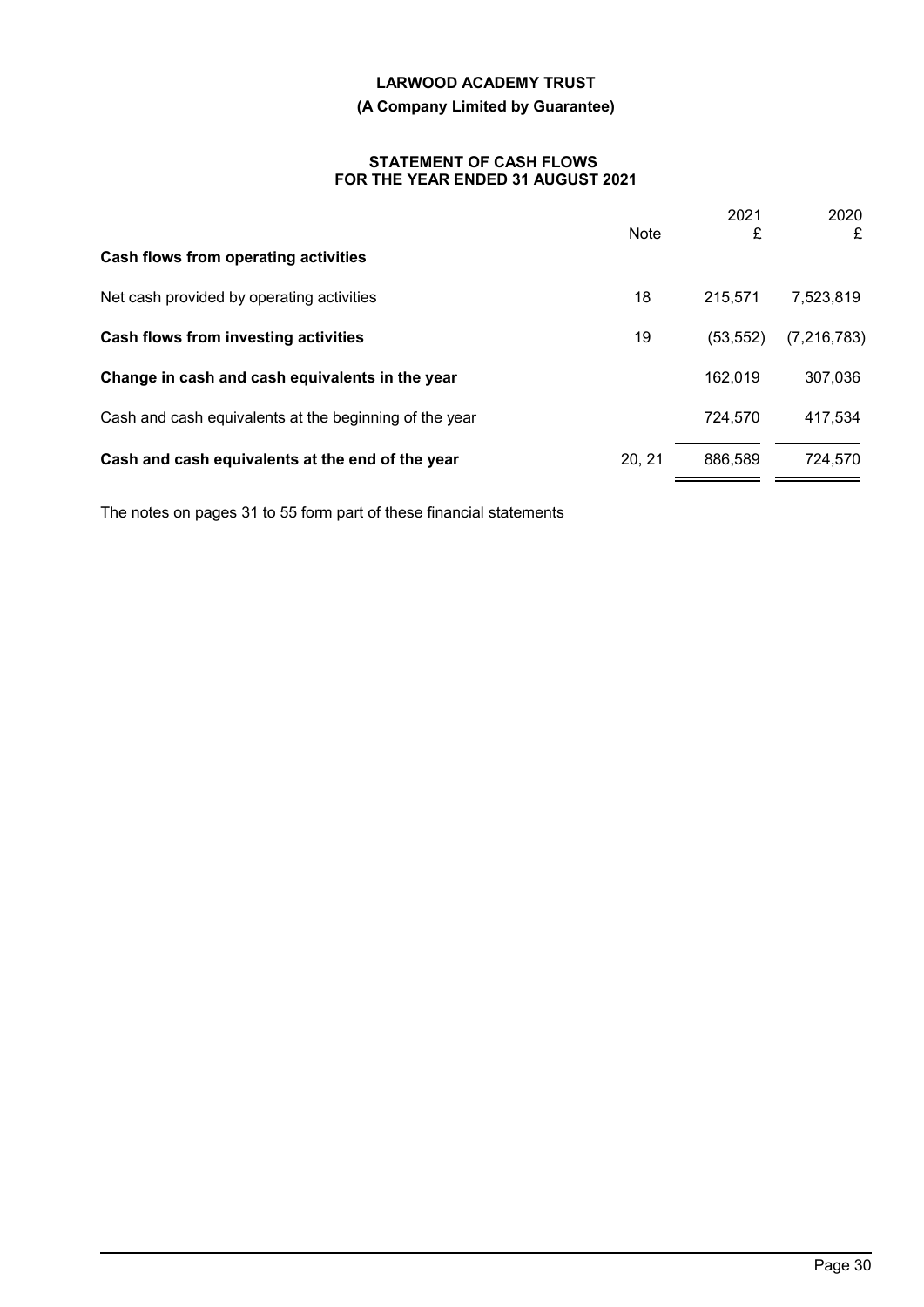**(A Company Limited by Guarantee)**

#### **NOTES TO THE FINANCIAL STATEMENTS FOR THE YEAR ENDED 31 AUGUST 2021**

#### **1. Accounting policies**

A summary of the principal accounting policies adopted (which have been applied consistently, except where noted), judgements and key sources of estimation uncertainty, is set out below.

The Trust is a Company limited by guarantee. The Members of the Company are named on page 1. In the event of the Trust being wound up, the liability in respect of the quarantee is limited to  $£10$  per Member.

The registered office of the Trust is Larwood Drive, Stevenage, Hertfordshire, SG1 5BZ.

#### **1.1 Basis of preparation of financial statements**

The financial statements of the Trust, which is a public benefit entity under FRS 102, have been prepared under the historic cost convention in accordance with the Financial Reporting Standard Applicable in the UK and Republic of Ireland (FRS 102), the Accounting and Reporting by Charities: Statement of Recommended Practice applicable to charities preparing their accounts in accordance with the Financial Reporting Standard applicable in the UK and Republic of Ireland (FRS 102) (Charities SORP (FRS 102)), the Academies Accounts Direction 2020 to 2021 issued by ESFA, the Charities Act 2011 and the Companies Act 2006.

The Trust's functional and presentational currency is Pounds Sterling.

#### **1.2 Going concern**

The Trustees assess whether the use of going concern is appropriate i.e. whether there are any material uncertainties related to events or conditions that may cast significant doubt on the ability of the Trust to continue as a going concern. The Trustees make this assessment in respect of a period of at least one year from the date of authorisation for issue of the financial statements and have concluded that the Trust has adequate resources to continue in operational existence for the foreseeable future and there are no material uncertainties about the Trust's ability to continue as a going concern, thus they continue to adopt the going concern basis of accounting in preparing the financial statements.

The Trust derives the majority of its income from local and national government grant funding which is secured for a number of years, under the terms of the Academy Funding Agreement with the Secretary of State for Education. This will ensure that the Trust can continue operating for a period of at least 12 months following the date of this Report. The financial statements do not contain any adjustments that would be required if the Trust were not able to continue as a going concern.

#### **1.3 Fund accounting**

Unrestricted income funds represent those resources which may be used towards meeting any of the charitable objects of the Trust at the discretion of the Trustees.

Restricted fixed asset funds are resources which are to be applied to specific capital purposes imposed by the funders where the asset acquired or created is held for a specific purpose.

Restricted general funds comprise all other restricted funds received with restrictions imposed by the funder/donor and include grants from the Department for Education Group.

Investment income, gains and losses are allocated to the appropriate fund.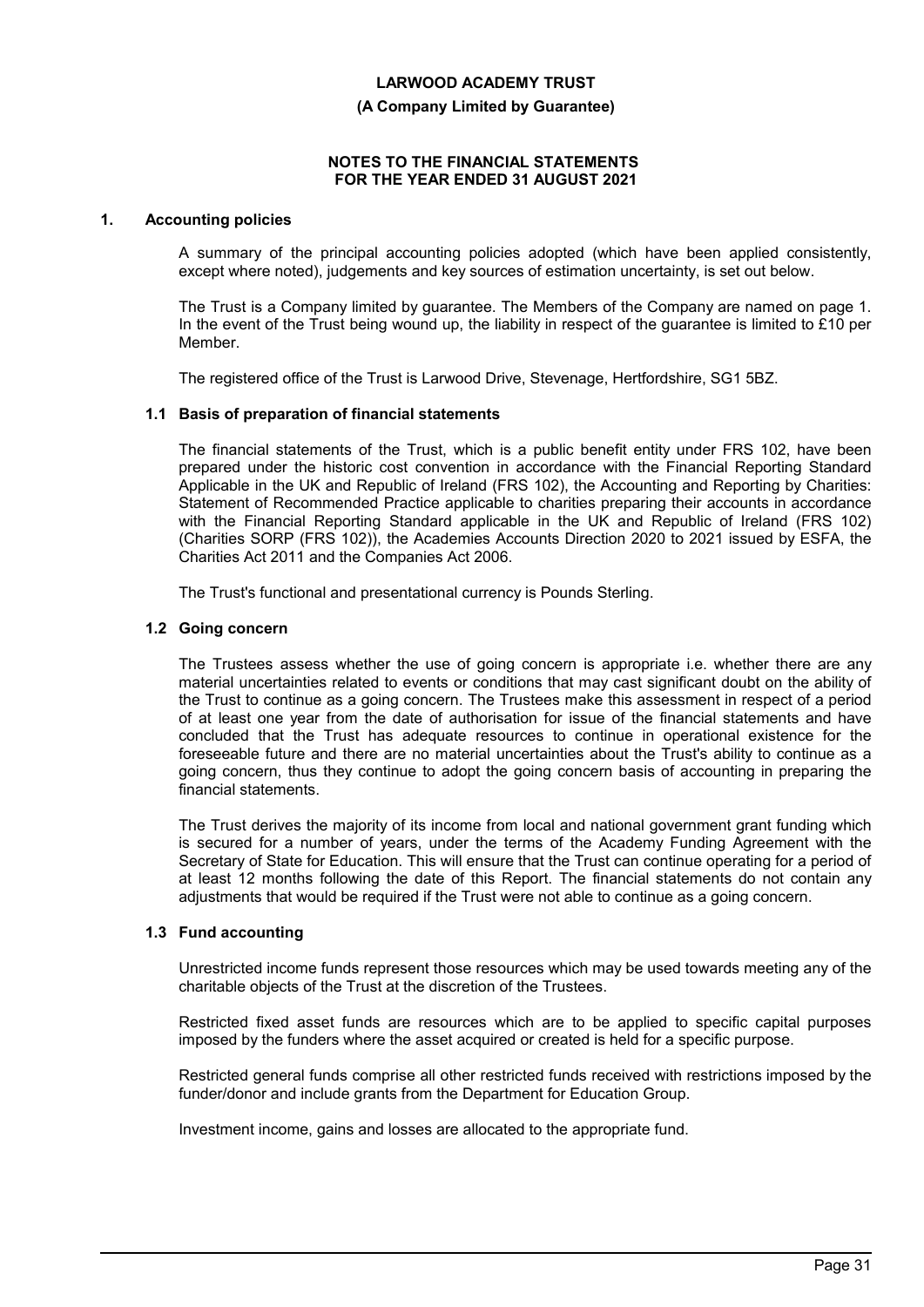**(A Company Limited by Guarantee)**

#### **NOTES TO THE FINANCIAL STATEMENTS FOR THE YEAR ENDED 31 AUGUST 2021**

### **1. Accounting policies (continued)**

#### **1.4 Income**

All incoming resources are recognised when the Trust has entitlement to the funds, the receipt is probable and the amount can be measured reliably.

Grants are included in the Statement of Financial Activities on a receivable basis. The balance of income received for specific purposes but not expended during the period is shown in the relevant funds on the Balance Sheet. Where income is received in advance of meeting any performancerelated conditions there is not unconditional entitlement to the income and its recognition is deferred and included in creditors as deferred income until the performance-related conditions are met. Where entitlement occurs before income is received, the income is accrued.

General Annual Grant is recognised in full in the Statement of Financial Activities in the year for which it is receivable and any abatement in respect of the year is deducted from income and recognised as a liability.

Capital grants are recognised in full when there is an unconditional entitlement to the grant. Unspent amounts of capital grants are reflected in the Balance Sheet in the restricted fixed asset fund. Capital grants are recognised when there is entitlement and are not deferred over the life of the asset on which they are expended.

Donations are recognised on a receivable basis (where there are no performance-related conditions) where the receipt is probable and the amount can be reliably measured.

### **1.5 Expenditure**

Expenditure is recognised once there is a legal or constructive obligation to transfer economic benefit to a third party, it is probable that a transfer of economic benefits will be required in settlement and the amount of the obligation can be measured reliably. Expenditure is classified by activity. The costs of each activity are made up of the total of direct costs and shared costs, including support costs involved in undertaking each activity. Direct costs attributable to a single activity are allocated directly to that activity.

#### **Charitable activities**

These are costs incurred on the Trust's educational operations, including support costs and costs relating to the governance of the Trust apportioned to charitable activities.

All resources expended are inclusive of irrecoverable VAT.

#### **1.6 Interest receivable**

Interest on funds held on deposit is included when receivable and the amount can be measured reliably by the Trust; this is normally upon notification of the interest paid or payable by the institution with whom the funds are deposited.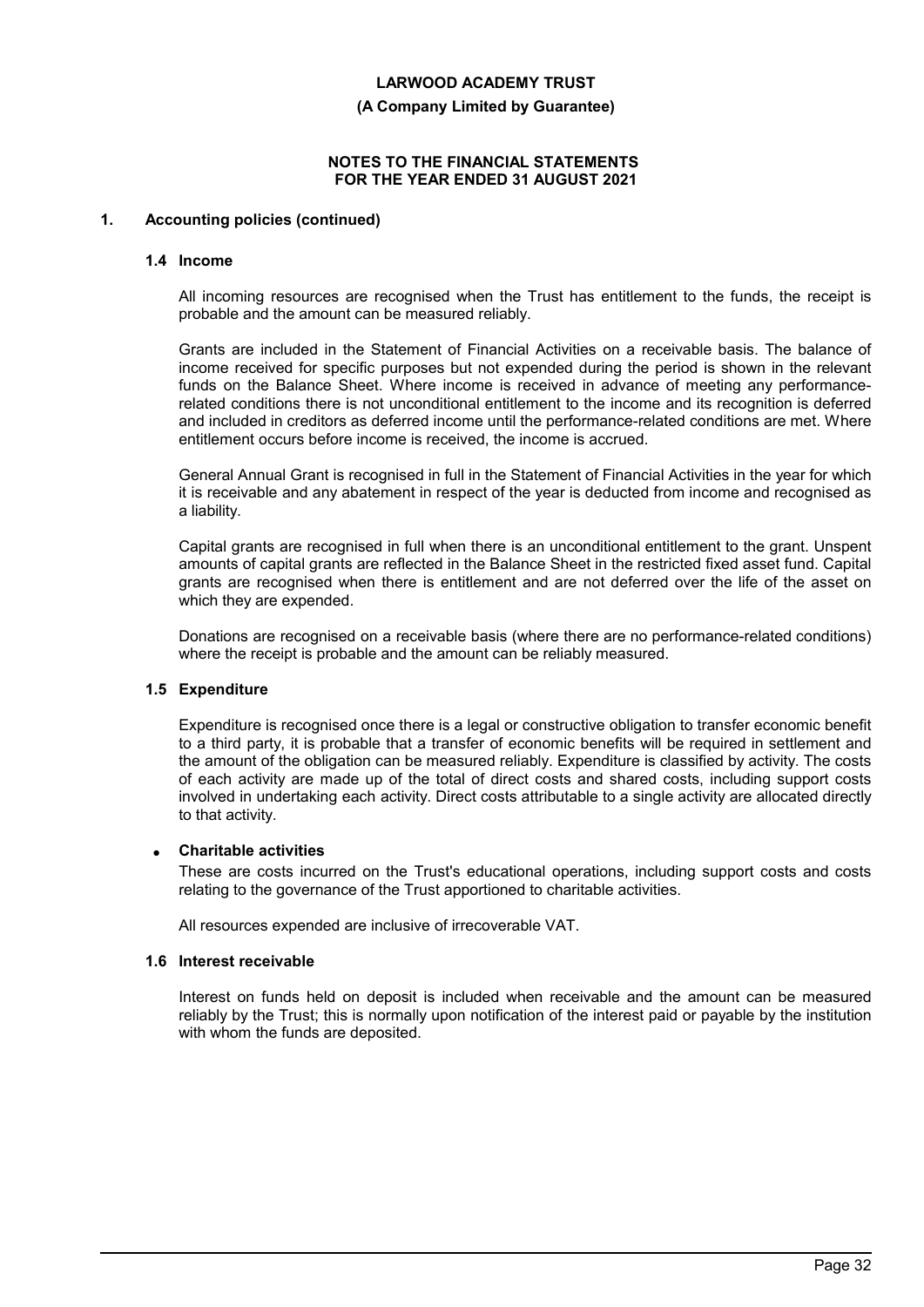**(A Company Limited by Guarantee)**

#### **NOTES TO THE FINANCIAL STATEMENTS FOR THE YEAR ENDED 31 AUGUST 2021**

## **1. Accounting policies (continued)**

#### **1.7 Tangible fixed assets**

Assets costing £1,000 or more are capitalised as tangible fixed assets and are carried at cost, net of depreciation and any provision for impairment.

Where tangible fixed assets have been acquired with the aid of specific grants, either from the Government or from the private sector, they are included in the Balance Sheet at cost and depreciated over their expected useful economic life. Where there are specific conditions attached to the funding requiring the continued use of the asset, the related grants are credited to a restricted fixed asset fund in the Statement of Financial Activities and carried forward in the Balance Sheet. Depreciation on the relevant assets is charged directly to the restricted fixed asset fund in the Statement of Financial Activities. Where tangible fixed assets have been acquired with unrestricted funds, depreciation on such assets is charged to the unrestricted fund.

Depreciation is provided on all tangible fixed assets other than freehold land and assets under construction, at rates calculated to write off the cost of each asset on a straight-line basis over its expected useful life, as follows:

Depreciation is provided on the following bases:

| Freehold property            | - 20 - 50 years straight line |
|------------------------------|-------------------------------|
| Long-term leasehold property | - 125 years straight line     |
| Furniture and equipment      | - 5 years straight line       |
| Computer equipment           | - 4 years straight line       |

A review for impairment of a fixed asset is carried out if events or changes in circumstances indicate that the carrying value of any fixed asset may not be recoverable. Shortfalls between the carrying value of fixed assets and their recoverable amounts are recognised as impairments. Impairment losses are recognised in the Statement of Financial Activities.

# **1.8 Debtors**

Trade and other debtors are recognised at the settlement amount after any trade discount offered. Prepayments are valued at the amount prepaid net of any trade discounts due.

#### **1.9 Cash at bank and in hand**

Cash at bank and in hand includes cash and short-term highly liquid investments with a short maturity of three months or less from the date of acquisition or opening of the deposit or similar account.

### **1.10 Liabilities**

Liabilities are recognised when there is an obligation at the balance sheet date as a result of a past event, it is probable that a transfer of economic benefit will be required in settlement, and the amount of the settlement can be estimated reliably. Liabilities are recognised at the amount that the Trust anticipates it will pay to settle the debt or the amount it has received as advanced payments for the goods or services it must provide.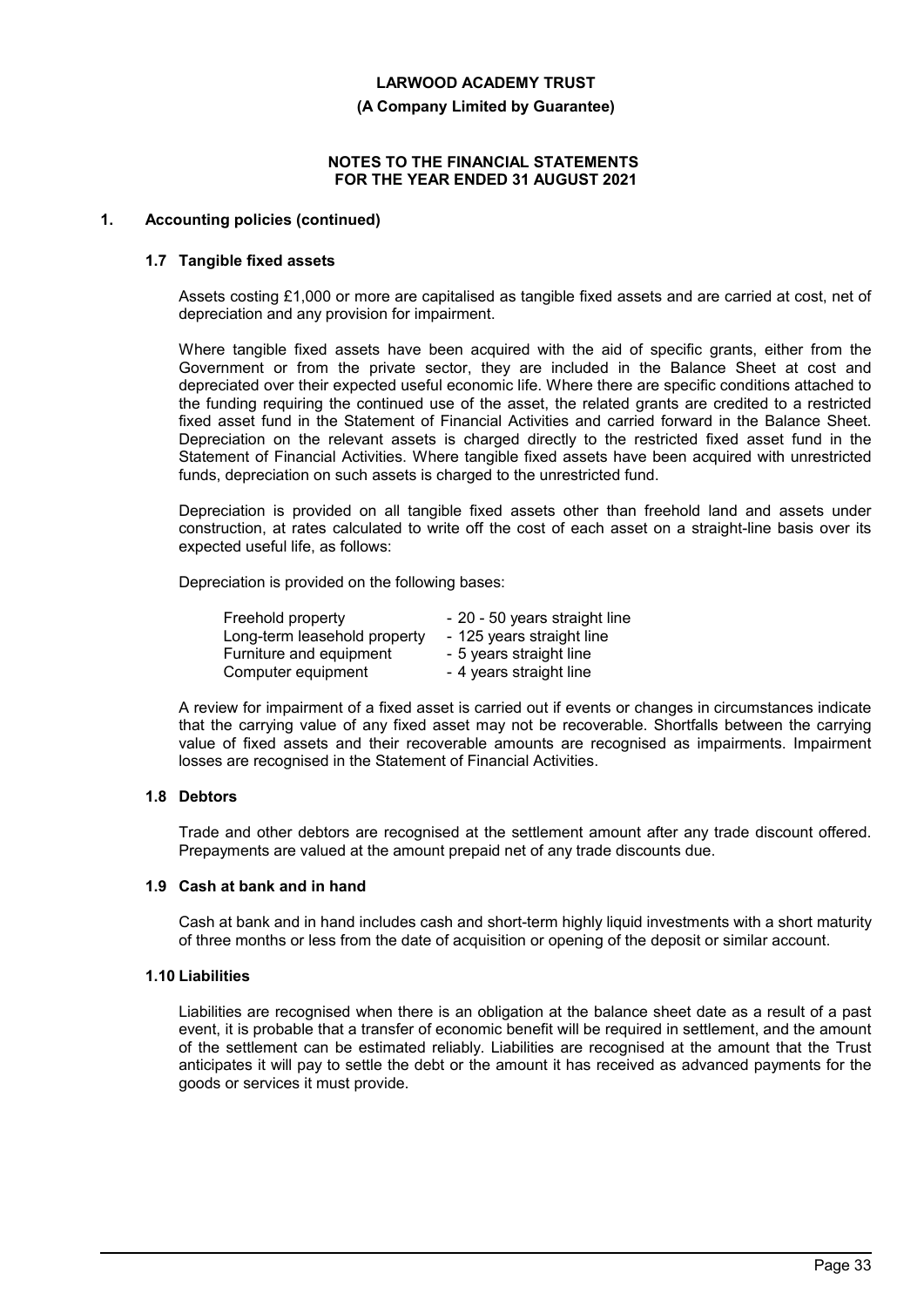**(A Company Limited by Guarantee)**

#### **NOTES TO THE FINANCIAL STATEMENTS FOR THE YEAR ENDED 31 AUGUST 2021**

### **1. Accounting policies (continued)**

#### **1.11 Financial instruments**

The Trust only holds basic financial instruments as defined in FRS 102. The financial assets and financial liabilities of the Trust and their measurement bases are as follows:

Financial assets - trade and other debtors are basic financial instruments and are debt instruments measured at amortised cost as detailed in note 14. Prepayments are not financial instruments. Cash at bank is classified as a basic financial instrument and is measured at face value.

Cash at bank is classified as a basic financial instrument and is measured at face value.

Financial liabilities - trade creditors, accruals and other creditors are financial instruments, and are measured at amortised cost as detailed in note 15. Taxation and social security are not included in the financial instruments disclosure definition. Deferred income is not deemed to be a financial liability, as the cash settlement has already taken place and there is an obligation to deliver services rather than cash or another financial instrument.

### **1.12 Operating leases**

Rentals paid under operating leases are charged to the Statement of Financial Activities on a straight line basis over the lease term.

#### **1.13 Pensions**

Retirement benefits to employees of the Trust are provided by the Teachers' Pension Scheme ("TPS") and the Local Government Pension Scheme ("LGPS"). These are defined benefit schemes.

The TPS is an unfunded scheme and contributions are calculated so as to spread the cost of pensions over employees' working lives with the Trust in such a way that the pension cost is a substantially level percentage of current and future pensionable payroll. The contributions are determined by the Government Actuary on the basis of quadrennial valuations using a prospective unit credit method. TPS is an unfunded multi-employer scheme with no underlying assets to assign between employers. Consequently, the TPS is treated as a defined contribution scheme for accounting purposes and the contributions recognised in the period to which they relate.

The LGPS is a funded multi-employer scheme and the assets are held separately from those of the Trust in separate trustee administered funds. Pension scheme assets are measured at fair value and liabilities are measured on an actuarial basis using the projected unit credit method and discounted at a rate equivalent to the current rate of return on a high quality corporate bond of equivalent term and currency to the liabilities. The actuarial valuations are obtained at least triennially and are updated at each balance sheet date. The amounts charged to operating surplus are the current service costs and the costs of scheme introductions, benefit changes, settlements and curtailments. They are included as part of staff costs as incurred. Net interest on the net defined benefit liability/asset is also recognised in the Statement of Financial Activities and comprises the interest cost on the defined benefit obligation and interest income on the scheme assets, calculated by multiplying the fair value of the scheme assets at the beginning of the period by the rate used to discount the benefit obligations. The difference between the interest income on the scheme assets and the actual return on the scheme assets is recognised in other recognised gains and losses.

Actuarial gains and losses are recognised immediately in other recognised gains and losses.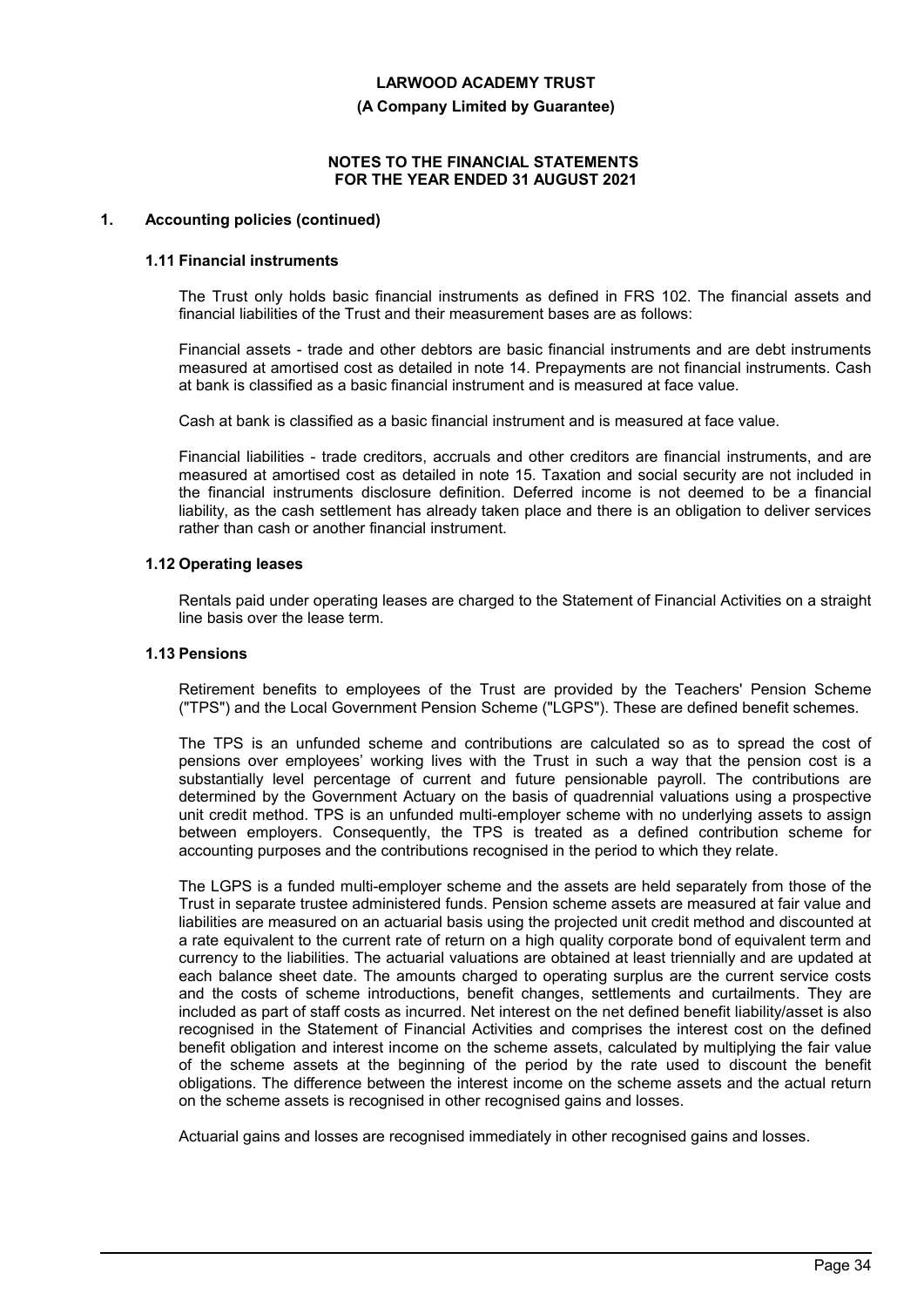#### **(A Company Limited by Guarantee)**

#### **NOTES TO THE FINANCIAL STATEMENTS FOR THE YEAR ENDED 31 AUGUST 2021**

### **1.14 Critical accounting estimates and areas of judgement**

Estimates and judgements are continually evaluated and are based on historical experience and other factors, including expectations of future events that are believed to be reasonable under the circumstances.

The Trustees make estimates and assumptions concerning the future. The resulting accounting estimates and assumptions will, by definition, seldom equal the related actual results. The estimates and assumptions that have a significant risk of causing a material adjustment to the carrying amounts of assets and liabilities within the next financial year are discussed below.

The present value of the Local Government Pension Scheme defined benefit liability depends on a number of factors that are determined on an actuarial basis using a variety of assumptions. The assumptions used in determining the net cost or income for pensions include the discount rate. Any changes in these assumptions, which are disclosed in note 22, will impact the carrying amount of the pension liability. Furthermore a roll forward approach which projects results from the latest full actuarial valuation performed at 31 March 2019 has been used by the Actuary in valuing the pensions liability at 31 August 2021. Any differences between the figures derived from the roll forward approach and a full actuarial valuation would impact on the carrying amount of the pension liability.

## **2. Income from donations and capital grants**

|                                      |              |            | Restricted  |           |           |
|--------------------------------------|--------------|------------|-------------|-----------|-----------|
|                                      | Unrestricted | Restricted | fixed asset | Total     | Total     |
|                                      | funds        | funds      | funds       | funds     | funds     |
|                                      | 2021         | 2021       | 2021        | 2021      | 2020      |
|                                      | £            | £          | £           | £         | £         |
| Donations                            |              | 1,153      |             | 1,153     | 748       |
| Capital grants                       |              |            | 103,165     | 103,165   | 12,219    |
| Amounts transferred on<br>conversion |              |            |             | ۰         | 7,175,036 |
| <b>Total 2021</b>                    |              | 1,153      | 103,165     | 104,318   | 7,188,003 |
| <b>Total 2020</b>                    | 6,689        | (309, 252) | 7,490,566   | 7,188,003 |           |
|                                      |              |            |             |           |           |

In 2020, donations income was £748, all of which was restricted.

In 2020, capital grants income was £12,219, all of which was restricted fixed assets.

In 2020, amounts transferred on coversion for Brandles school was £7,175,036, of which £6,689 was unrestricted, £(310,000) was restricted and £7,478,347 was restricted fixed assets.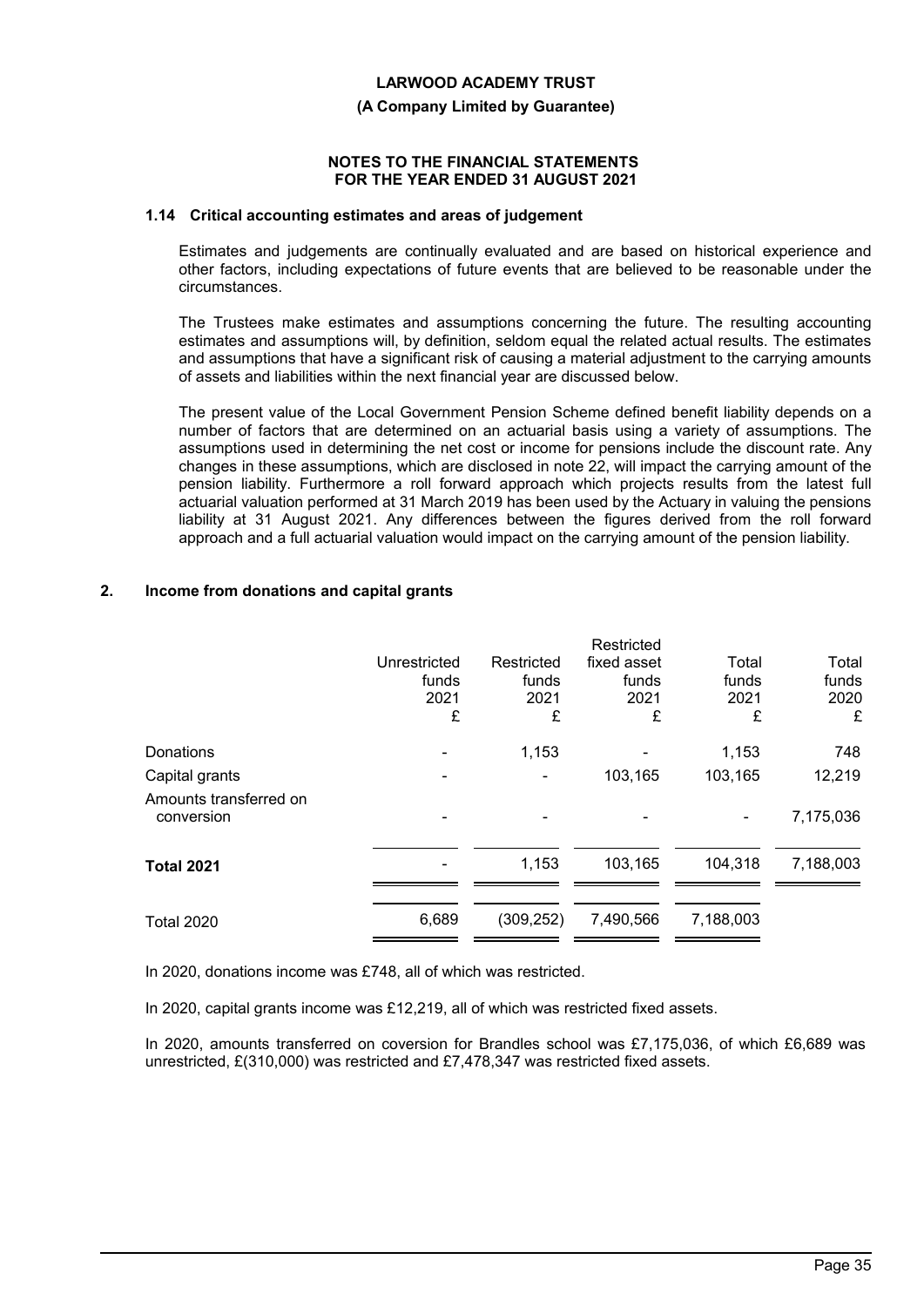**(A Company Limited by Guarantee)**

#### **NOTES TO THE FINANCIAL STATEMENTS FOR THE YEAR ENDED 31 AUGUST 2021**

# **3. Funding for the Trust's provision of education**

|                                               | Restricted<br>funds<br>2021<br>£ | Total<br>funds<br>2021<br>£ | Total<br>funds<br>2020<br>£ |
|-----------------------------------------------|----------------------------------|-----------------------------|-----------------------------|
| <b>DfE/ESFA grants</b>                        |                                  |                             |                             |
| General Annual Grant (GAG)                    | 1,400,000                        | 1,400,000                   | 1,114,262                   |
| Other DfE/ESFA grants                         |                                  |                             |                             |
| Other DfE /ESFA grants                        | 30,102                           | 30,102                      | 32,169                      |
| Start Up Grant                                |                                  |                             | 70,000                      |
| <b>Pupil Premium</b>                          | 96,489                           | 96,489                      | 77,878                      |
| <b>Teachers Pay grant</b>                     | 44,437                           | 44,437                      | 19,511                      |
| <b>Teachers Pension grant</b>                 | 54,144                           | 54,144                      | 54,447                      |
|                                               |                                  | 1,625,172                   | 1,368,267                   |
| <b>Other Government grants</b>                |                                  |                             |                             |
| Local Authority grants                        | 2,123,903                        | 2,123,903                   | 1,553,913                   |
| <b>COVID-19 additional funding (DfE/ESFA)</b> | 2,123,903                        | 2,123,903                   | 1,553,913                   |
| Catch-up Premium                              | 35,280                           | 35,280                      |                             |
| <b>COVID Mass Testing</b>                     | 13,750                           | 13,750                      |                             |
|                                               | 49,030                           | 49,030                      |                             |
| <b>Total 2021</b>                             | 3,798,105                        | 3,798,105                   | 2,922,180                   |
| <b>Total 2020</b>                             | 2,922,180                        | 2,922,180                   |                             |
|                                               |                                  |                             |                             |

In 2020, income from DfE/ESFA grants was £1,368,267 of which all was restricted.

In 2020, income from Other Government Grants was £1,553,913 of which all was restricted.

Following the reclassification in the Academies Accounts Direction 2020/21, some grants received from the Department of Education and ESFA are no longer reported under the Other DfE Group grants heading, but as separate lines under the Other DfE/ESFA grants heading. The prior year numbers have been reclassified.

The Trust received £35,280 of funding for catch-up premium and is carrying forward £11,125 into 2021/22.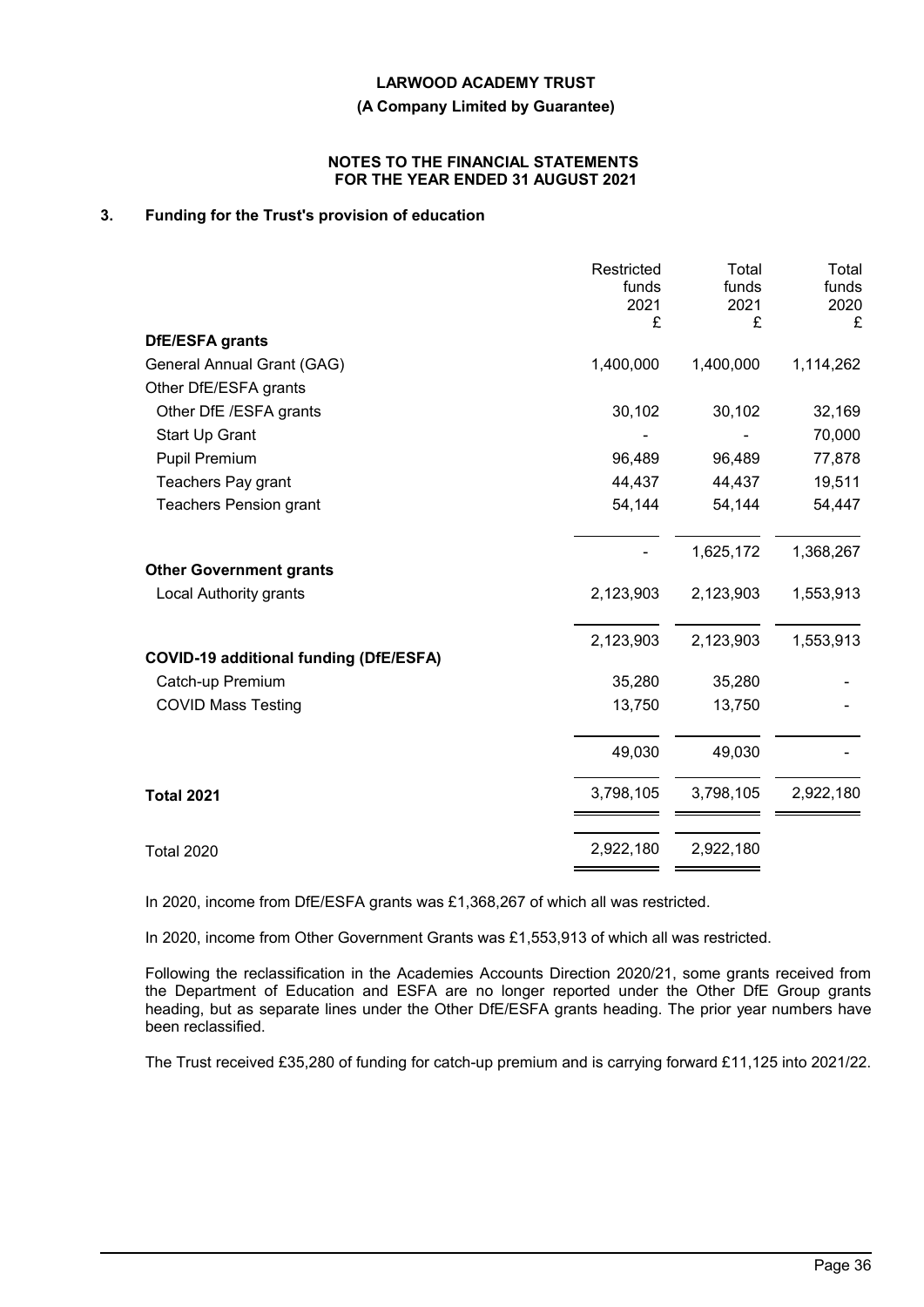## **(A Company Limited by Guarantee)**

### **NOTES TO THE FINANCIAL STATEMENTS FOR THE YEAR ENDED 31 AUGUST 2021**

# **4. Income from other trading activities**

|                    | Unrestricted<br>funds<br>2021<br>£ | Total<br>funds<br>2021<br>£ | Total<br>funds<br>2020<br>£ |
|--------------------|------------------------------------|-----------------------------|-----------------------------|
| Hire of facilities | 15,748                             | 15,748                      | 10,100                      |
| Rental income      | 31,294                             | 31,294                      | 30,206                      |
| Other income       | 19,257                             | 19,257                      | 13,858                      |
| <b>Total 2021</b>  | 66,299                             | 66,299                      | 54,164                      |
| <b>Total 2020</b>  | 54,164                             | 54,164                      |                             |

In 2020, income from other trading activities was £54,164, all of which was unrestricted.

# **5. Investment income**

|                      | Unrestricted<br>funds<br>2021<br>£ | Total<br>funds<br>2021<br>£ | Total<br>funds<br>2020<br>£ |
|----------------------|------------------------------------|-----------------------------|-----------------------------|
| <b>Bank interest</b> | 83                                 | 83                          | 230                         |
| <b>Total 2020</b>    | 230                                | 230                         |                             |

In 2020, investment income was £230, all of which was unrestricted.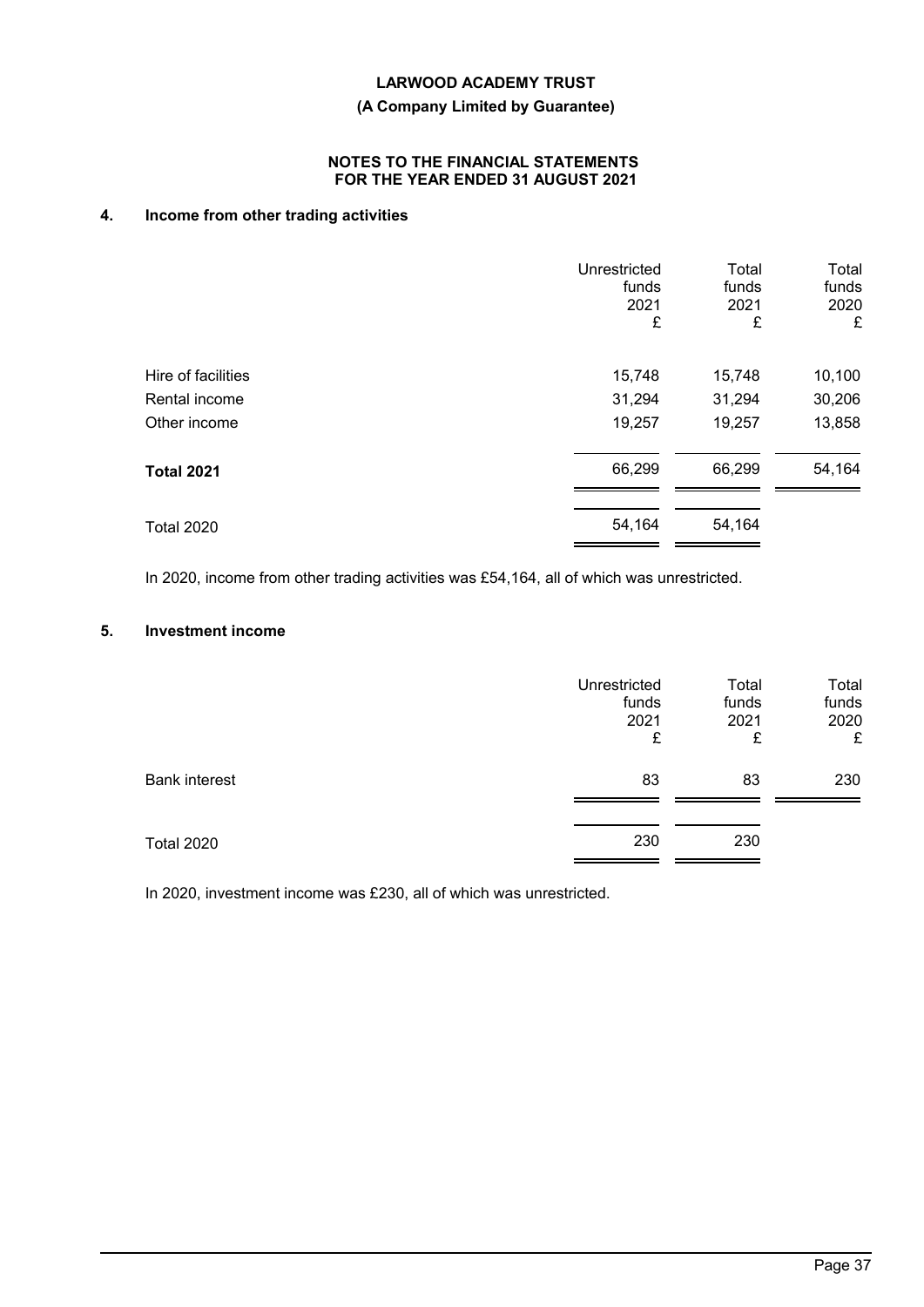### **(A Company Limited by Guarantee)**

### **NOTES TO THE FINANCIAL STATEMENTS FOR THE YEAR ENDED 31 AUGUST 2021**

# **6. Expenditure**

|                   | <b>Staff Costs</b><br>2021<br>£ | <b>Premises</b><br>2021<br>£ | Other<br>2021<br>£ | Total<br>2021<br>£ | Total<br>2020<br>£ |
|-------------------|---------------------------------|------------------------------|--------------------|--------------------|--------------------|
| Direct costs      | 2,792,819                       |                              | 100,652            | 2,893,471          | 2,124,372          |
| Support costs     | 485,364                         | 463,747                      | 415,219            | 1,364,330          | 1,002,689          |
| <b>Total 2021</b> | 3,278,183                       | 463,747                      | 515,871            | 4,257,801          | 3,127,061          |
| <b>Total 2020</b> | 2,487,907                       | 384,582                      | 254,572            | 3,127,061          |                    |

In 2020, of total expenditure, £7,695 was from unrestricted funds, £2,847,503 was from restricted funds and £271,863 was from restricted fixed asset funds.

In 2020, direct costs consisted of £2,061,026 staff costs and £63,346 other costs.

In 2020, support costs consisted of £426,881 staff costs, £384,582 premises costs and £191,226 other costs.

# **7. Charitable activities**

|                                  | 2021<br>£ | 2020<br>£ |
|----------------------------------|-----------|-----------|
| Direct costs                     | 2,893,471 | 2,124,372 |
| Support costs                    | 1,364,330 | 1,002,689 |
|                                  | 4,257,801 | 3,127,061 |
|                                  | 2021<br>£ | 2020<br>£ |
| <b>Analysis of support costs</b> |           |           |
| Support staff costs              | 485,364   | 426,881   |
| Depreciation                     | 347,783   | 259,645   |
| Governance costs                 | 49,668    | 38,717    |
| Technology costs                 | 32,881    | 20,865    |
| Premises costs                   | 115,964   | 124,937   |
| Other support costs              | 332,551   | 115,126   |
| Legal costs                      | 119       | 16,518    |
|                                  | 1,364,330 | 1,002,689 |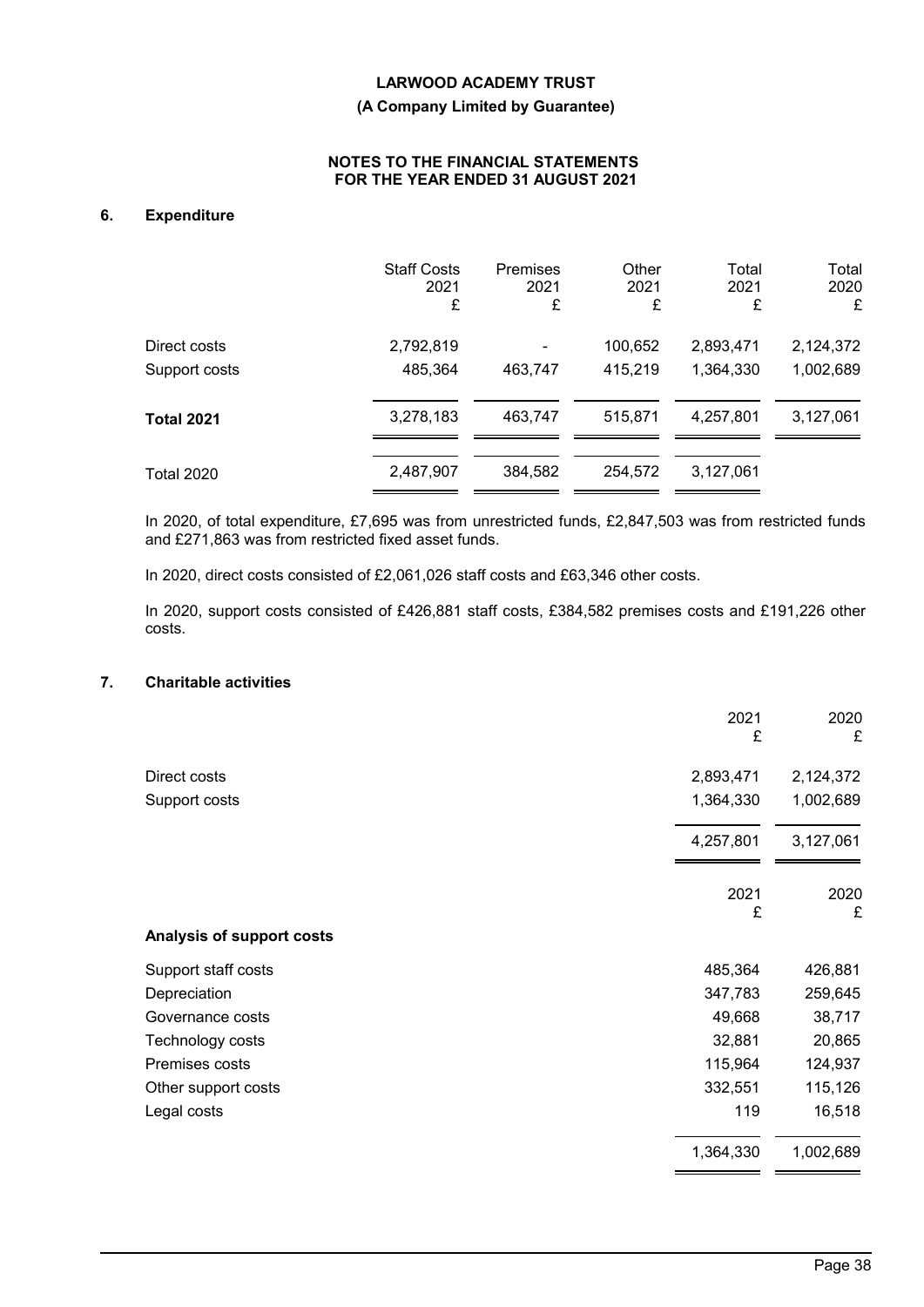### **(A Company Limited by Guarantee)**

### **NOTES TO THE FINANCIAL STATEMENTS FOR THE YEAR ENDED 31 AUGUST 2021**

# **8. Net income/(expenditure)**

Net income/(expenditure) for the year includes:

| 2021<br>£ | 2020<br>£ |
|-----------|-----------|
| 12,978    | 9,962     |
| 347,783   | 259,645   |
|           |           |
| 7,160     | 6,950     |
| 6,405     | 6,200     |
|           |           |

# **9. Staff**

# **a. Staff costs**

Staff costs during the year were as follows:

|                       | 2021<br>£ | 2020<br>£ |
|-----------------------|-----------|-----------|
| Wages and salaries    | 2,307,866 | 1,784,327 |
| Social security costs | 197,603   | 168,075   |
| Pension costs         | 673,095   | 499,277   |
|                       | 3,178,564 | 2,451,679 |
| Agency staff costs    | 99,619    | 36,228    |
|                       | 3,278,183 | 2,487,907 |

## **b. Staff numbers**

The average number of persons employed by the Trust during the year was as follows:

|                 | 2021<br>No. | 2020<br>No. |
|-----------------|-------------|-------------|
| Teaching        | 26          | 25          |
| Admin & Support | 53          | 46          |
| Management      | 6           | 6           |
|                 | 85          | 77          |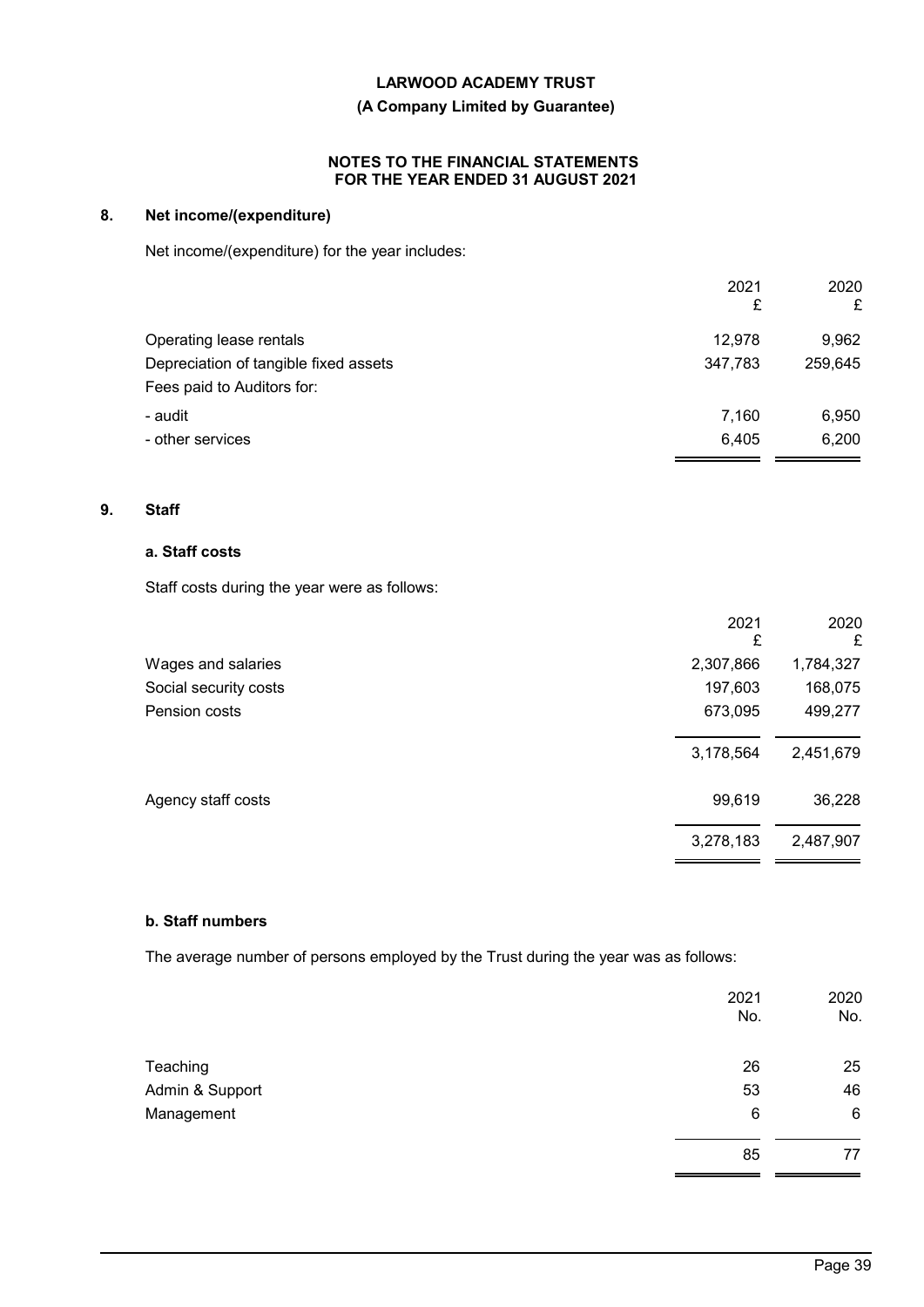#### **(A Company Limited by Guarantee)**

#### **NOTES TO THE FINANCIAL STATEMENTS FOR THE YEAR ENDED 31 AUGUST 2021**

### **9. Staff (continued)**

#### **c. Higher paid staff**

The number of employees whose employee benefits (excluding employer pension costs) exceeded £60,000 was:

|                                 | 2021 | 2020 |
|---------------------------------|------|------|
|                                 | No.  | No.  |
| In the band £60,001 - £70,000   |      |      |
| In the band £70,001 - £80,000   |      |      |
| In the band £100,001 - £110,000 |      |      |

#### **d. Key management personnel**

The key management personnel of the Trust comprise the Trustees and the senior management team as listed on page 1. The total amount of employee benefits (including employer pension contributions and employer national insurance contributions) received by key management personnel for their services to the Trust was £733,165 (2020 *-* £619,939).

Included in this figure are employer national insurance contributions of £66,618 (2020 - £55,595) and employer pension contributions of £102,366 (2020 - £87,017).

### **10. Central services**

The Trust has provided the following central services to its academies during the year:

- CEO leadership
- Financial/HR services
- Curriculum Development
- Behaviour Management Development
- IT support

The Trust charges for these services on the following basis:

• Top slice calculated monthly @ 3% of GAG and LA Top Up funding

This was charged up to February 2021. The top slice contribution was halted from March 2021 and the central services approach and policy will be reviewed again in 2022/23.

The actual amounts charged during the year up to February 2021 were as follows:

|                        | 2021<br>£ | 2020<br>£      |
|------------------------|-----------|----------------|
| Larwood School         | 26,996    | -              |
| <b>Brandles School</b> | 20,929    | -              |
| <b>Total</b>           | 47,925    | $\blacksquare$ |
|                        |           |                |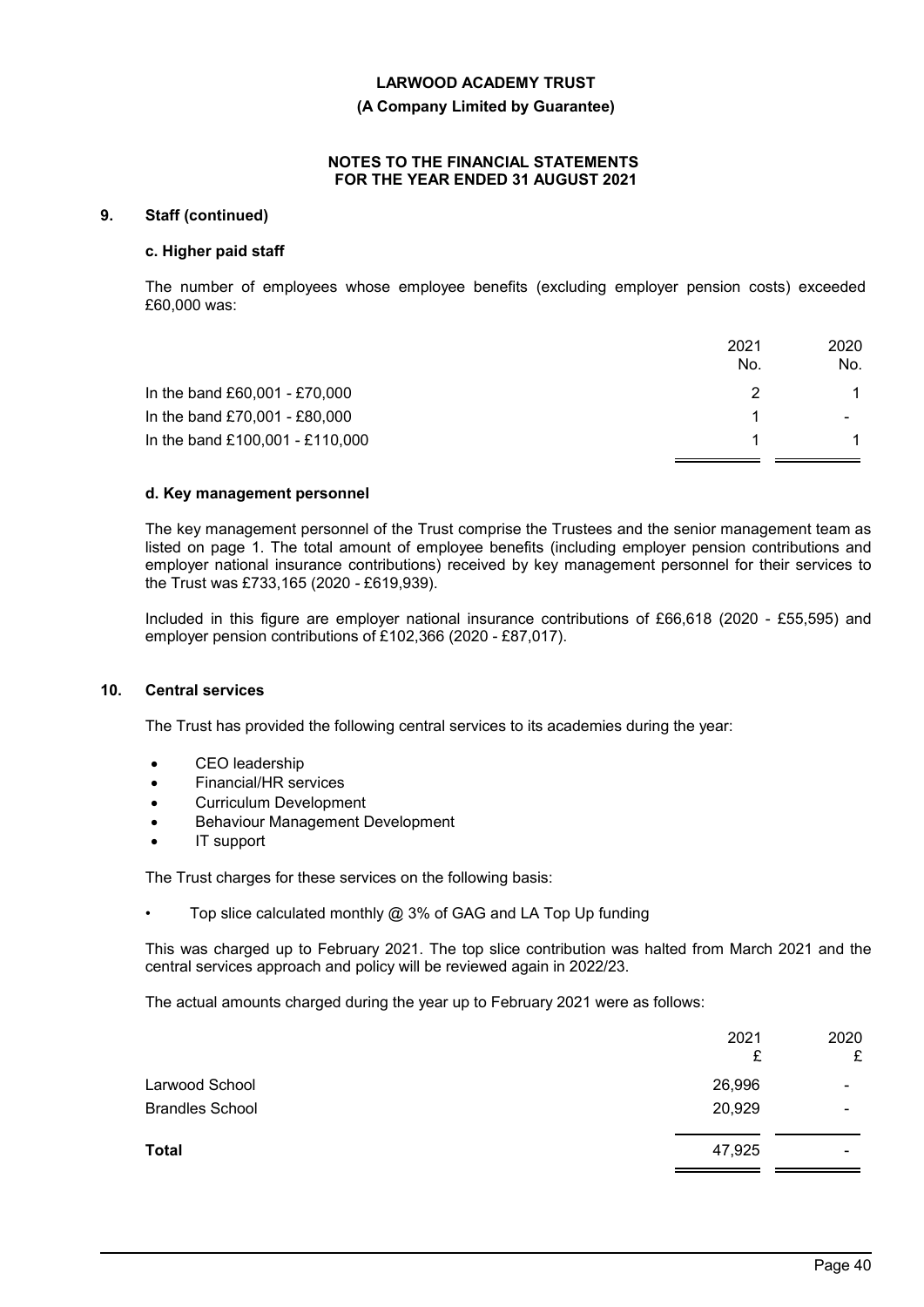#### **(A Company Limited by Guarantee)**

#### **NOTES TO THE FINANCIAL STATEMENTS FOR THE YEAR ENDED 31 AUGUST 2021**

### **11. Trustees' remuneration and expenses**

One or more Trustees has been paid remuneration or has received other benefits from an employment with the Trust. The Executive Head Teacher and other staff Trustees only receive remuneration in respect of services they provide undertaking the roles of Executive Head Teacher and staff members under their contracts of employment. The value of Trustees' remuneration and other benefits was as follows:

|                                        |                            | 2021        | 2020        |
|----------------------------------------|----------------------------|-------------|-------------|
|                                        |                            | £           | £           |
| Mr S Trimble                           | Remuneration               | $100.000 -$ | $100,000 -$ |
|                                        |                            | 105.000     | 105,000     |
|                                        | Pension contributions paid | $20,000 -$  | $20,000 -$  |
|                                        |                            | 25,000      | 25,000      |
| Mr S Jacobs (resigned 1 February 2020) | Remuneration               |             | $15,000 -$  |
|                                        |                            |             | 20,000      |
|                                        | Pension contributions paid |             | $0 - 5.000$ |
| Mr D Pearce (resigned 31 August 2021)  | Remuneration               | 75.000 -    | $40,000 -$  |
|                                        |                            | 80,000      | 45,000      |
|                                        | Pension contributions paid | $15,000 -$  | $10,000 -$  |
|                                        |                            | 20,000      | 15,000      |
|                                        |                            |             |             |

During the year ended 31 August 2021, expenses relating to travel and general office costs totalling £149 were reimbursed or paid directly to 1 Trustee (2020 - £790 to 6 Trustees).

#### **12. Trustees' and Officers' insurance**

The Trust has opted into the Department of Education's risk protection arrangement (RPA), an alternative to insurance where UK Government funds cover losses that arise. This scheme protects Trustees, Governors and Officers from claims arising from negligent acts, errors or omissions occurring whilst on Academy business, and provides cover up to £10,000,000. It is not possible to quantify the Trustees, Governors and Officers indemnity element from the overall cost of the RPA scheme membership.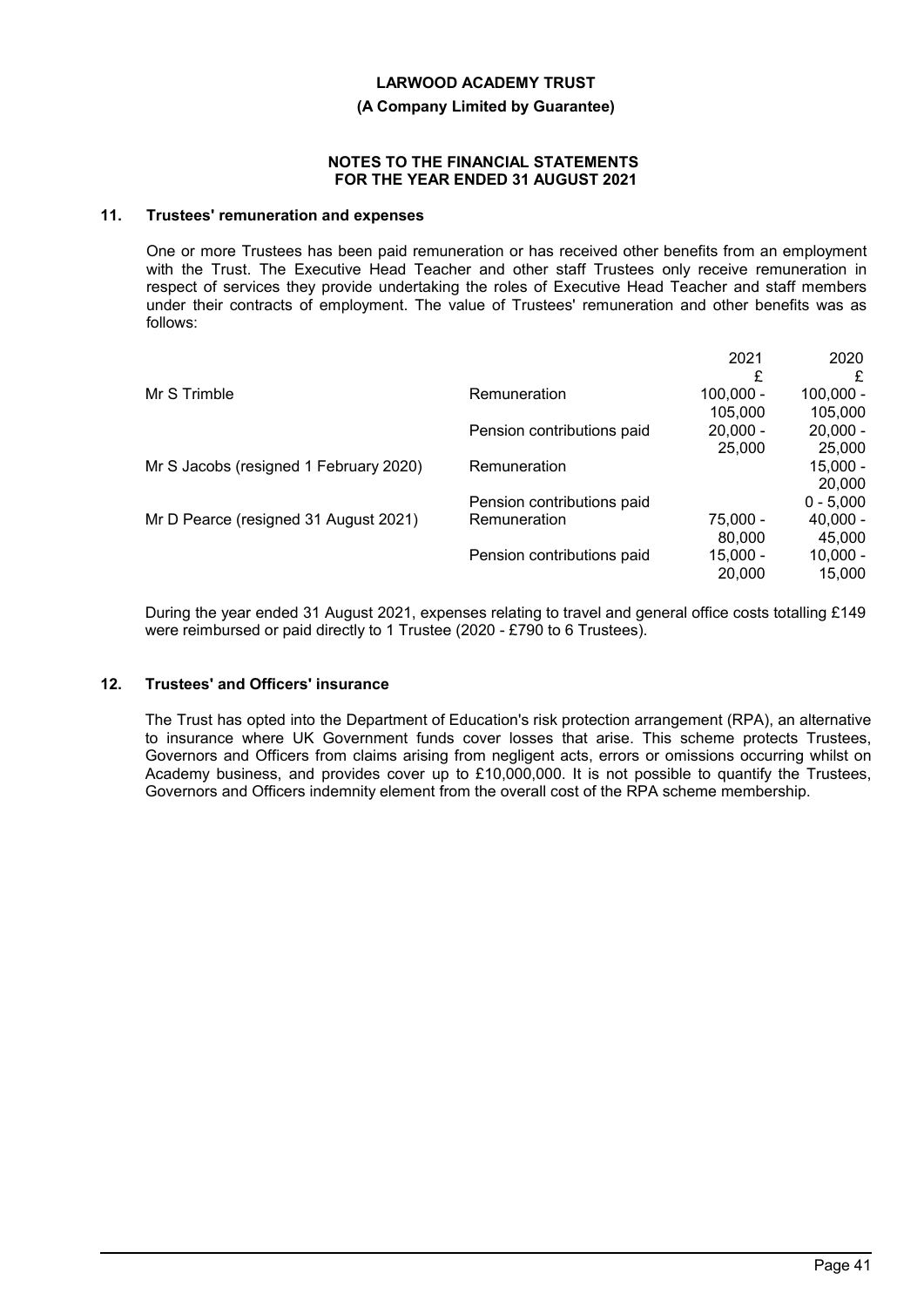**(A Company Limited by Guarantee)**

### **NOTES TO THE FINANCIAL STATEMENTS FOR THE YEAR ENDED 31 AUGUST 2021**

# **13. Tangible fixed assets**

|                          | Freehold<br>property<br>£ | Long-term<br>leasehold<br>property<br>£ | Furniture and<br>equipment<br>£ | Computer<br>equipment<br>£ | Total<br>£ |
|--------------------------|---------------------------|-----------------------------------------|---------------------------------|----------------------------|------------|
| <b>Cost or valuation</b> |                           |                                         |                                 |                            |            |
| At 1 September 2020      | 4,926,696                 | 7,442,735                               | 103,353                         | 123,485                    | 12,596,269 |
| Additions                | 33,473                    | 11,059                                  | 1,376                           | 43,892                     | 89,800     |
| At 31 August 2021        | 4,960,169                 | 7,453,794                               | 104,729                         | 167,377                    | 12,686,069 |
| <b>Depreciation</b>      |                           |                                         |                                 |                            |            |
| At 1 September 2020      | 644,830                   | 44,379                                  | 70,044                          | 52,569                     | 811,822    |
| Charge for the year      | 171,863                   | 124,860                                 | 15,149                          | 35,911                     | 347,783    |
| At 31 August 2021        | 816,693                   | 169,239                                 | 85,193                          | 88,480                     | 1,159,605  |
| Net book value           |                           |                                         |                                 |                            |            |
| At 31 August 2021        | 4,143,476                 | 7,284,555                               | 19,536                          | 78,897                     | 11,526,464 |
| At 31 August 2020        | 4,281,866                 | 7,398,356                               | 33,309                          | 70,916                     | 11,784,447 |

Included in the value of freehold property is land of £875,000 (2020 - £875,000) which is not depreciated.

# **14. Debtors**

|                                | 2021<br>£ | 2020<br>£ |
|--------------------------------|-----------|-----------|
| Due within one year            |           |           |
| Trade debtors                  | 294       | 585       |
| VAT recoverable                | 25,705    | 2,764     |
| Prepayments and accrued income | 161,834   | 66,587    |
|                                | 187,833   | 69,936    |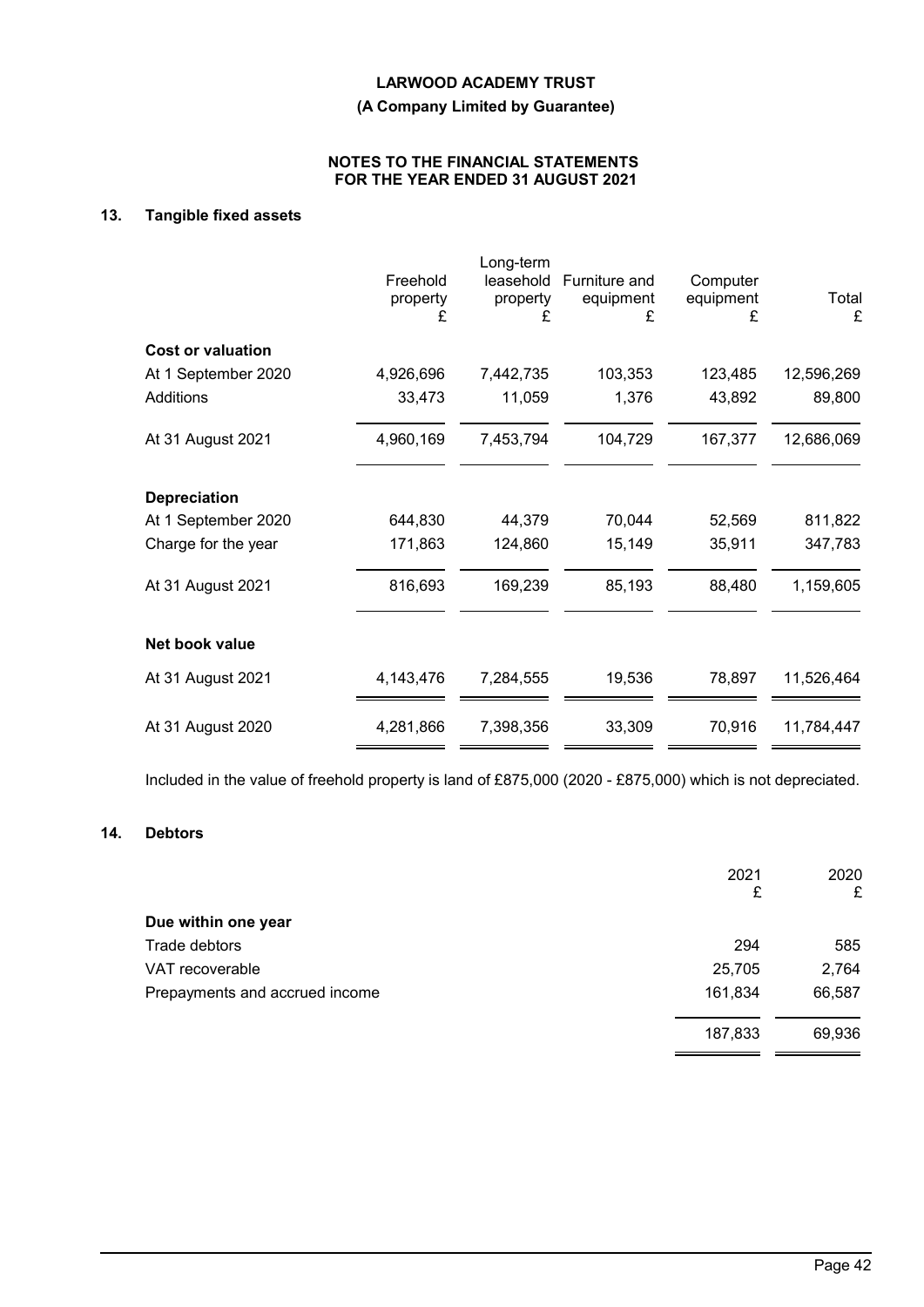## **(A Company Limited by Guarantee)**

### **NOTES TO THE FINANCIAL STATEMENTS FOR THE YEAR ENDED 31 AUGUST 2021**

# **15. Creditors: Amounts falling due within one year**

|                                        | 2021<br>£ | 2020<br>£ |
|----------------------------------------|-----------|-----------|
| Trade creditors                        | 90,717    | 1,012     |
| Other taxation and social security     | 48,311    | 48,310    |
| Other creditors                        | 52,267    | 47,406    |
| Accruals and deferred income           | 78,883    | 98,521    |
|                                        | 270,178   | 195,249   |
|                                        | 2021<br>£ | 2020<br>£ |
| Deferred income at 1 September 2020    | 2,071     | 2,146     |
| Resources deferred during the year     | 848       | 2,071     |
| Amounts released from previous periods | (2,071)   | (2, 146)  |
|                                        | 848       | 2,071     |

Resources deferred in the year relate to contributions towards future educational visits.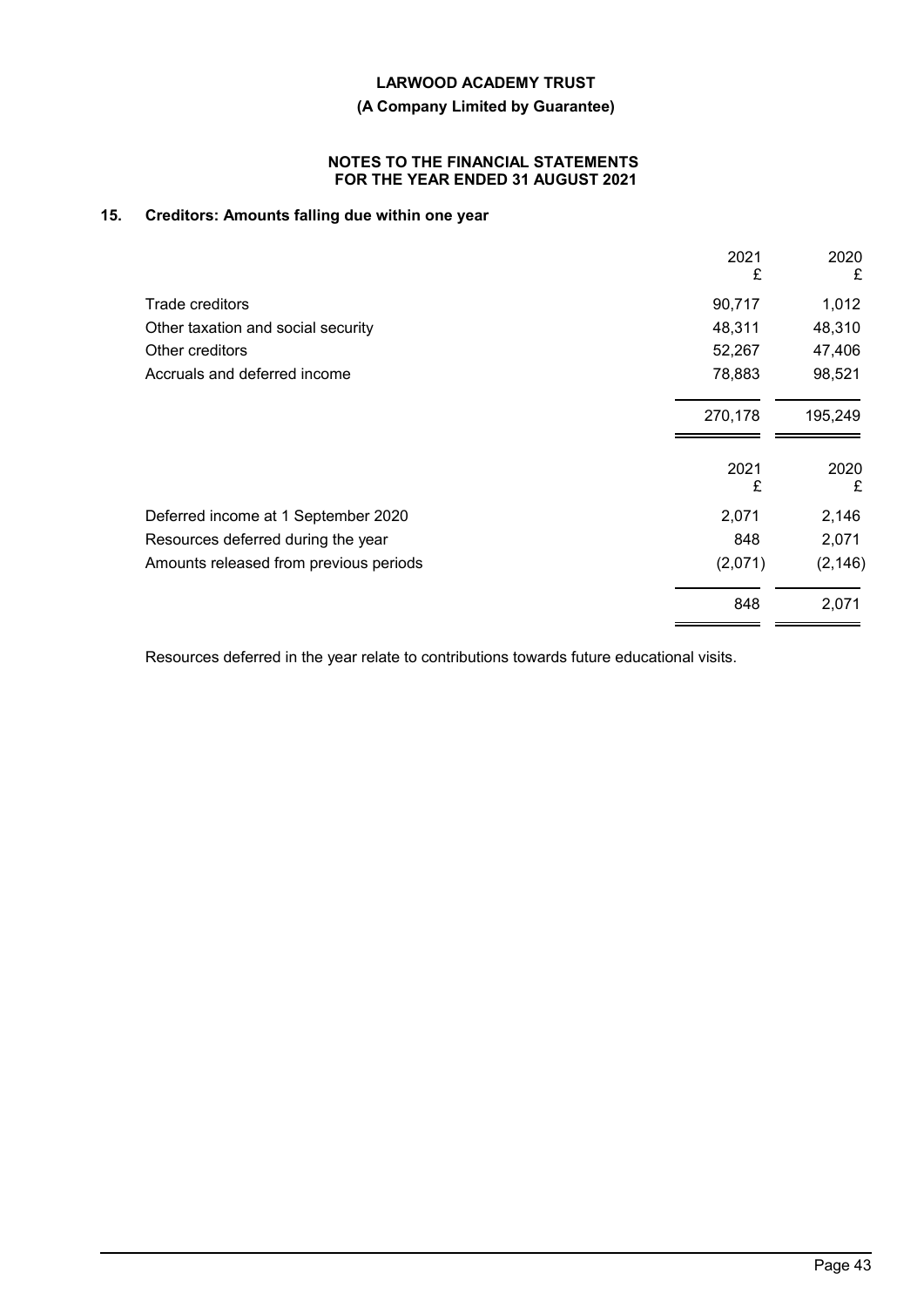**(A Company Limited by Guarantee)**

# **NOTES TO THE FINANCIAL STATEMENTS FOR THE YEAR ENDED 31 AUGUST 2021**

# **16. Statement of funds**

|                                                        | Balance at 1<br>September<br>2020<br>£ | Income<br>£ | Expenditure<br>£ | <b>Transfers</b><br>in/out<br>£ | Gains/<br>(Losses)<br>£ | Balance at<br>31 August<br>2021<br>£ |
|--------------------------------------------------------|----------------------------------------|-------------|------------------|---------------------------------|-------------------------|--------------------------------------|
| <b>Unrestricted</b><br>funds                           |                                        |             |                  |                                 |                         |                                      |
| Unrestricted                                           | 301,047                                | 66,382      | (23, 448)        |                                 |                         | 343,981                              |
| <b>Restricted</b><br>general funds                     |                                        |             |                  |                                 |                         |                                      |
| <b>General Annual</b><br>Grant (GAG)<br>Other DfE/ESFA | 234,596                                | 1,400,000   | (1,379,017)      | (20, 982)                       |                         | 234,597                              |
| grants                                                 |                                        | 177,713     | (143, 978)       |                                 |                         | 33,735                               |
| <b>Pupil Premium</b>                                   |                                        | 96,489      | (62, 188)        |                                 |                         | 34,301                               |
| <b>SEN</b> funding<br>Other<br>Government              |                                        | 1,846,552   | (1,803,288)      | (32, 653)                       |                         | 10,611                               |
| grants                                                 |                                        | 277,351     | (232, 782)       |                                 |                         | 44,569                               |
| <b>MAT</b> conversion<br>grant                         | 63,614                                 |             |                  |                                 |                         | 63,614                               |
| Donations                                              |                                        | 1,153       | (374)            |                                 |                         | 779                                  |
| Pension reserve                                        | (1,791,000)                            |             | (236,000)        |                                 | (671,000)               | (2,698,000)                          |
|                                                        | (1,492,790)                            | 3,799,258   | (3,857,627)      | (53, 635)                       | (671,000)               | (2, 275, 794)                        |
| <b>Restricted fixed</b><br>asset funds                 |                                        |             |                  |                                 |                         |                                      |
| <b>Fixed assets</b>                                    | 11,784,447                             | 21,381      | (347, 783)       | 68,419                          |                         | 11,526,464                           |
| <b>DFC</b>                                             |                                        | 14,784      |                  | (14, 784)                       |                         |                                      |
| Other ESFA<br>capital grants                           |                                        | 67,000      | (28, 943)        |                                 |                         | 38,057                               |
|                                                        | 11,784,447                             | 103,165     | (376, 726)       | 53,635                          |                         | 11,564,521                           |
| <b>Total Restricted</b><br>funds                       | 10,291,657                             | 3,902,423   | (4,234,353)      |                                 | (671,000)               | 9,288,727                            |
| <b>Total funds</b>                                     | 10,592,704                             | 3,968,805   | (4,257,801)      |                                 | (671,000)               | 9,632,708                            |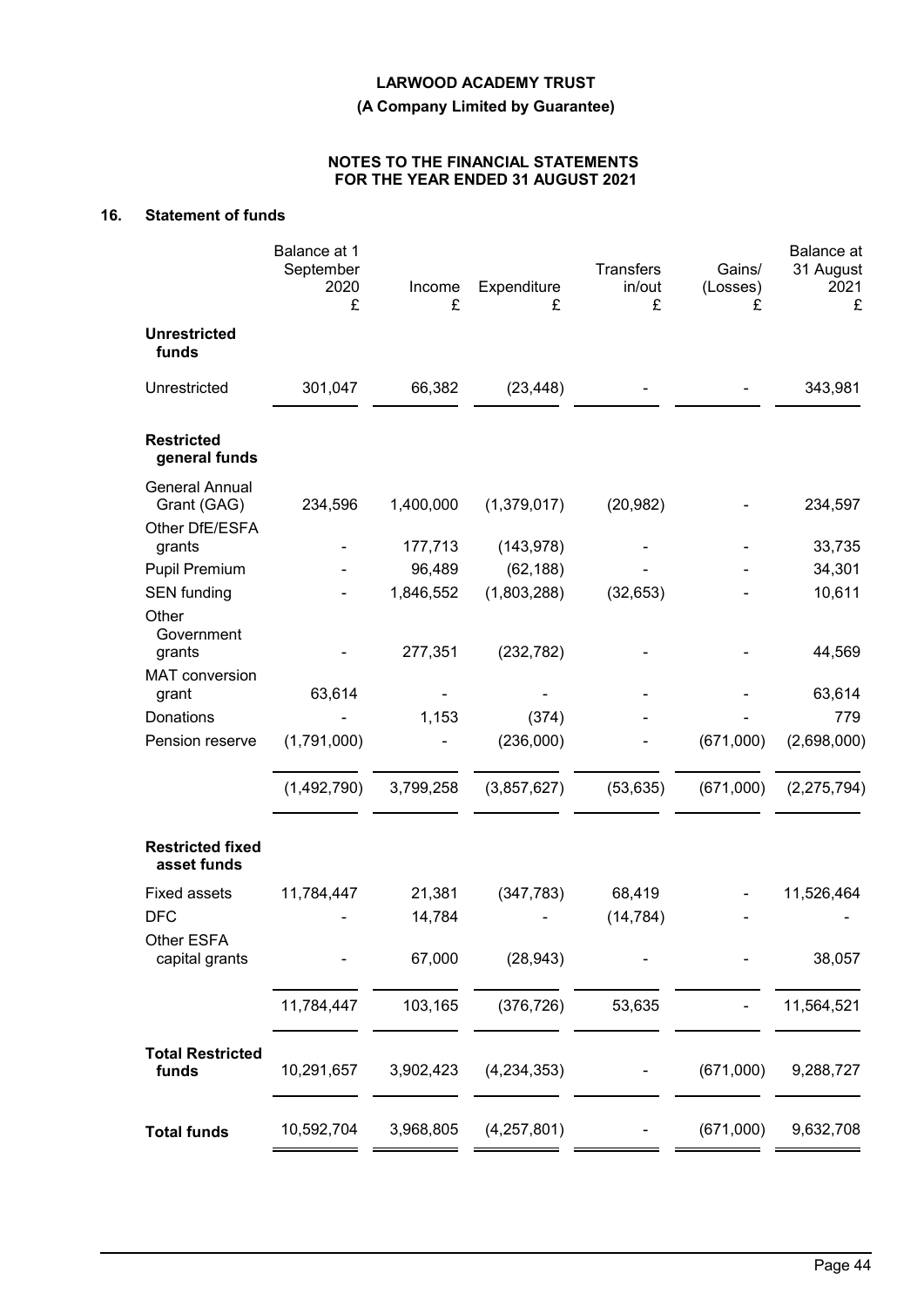#### **(A Company Limited by Guarantee)**

#### **NOTES TO THE FINANCIAL STATEMENTS FOR THE YEAR ENDED 31 AUGUST 2021**

#### **16. Statement of funds (continued)**

The specific purposes for which the funds are to be applied are as follows:

#### **General Annual Grant (GAG)**

This represents funding from the ESFA to cover the costs of recurrent expenditure. Under the funding agreement with the Secretary of State, the Trust was not subject to a limit on the amount of GAG that it could carry forward at 31 August 2021.

#### **Other DFE/ESFA grants**

Other DFE/ESFA grants represents other funding from the ESFA to be used for specific purposes.

#### **Pupil Premium**

This represents funding to be used to help raise achievement and improve outcomes for pupils from low income families who are eligible for free school meals.

#### **SEN funding**

This represents allocated funding for special educational needs pupils, transport services, residential operations and strategic school development.

#### **Other Government grants**

This represents funding from the Local Authority including outreach services for schools within the Stevenage area.

#### **MAT conversion grant**

This represents funding for the costs of conversion to academy status and school improvement priorities of Brandles School.

#### **Restricted donations**

This represents contributions made by parents to the running of educational visits for the pupils of the School and the associated costs of running the trips.

#### **Devolved Formula Capital (DFC)**

The Trust is to use the DFC allocation to maintain and improve its buildings and facilities.

#### **Restricted fixed asset funds**

Restricted fixed asset funds represent resources which are to be applied to specific capital purposes imposed by the DfE/ESFA. The transfer between funds represents the net adjustment for additions of fixed assets purchased using GAG funding.

#### **Pension reserve**

This fund represents the Trust's share of the deficit on the Local Government Pension Scheme (LGPS) transferred to the Trust on conversion from a state maintained schools.

#### **Unrestricted funds**

This represents income received that does not have restrictions.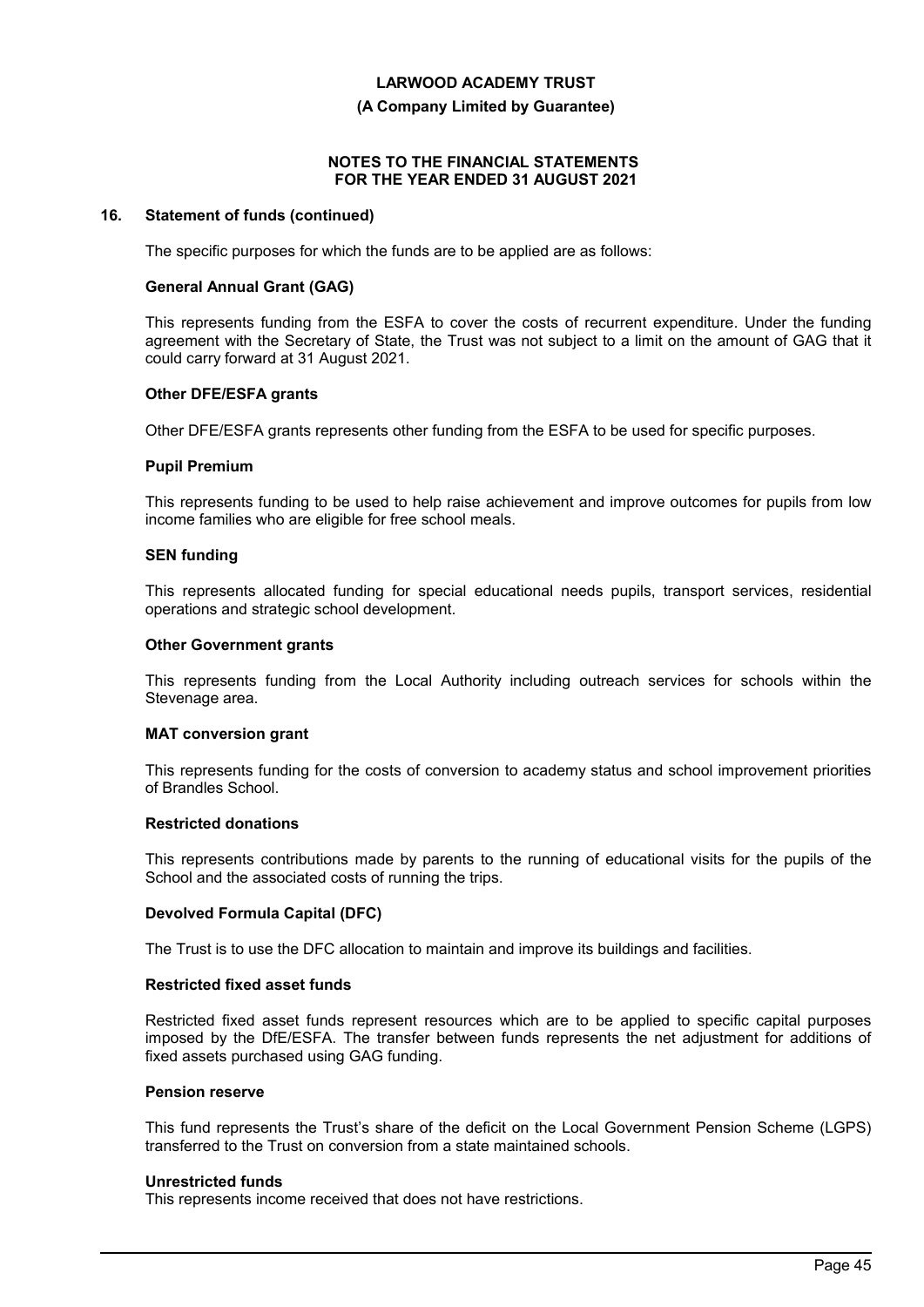### **(A Company Limited by Guarantee)**

### **NOTES TO THE FINANCIAL STATEMENTS FOR THE YEAR ENDED 31 AUGUST 2021**

# **16. Statement of funds (continued)**

Comparative information in respect of the preceding year is as follows:

|                                        | <b>Balance</b> at<br>1 September<br>2019<br>£ | Income<br>£ | Expenditure<br>£ | <b>Transfers</b><br>in/out<br>£ | Gains/<br>(Losses)<br>£ | <b>Balance</b> at<br>31 August<br>2020<br>£ |
|----------------------------------------|-----------------------------------------------|-------------|------------------|---------------------------------|-------------------------|---------------------------------------------|
| <b>Unrestricted</b><br>funds           |                                               |             |                  |                                 |                         |                                             |
| Unrestricted                           | 308,543                                       | 61,083      | (7,695)          | (60, 884)                       |                         | 301,047                                     |
| <b>Restricted</b><br>general funds     |                                               |             |                  |                                 |                         |                                             |
| <b>General Annual</b><br>Grant (GAG)   |                                               | 1,114,262   | (879, 666)       |                                 |                         | 234,596                                     |
| Other DfE/ESFA<br>grants               |                                               | 106,127     | (106, 127)       |                                 |                         |                                             |
| <b>Pupil Premium</b>                   |                                               | 77,878      | (77, 878)        |                                 |                         |                                             |
| <b>SEN</b> funding                     |                                               | 1,489,968   | (1,489,968)      |                                 |                         |                                             |
| Other<br>Government                    |                                               |             |                  |                                 |                         |                                             |
| grants                                 | 59,785                                        | 63,945      | (123, 730)       |                                 |                         |                                             |
| Donations                              |                                               | 748         | (748)            |                                 |                         |                                             |
| MAT conversion<br>grant                |                                               | 70,000      | (6, 386)         |                                 |                         | 63,614                                      |
| Pension reserve                        | (1,037,000)                                   | (310,000)   | (163,000)        |                                 | (281,000)               | (1,791,000)                                 |
|                                        | (977, 215)                                    | 2,612,928   | (2,847,503)      |                                 | (281,000)               | (1,492,790)                                 |
| <b>Restricted fixed</b><br>asset funds |                                               |             |                  |                                 |                         |                                             |
| <b>Fixed assets</b>                    | 4,504,860                                     | 7,478,347   | (259, 644)       | 60,884                          |                         | 11,784,447                                  |
| <b>DFC</b>                             |                                               | 12,219      | (12, 219)        |                                 |                         |                                             |
|                                        | 4,504,860                                     | 7,490,566   | (271, 863)       | 60,884                          |                         | 11,784,447                                  |
| <b>Total Restricted</b><br>funds       | 3,527,645                                     | 10,103,494  | (3, 119, 366)    | 60,884                          | (281,000)               | 10,291,657                                  |
| <b>Total funds</b>                     | 3,836,188                                     | 10,164,577  | (3, 127, 061)    |                                 | (281,000)               | 10,592,704                                  |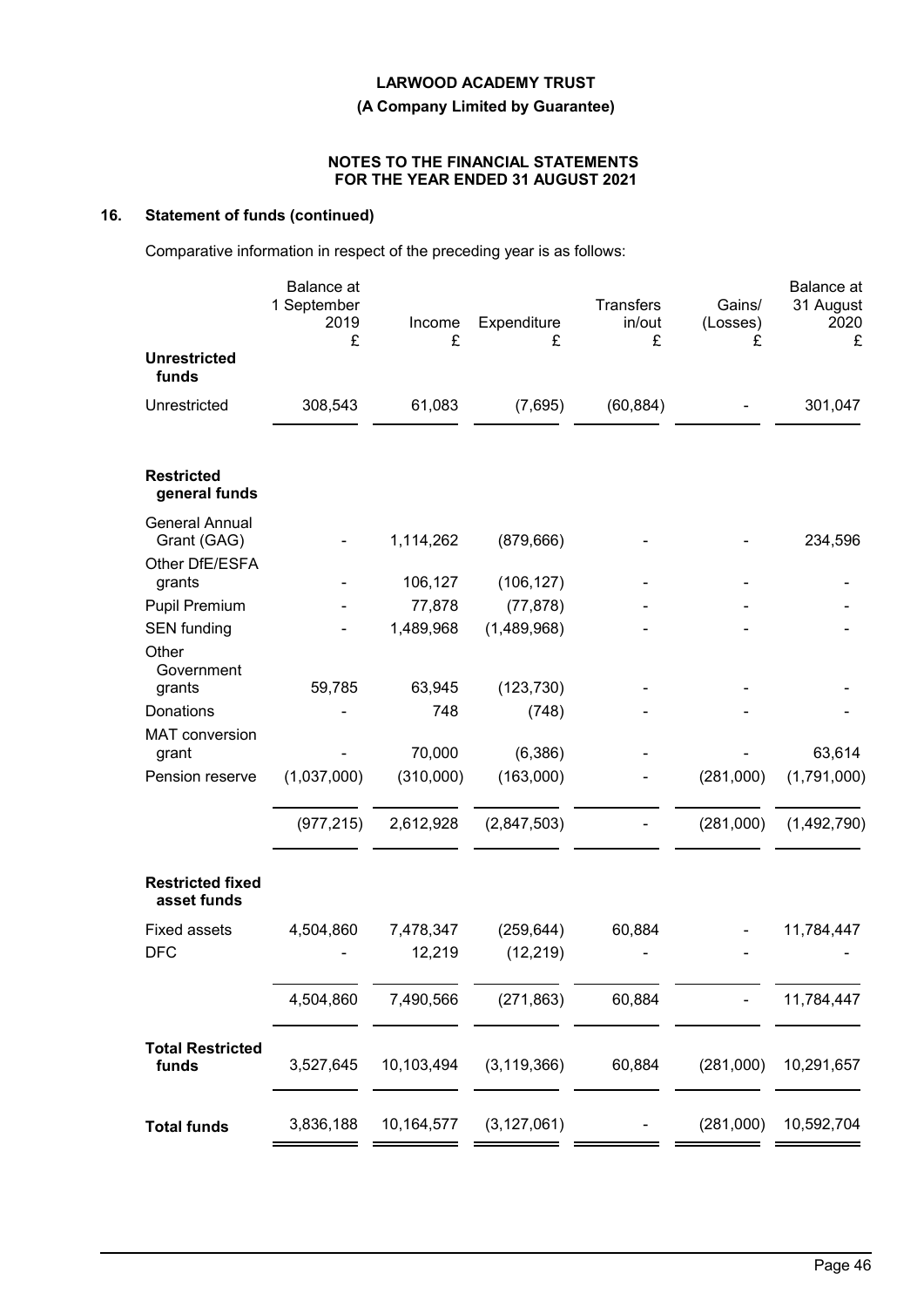# **(A Company Limited by Guarantee)**

### **NOTES TO THE FINANCIAL STATEMENTS FOR THE YEAR ENDED 31 AUGUST 2021**

# **16. Statement of funds (continued)**

# **Total funds analysis by Academy**

Fund balances at 31 August 2021 were allocated as follows:

|                                                    | 2021<br>£   | 2020<br>£   |
|----------------------------------------------------|-------------|-------------|
| Larwood School                                     | 653,204     | 536,584     |
| <b>Brandles School</b>                             | 112,983     | 62,673      |
| Total before fixed asset funds and pension reserve | 766,187     | 599,257     |
| Restricted fixed asset fund                        | 11,564,521  | 11,784,447  |
| Pension reserve                                    | (2,698,000) | (1,791,000) |
| Total                                              | 9,632,708   | 10,592,704  |

# **Total cost analysis by Academy**

Expenditure incurred by each Academy during the year was as follows:

|                        | Teaching<br>and<br>educational<br>support staff<br>costs<br>£ | Other<br>support staff<br>costs<br>£ | Educational<br>supplies<br>£ | Other costs<br>excluding<br>depreciation<br>£ | Total<br>2021<br>£ | Total<br>2020<br>£ |
|------------------------|---------------------------------------------------------------|--------------------------------------|------------------------------|-----------------------------------------------|--------------------|--------------------|
| Larwood School         | 1,756,019                                                     | 195,351                              | 36,019                       | 273,945                                       | 2,261,334          | 1,964,742          |
| <b>Brandles School</b> | 1,194,664                                                     | 132,149                              | 156,252                      | 165,619                                       | 1,648,684          | 756,812            |
| <b>Trust</b>           | 2,950,683                                                     | 327,500                              | 192,271                      | 439.564                                       | 3,910,018          | 2,721,554          |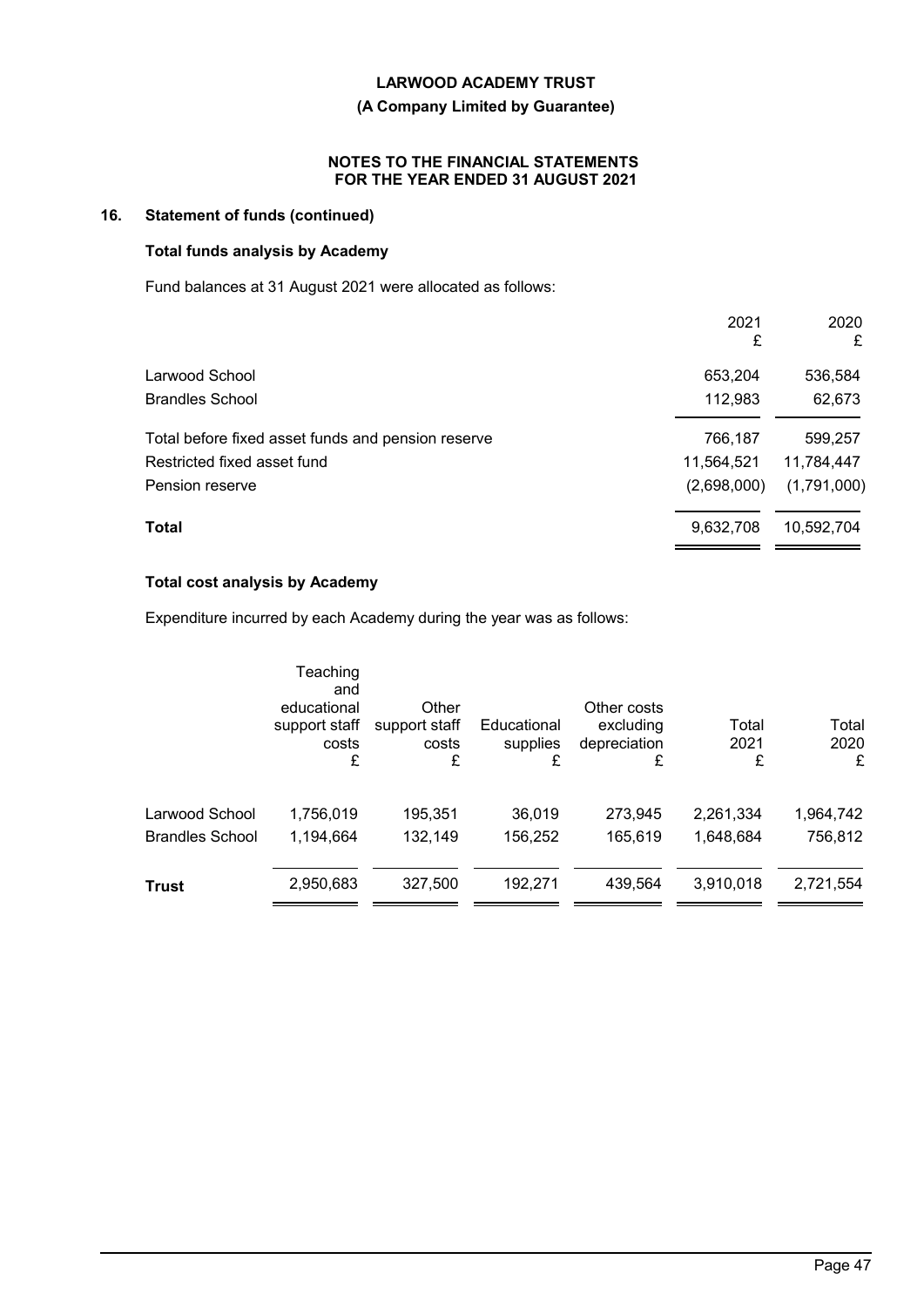## **(A Company Limited by Guarantee)**

### **NOTES TO THE FINANCIAL STATEMENTS FOR THE YEAR ENDED 31 AUGUST 2021**

# **17. Analysis of net assets between funds**

# **Analysis of net assets between funds - current year**

|              |               | Restricted     |             |
|--------------|---------------|----------------|-------------|
| Unrestricted | Restricted    | fixed asset    | Total       |
| funds        | funds         | funds          | funds       |
| 2021         | 2021          | 2021           | 2021        |
| £            | £             | £              | £           |
|              |               | 11,526,464     | 11,526,464  |
| 343,981      | 692,384       | 38,057         | 1,074,422   |
|              | (270, 178)    | $\blacksquare$ | (270, 178)  |
|              | (2,698,000)   | ٠              | (2,698,000) |
| 343,981      | (2, 275, 794) | 11,564,521     | 9,632,708   |
|              |               |                |             |

# **Analysis of net assets between funds - prior year**

|                                        | Unrestricted<br>funds<br>2020<br>£ | Restricted<br>funds<br>2020<br>£ | Restricted<br>fixed asset<br>funds<br>2020<br>£ | Total<br>funds<br>2020<br>£ |
|----------------------------------------|------------------------------------|----------------------------------|-------------------------------------------------|-----------------------------|
| Tangible fixed assets                  |                                    |                                  | 11,784,447                                      | 11,784,447                  |
| <b>Current assets</b>                  | 301,047                            | 493,459                          | $\blacksquare$                                  | 794,506                     |
| Creditors due within one year          |                                    | (195, 249)                       |                                                 | (195, 249)                  |
| Provisions for liabilities and charges | ۰                                  | (1,791,000)                      | ۰                                               | (1,791,000)                 |
| <b>Total</b>                           | 301.047                            | (1,492,790)                      | 11,784,447                                      | 10,592,704                  |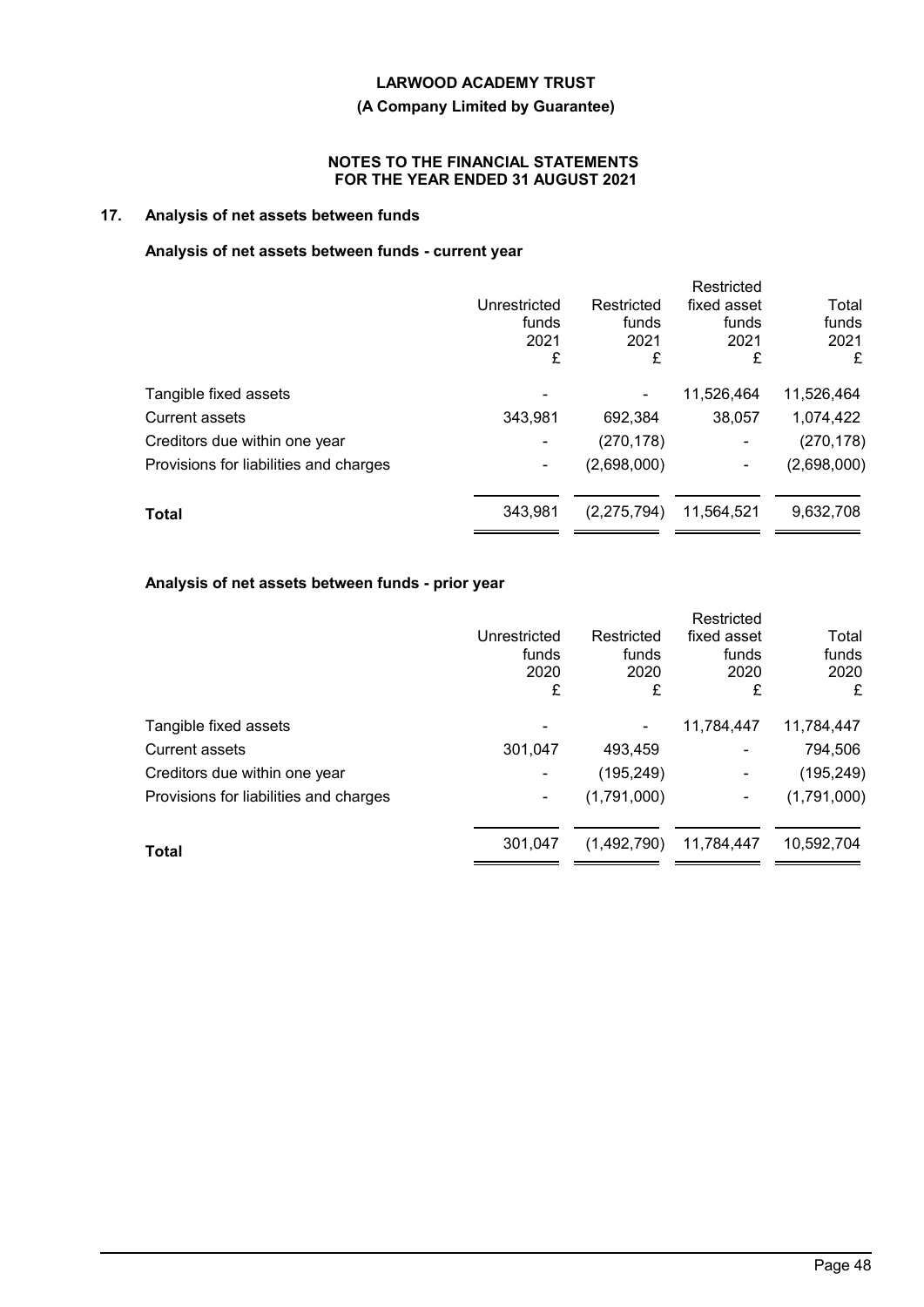**(A Company Limited by Guarantee)**

### **NOTES TO THE FINANCIAL STATEMENTS FOR THE YEAR ENDED 31 AUGUST 2021**

# **18. Reconciliation of net (expenditure)/income to net cash flow from operating activities**

|     |                                                                                     | 2021<br>£  | 2020<br>£     |
|-----|-------------------------------------------------------------------------------------|------------|---------------|
|     | Net (expenditure)/income for the year (as per Statement of Financial<br>Activities) | (288, 996) | 7,037,516     |
|     | <b>Adjustments for:</b>                                                             |            |               |
|     | Depreciation                                                                        | 347,783    | 259,645       |
|     | Capital grants from DfE                                                             | (14, 784)  | (12, 219)     |
|     | Interest receivable                                                                 | (83)       | (230)         |
|     | LGPS adjustment                                                                     | 236,000    | 163,000       |
|     | Increase in debtors                                                                 | (117, 897) | (5,346)       |
|     | Increase in creditors                                                               | 74,929     | 81,453        |
|     | Donated assets                                                                      | (21, 381)  |               |
|     | Net cash provided by operating activities                                           | 215,571    | 7,523,819     |
| 19. | Cash flows from investing activities                                                |            |               |
|     |                                                                                     | 2021<br>£  | 2020<br>£     |
|     | Interest received                                                                   | 83         | 230           |
|     | Purchase of tangible fixed assets                                                   | (68, 419)  | (60, 885)     |
|     | Transfers of tangible fixed assets                                                  |            | (7, 168, 347) |
|     | Capital grants from DfE Group                                                       | 14,784     | 12,219        |
|     | Net cash used in investing activities                                               | (53, 552)  | (7, 216, 783) |
| 20. | Analysis of cash and cash equivalents                                               |            |               |
|     |                                                                                     | 2021<br>£  | 2020<br>£     |
|     | Cash in hand and at bank                                                            | 886,589    | 724,570       |
|     | <b>Total cash and cash equivalents</b>                                              | 886,589    | 724,570       |

 $=$   $=$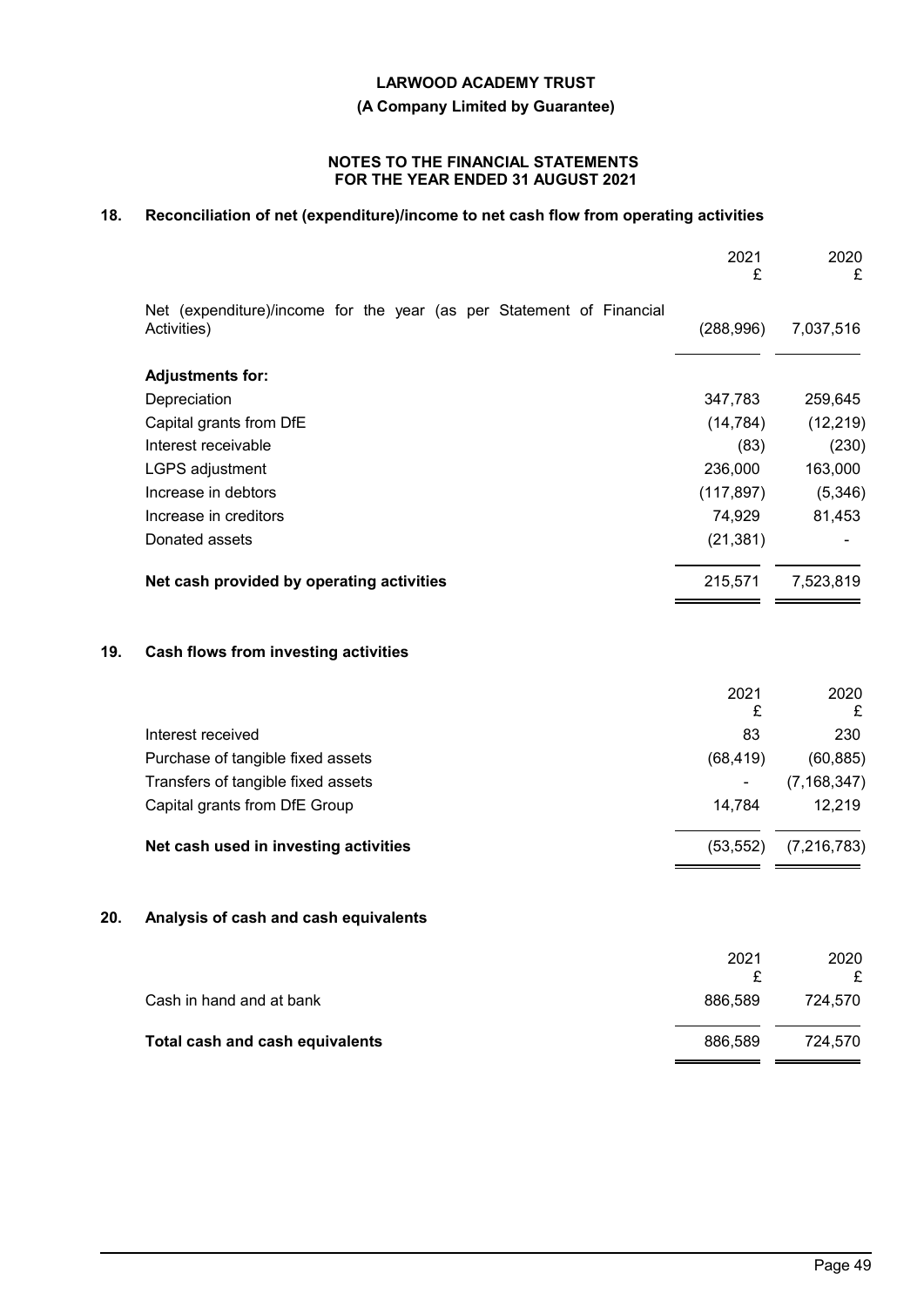#### **(A Company Limited by Guarantee)**

#### **NOTES TO THE FINANCIAL STATEMENTS FOR THE YEAR ENDED 31 AUGUST 2021**

# **21. Analysis of changes in net debt**

|                          | At 1<br>September<br>2020<br>£ | Cash flows<br>£ | At 31 August<br>2021<br>£ |
|--------------------------|--------------------------------|-----------------|---------------------------|
| Cash at bank and in hand | 724,570                        | 162,019         | 886,589                   |
|                          | 724,570                        | 162,019         | 886,589                   |
|                          |                                |                 |                           |

### **22. Pension commitments**

The Trust's employees belong to two principal pension schemes: the Teachers' Pension Scheme England and Wales (TPS) for academic and related staff; and the Local Government Pension Scheme (LGPS) for non-teaching staff, which is managed by Hertfordshire County Council. Both are multi-employer defined benefit schemes.

The latest actuarial valuation of the TPS related to the period ended 31 March 2016 and of the LGPS 31 March 2019.

Contributions amounting to £51,880 were payable to the schemes at 31 August 2021 (2020 - £47,214) and are included within creditors.

#### **Teachers' Pension Scheme**

The Teachers' Pension Scheme (TPS) is a statutory, contributory, defined benefit scheme, governed by the Teachers' Pension Scheme Regulations 2014. Membership is automatic for full-time teachers in academies. All teachers have the option to opt-out of the TPS following enrolment.

The TPS is an unfunded scheme to which both the member and employer makes contributions, as a percentage of salary - these contributions are credited to the Exchequer. Retirement and other pension benefits are paid by public funds provided by Parliament.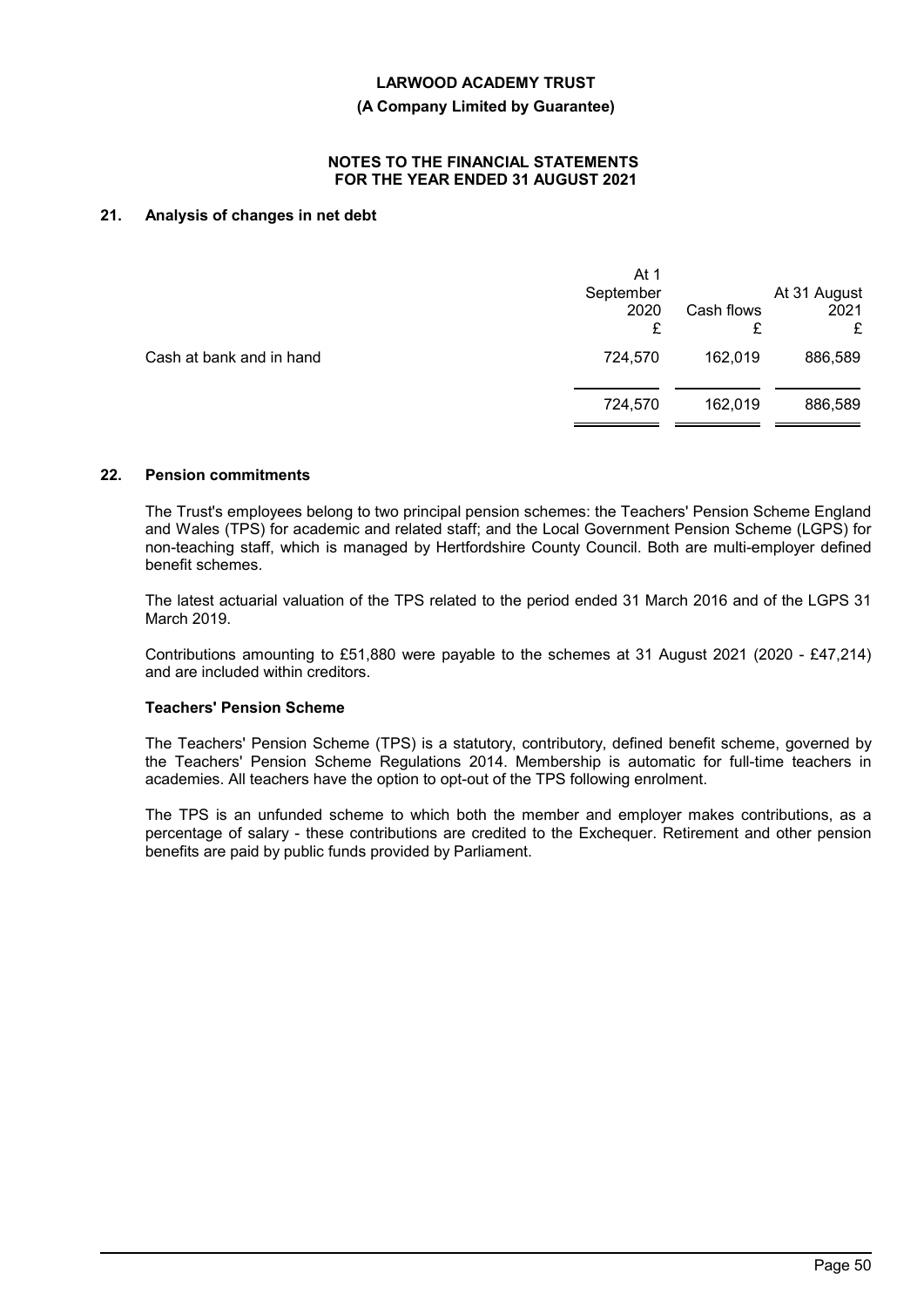#### **(A Company Limited by Guarantee)**

#### **NOTES TO THE FINANCIAL STATEMENTS FOR THE YEAR ENDED 31 AUGUST 2021**

### **22. Pension commitments (continued)**

### **Valuation of the Teachers' Pension Scheme**

The Government Actuary, using normal actuarial principles, conducts a formal actuarial review of the TPS in accordance with the Public Service Pensions (Valuations and Employer Cost Cap) Directions 2014 published by HM Treasury every 4 years. The aim of the review is to specify the level of future contributions. Actuarial scheme valuations are dependent on assumptions about the value of future costs, design of benefits and many other factors. The latest actuarial valuation of the TPS was carried out as at 31 March 2016. The valuation report was published by the Department for Education on 5 March 2019. The key elements of the valuation and subsequent consultation are:

- employer contribution rates set at 23.68% of pensionable pay (including a 0.08% administration levy);
- total scheme liabilities (pensions currently in payment and the estimated cost of future benefits) for service to the effective date of £218,100 million and notional assets (estimated future contributions together with the notional investments held at the valuation date) of £196,100 million, giving a notional past service deficit of £22,000 million; and
- the SCAPE rate, set by HMT, is used to determine the notional investment return. The current SCAPE rate is 2.4% above the rate of CPI, assumed real rate of return is 2.4% in excess of prices and 2% in excess of earnings. The rate of real earnings growth is assumed to be 2.2%. The assumed nominal rate of return including earnings growth is 4.45%.

The next valuation result is due to be implemented from 1 April 2023.

The employer's pension costs paid to TPS in the year amounted to £185,608 (2020 - £129,674).

A copy of the valuation report and supporting documentation is on the Teachers' Pensions website (https://www.teacherspensions.co.uk/news/employers/2019/04/teachers-pensions-valuation-report.aspx).

Under the definitions set out in FRS 102, the TPS is an unfunded multi-employer pension scheme. The Trust has accounted for its contributions to the scheme as if it were a defined contribution scheme. The Trust has set out above the information available on the scheme.

#### **Local Government Pension Scheme**

The LGPS is a funded defined benefit pension scheme, with the assets held in separate trusteeadministered funds. The total contribution made for the year ended 31 August 2021 was £256,000 (2020 - £211,000), of which employer's contributions totalled £202,000 (2020 - £169,000) and employees' contributions totalled £ 54,000 (2020 - £42,000). The agreed contribution rates for future years are 23 per cent for employers and 5.5 - 6.5 per cent for employees.

As described in note 1.13 the LGPS obligation relates to the employees of the Trust, who were the employees transferred as part of the conversion from the maintained school and new employees who were eligible to, and did, join the Scheme in the year. The obligation in respect of employees who transferred on conversion represents their cumulative service at both the predecessor school and the Trust at the balance sheet date.

Parliament has agreed, at the request of the Secretary of State for Education, to a guarantee that, in the event of academy closure, outstanding Local Government Pension Scheme liabilities would be met by the Department for Education. The guarantee came into force on 18 July 2013.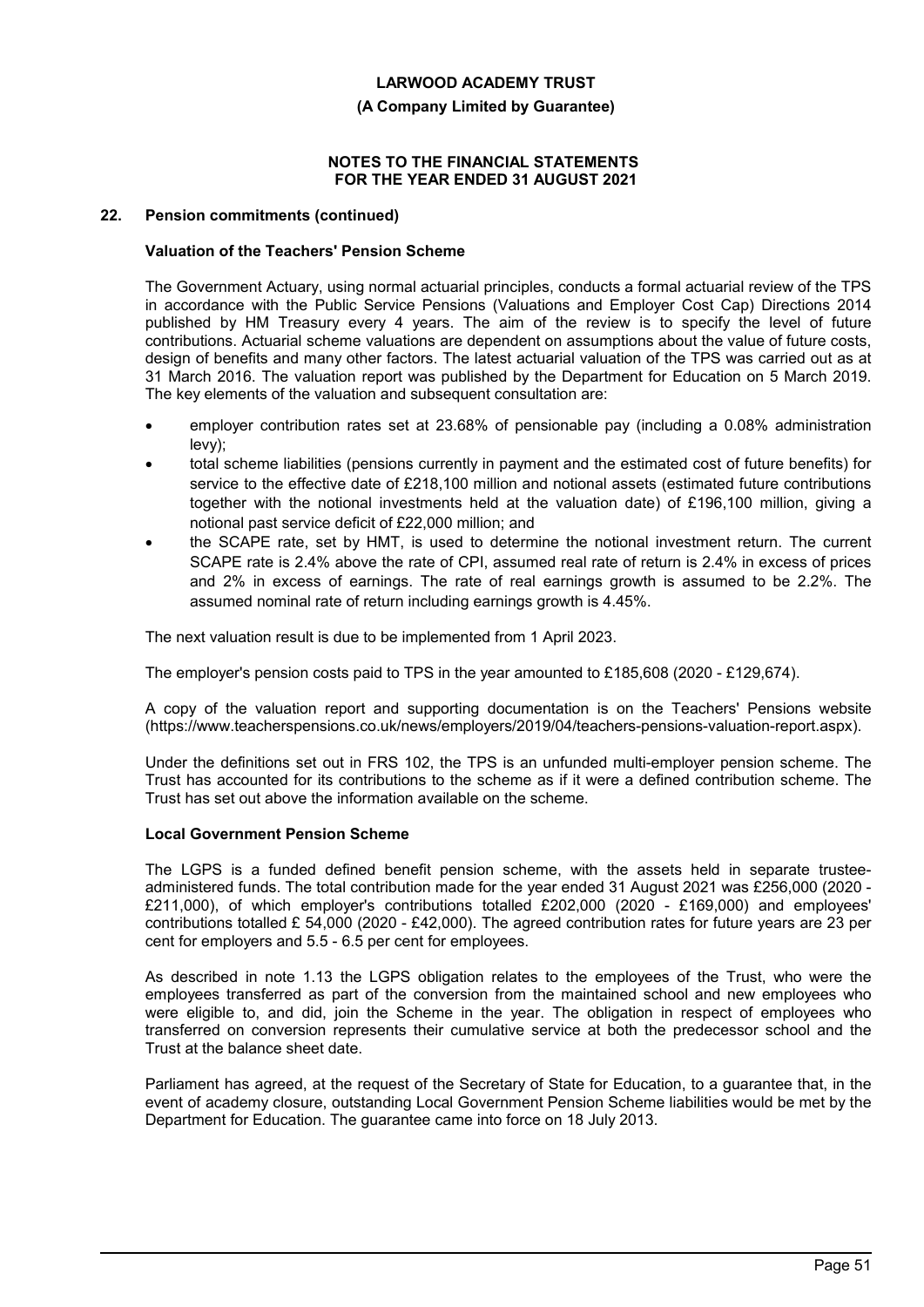#### **(A Company Limited by Guarantee)**

### **NOTES TO THE FINANCIAL STATEMENTS FOR THE YEAR ENDED 31 AUGUST 2021**

### **22. Pension commitments (continued)**

### **Principal actuarial assumptions**

|                                                    | 2021<br>% | 2020<br>% |
|----------------------------------------------------|-----------|-----------|
| Rate of increase in salaries                       | 3.30      | 2.60      |
| Rate of increase for pensions in payment/inflation | 2.90      | 2.20      |
| Discount rate for scheme liabilities               | 1.65      | 1.70      |

The current mortality assumptions include sufficient allowance for future improvements in mortality rates. The assumed life expectations on retirement age 65 are:

|                      | 2021<br>Years | 2020<br>Years |
|----------------------|---------------|---------------|
| Retiring today       |               |               |
| Males                | 22.1          | 21.9          |
| Females              | 24.5          | 24.1          |
| Retiring in 20 years |               |               |
| Males                | 23.2          | 22.8          |
| Females              | 26.2          | 25.5          |
|                      |               |               |

As at 31 August 2021, the Trust had a pension liability of £2,698,000 (2020 - £1,791,000). The sensitivity analysis detailed below would increase / (decrease) the closing defined benefit obligation in the following way:

## **Sensitivity analysis**

|                                        | 2021<br>£000 | 2020<br>£000 |
|----------------------------------------|--------------|--------------|
| Discount rate $+0.1\%$                 | 139          | 101          |
| Discount rate -0.1%                    | (139)        | (101)        |
| Mortality assumption - 1 year increase | 200          | 29           |
| Mortality assumption - 1 year decrease | (200)        | (29)         |
| CPI rate $+0.1\%$                      | 100          | 86           |
| CPI rate $-0.1\%$                      | (100)        | (86)         |

## **Share of scheme assets**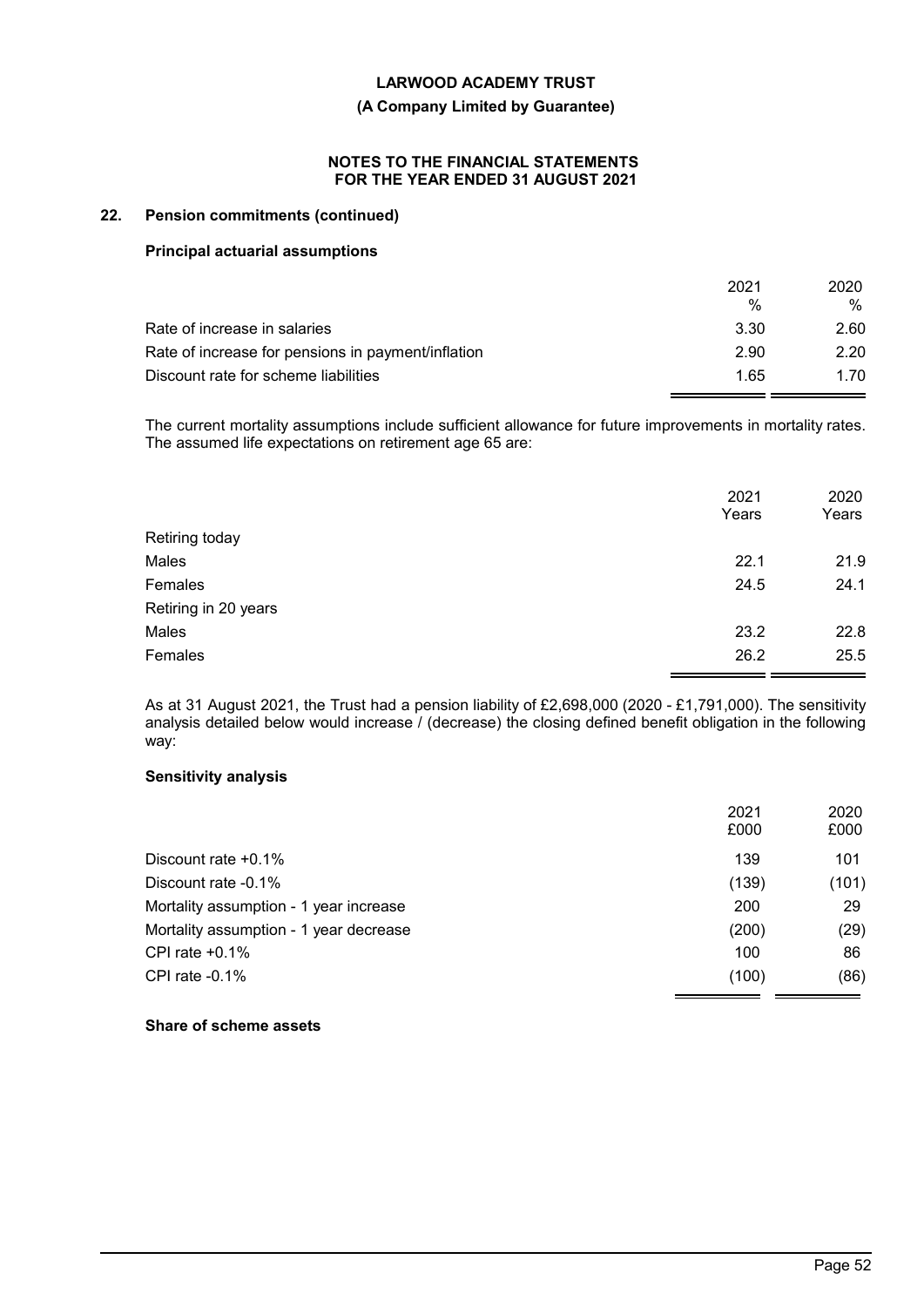## **(A Company Limited by Guarantee)**

### **NOTES TO THE FINANCIAL STATEMENTS FOR THE YEAR ENDED 31 AUGUST 2021**

# **22. Pension commitments (continued)**

The Trust's share of the assets in the scheme was:

|                                     | 2021<br>£ | 2020<br>£ |
|-------------------------------------|-----------|-----------|
| Equities                            | 1,221,000 | 958,000   |
| <b>Bonds</b>                        | 668,000   | 632,000   |
| Property                            | 253,000   | 163,000   |
| Cash and other liquid assets        | 161,000   | 54,000    |
| <b>Total market value of assets</b> | 2,303,000 | 1,807,000 |

The actual return on scheme assets was £254,000 (2020 - £20,000).

The amounts recognised in the Statement of Financial Activities are as follows:

|                                                                  | 2021      | 2020      |
|------------------------------------------------------------------|-----------|-----------|
| Current service cost                                             | (407,000) | (308,000) |
| Interest income                                                  | 33,000    | 29,000    |
| Interest cost                                                    | (64,000)  | (53,000)  |
| Total amount recognised in the Statement of Financial Activities | (438,000) | (332,000) |

Changes in the present value of the defined benefit obligations were as follows:

|                                           | 2021<br>£ | 2020<br>£ |
|-------------------------------------------|-----------|-----------|
| At 1 September                            | 3,598,000 | 2,279,000 |
| Conversion of academies joining the Trust |           | 654,000   |
| Current service cost                      | 407,000   | 308,000   |
| Interest cost                             | 64,000    | 53,000    |
| Employee contributions                    | 54,000    | 42,000    |
| <b>Actuarial losses</b>                   | 892,000   | 272,000   |
| Benefits paid                             | (14,000)  | (10,000)  |
| At 31 August                              | 5,001,000 | 3,598,000 |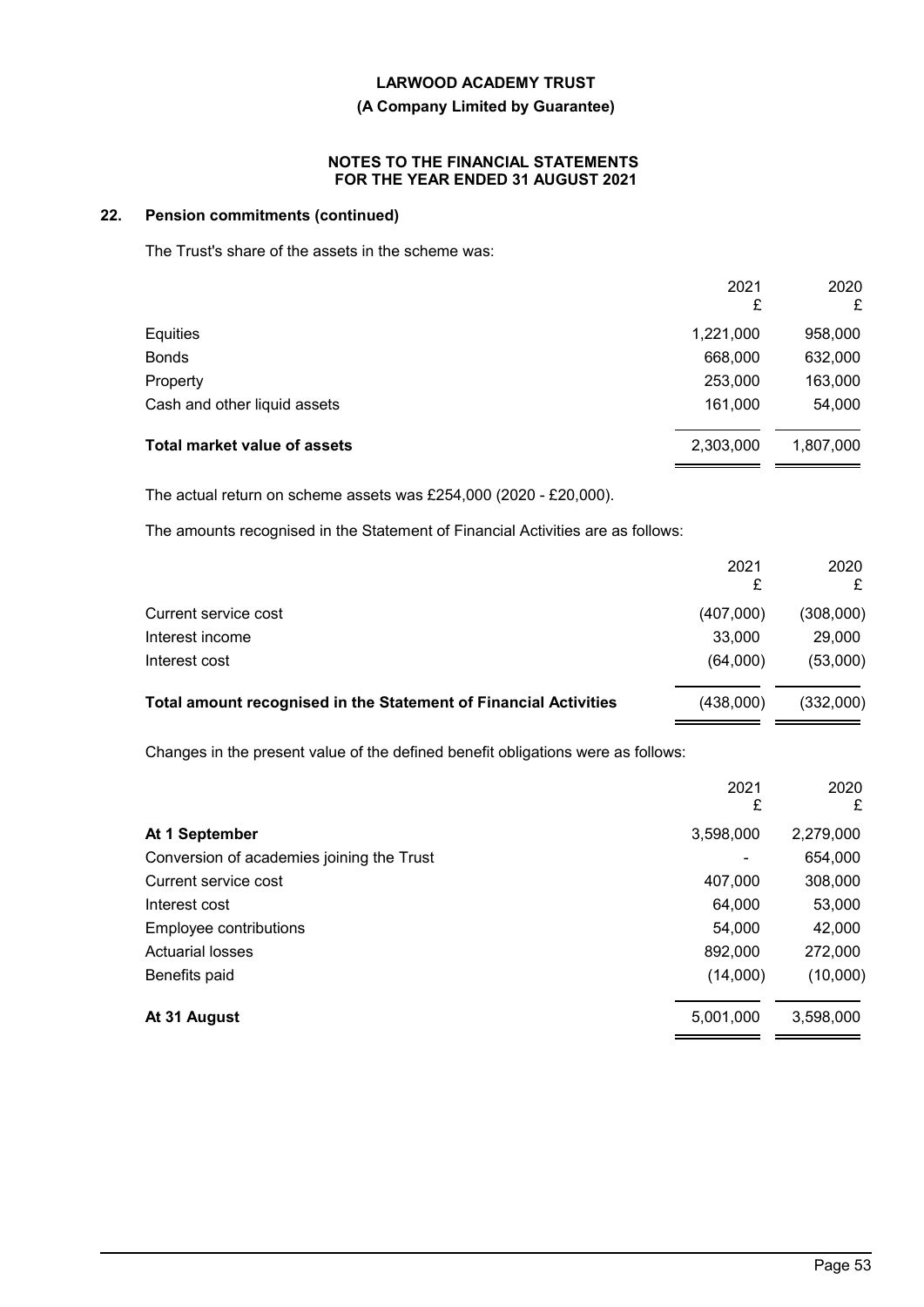### **(A Company Limited by Guarantee)**

### **NOTES TO THE FINANCIAL STATEMENTS FOR THE YEAR ENDED 31 AUGUST 2021**

# **22. Pension commitments (continued)**

Changes in the fair value of the Trust's share of scheme assets were as follows:

|                                           | 2021<br>£ | 2020<br>£ |
|-------------------------------------------|-----------|-----------|
| At 1 September                            | 1,807,000 | 1,242,000 |
| Conversion of academies joining the trust | ۰         | 344,000   |
| Interest income                           | 33,000    | 29,000    |
| Actuarial gains/(losses)                  | 221,000   | (9,000)   |
| <b>Employer contributions</b>             | 202,000   | 169,000   |
| Employee contributions                    | 54,000    | 42,000    |
| Benefits paid                             | (14,000)  | (10,000)  |
| At 31 August                              | 2,303,000 | 1,807,000 |

## **23. Operating lease commitments**

At 31 August 2021 the Trust had commitments to make future minimum lease payments under noncancellable operating leases as follows:

|                                              | 2021<br>£ | 2020<br>£ |
|----------------------------------------------|-----------|-----------|
| Not later than 1 year                        | 16,059    | 5,261     |
| Later than 1 year and not later than 5 years | 31,124    | 2,742     |
|                                              | 47,183    | 8,003     |